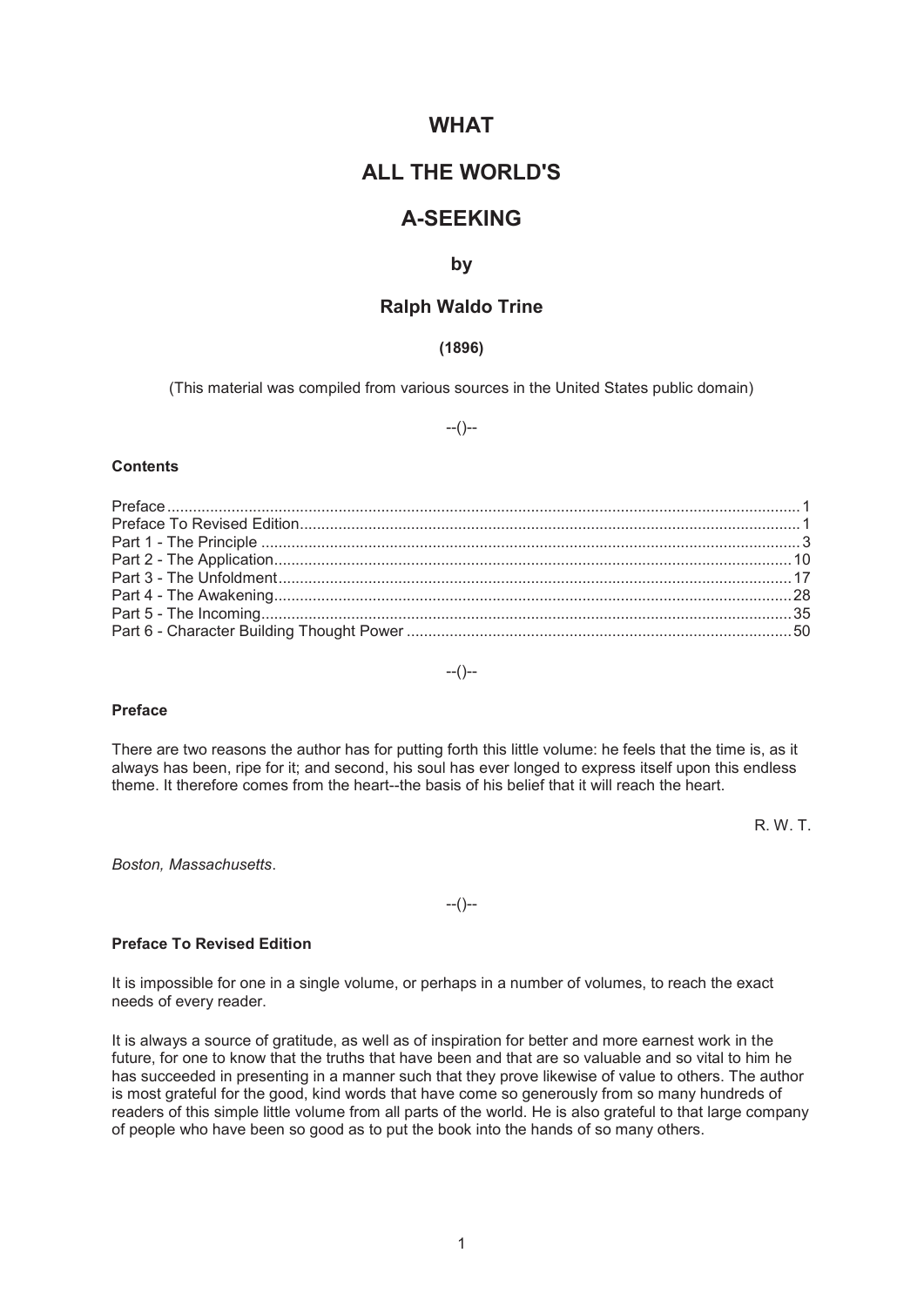And as the days have passed, he has not been unmindful of the fact that he might make it, when the time came, of still greater value to many. In addition to a general revision of the book, some four or five questions that seemed to be most frequently asked he has endeavored to point answer to in an added part of some thirty pages, under the general title, "Character-building Thought Power." The volume enters therefore upon its fifteenth thousand better able, possibly, to come a little more directly in touch with the every-day needs of those who will be sufficiently interested to read it.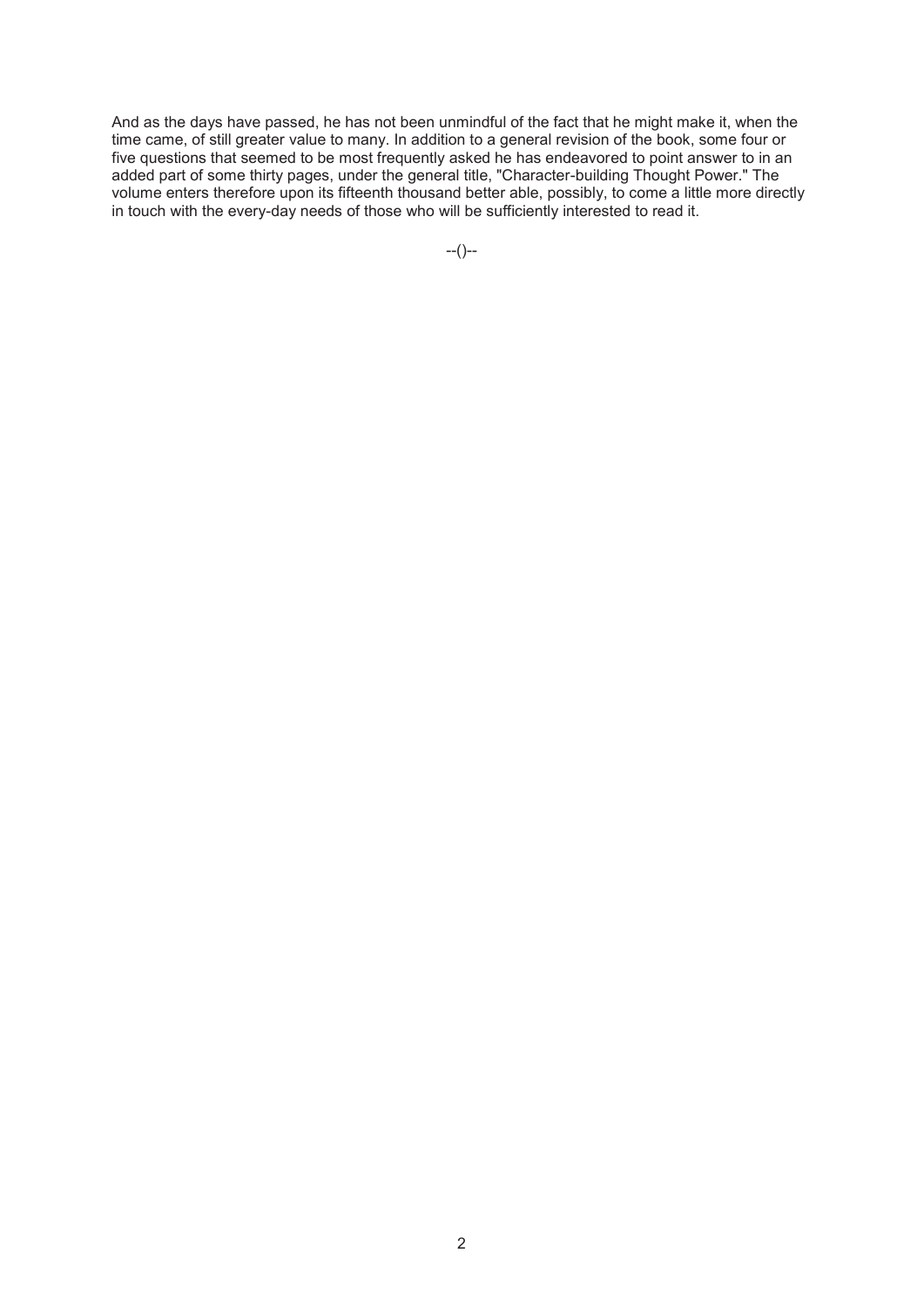#### **Part 1**

### **The Principle**

Would you find that wonderful life supernal. That life so abounding, so rich, and so free? Seek then the laws of the Spirit Eternal, With them bring your life into harmony.

How can I make life yield its fullest and best? How can I know the true secret of power? How can I attain to a true and lasting greatness? How can I fill the whole of life with a happiness, a peace, a joy, a satisfaction that is ever rich and abiding, that ever increases, never diminishes, that imparts to it a sparkle that never loses its lustre, that ever fascinates, never wearies?

No questions, perhaps, in this form or in that have been asked oftener than these. Millions in the past have asked them. Millions are asking them to-day. They will be asked by millions yet unborn. Is there an answer, a true and safe one for the millions who are eagerly and longingly seeking for it in all parts of the world to-day, and for the millions yet unborn who will as eagerly strive to find it as the years come and go? Are you interested, my dear reader, in the answer? The fact that you have read even thus far in this little volume whose title has led you to take it up, indicates that you are,--that you are but one of the innumerable company already mentioned.

It is but another way of asking that great question that has come through all the ages--What is the *summum bonum* in life? and there have been countless numbers who gladly would have given all they possessed to have had the true and satisfactory answer. Can we then find this answer, true and satisfactory to ourselves, surely the brief time spent together must be counted as the most precious and valuable of life itself. There is an answer: follow closely, and that our findings may be the more conclusive, take issue with me at every step if you choose, but tell me finally if it is not true and satisfactory.

There is one great, one simple principle, which, if firmly laid hold of, and if made the great central principle in one's life, around which all others properly arrange and subordinate themselves, will make that life a grand success, truly great and genuinely happy, loved and blessed by all in just the degree in which it is laid hold upon,--a principle which, if universally made thus, would wonderfully change this old world in which we live,--ay, that would transform it almost in a night, and it is for its coming that the world has long been waiting; that in place of the gloom and despair in almost countless numbers of lives would bring light and hope and contentment, and no longer would it be said as so truly to-day, that "man's inhumanity to man makes countless thousands mourn"; that would bring to the life of the fashionable society woman, now spending her days and her nights in seeking for nothing but her own pleasure, such a flood of true and genuine pleasure and happiness and satisfaction as would make the poor, weak something she calls by this name so pale before it, that she would quickly see that she hasn't known who¢ true pleasure is, and that what she has been mistaking for the real, the genuine, is but as a baser metal compared to the purest of gold, as a bit of cut glass compared to the rarest of diamonds, and that would make this same woman who scarcely deigns to notice the poor woman who washes her front steps, but who, were the facts known, may be living a much grander life, and consequently of much more value to the world than she herself, see that this poor woman is after all her sister, because child of the same Father; and that would make the humble life of this same poor woman beautiful and happy and sweet in its humility; that would give us a nation of statesmen in place of, with now and then an exception, a nation of politicians, each one bent upon his own personal aggrandizement at the expense of the general good; that would go far, ay, very far toward solving our great and hard-pressing social problems with which we are already face to face; that, in short, would make each man a prince among men, and each woman a queen among women.

I have seen the supreme happiness in lives where this principle has been caught and laid hold of, some, lives that seemed not to have much in them before, but which under its wonderful influences have been so transformed and so beautified, that have been made so sweet and so strong, so useful and so precious, that each day seems to them all too short, the same time that before, when they could scarcely see what was in life to make it worth the living, dragged wearily along. So there are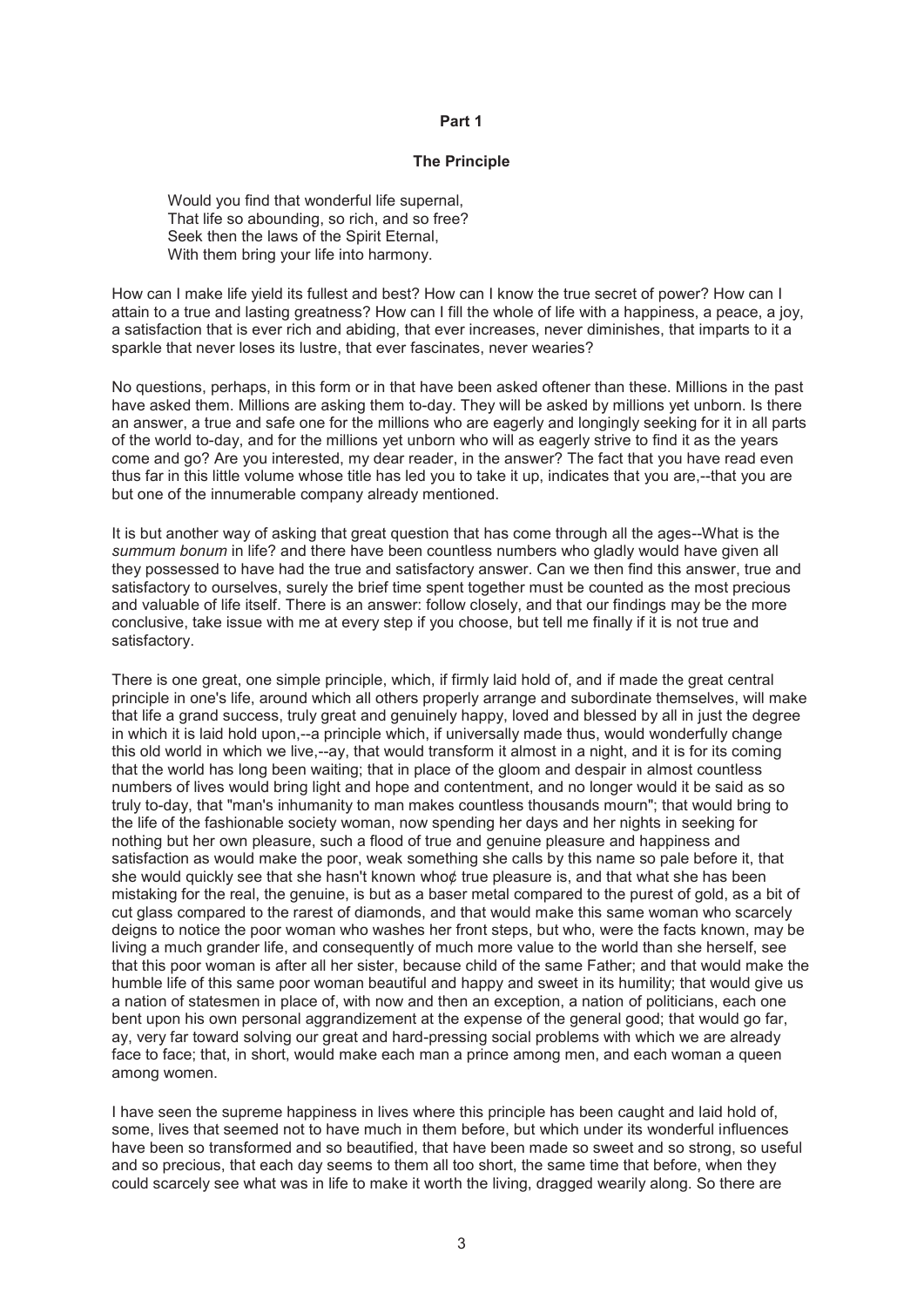countless numbers of people in the world with lives that seem not to have much in them, among the wealthy classes and among the poorer, who might under the influence of this great, this simple principle, make them so precious, so rich, and so happy that time would seem only . too short, and they would wonder why they have been so long running on the wrong track, for it is true that much the larger portion of the world to-day is on the wrong track in the pursuit of happiness; but almost all are there, let it be said, not through choice, but by reason of not knowing the right, the true one.

The fact that really great, true, and happy lives have been lived in the past and are being lived to-day gives us our starting-point. Time and again I have examined such lives in a most careful endeavor to find what has made them so, and have found that in each and every individual case this that we have now come to has been the great central principle upon which they have been built. I have also found that in numbers of lives where it has not been, but where almost every effort apart from it has been made to make them great, true, and happy, they have not been so; and also that no life built upon it in sufficient degree, other things being equal, has failed in being thus.

Let us then to the answer, examine it closely, see if it will stand every test, if it is the true one, and if so, rejoice that we have found it, lay hold of it, build upon it, tell others of it. The last four words have already entered us at the open door. The idea has prevailed in the past, and this idea has dominated the world, that *self* is the great concern,--that if one would find success, greatness, happiness, he must give all attention to self, and to self alone. This has been the great mistake, this the fatal error, this the *direct* opposite of the right, the true as set forth in the great immutable law that--*we find our own lives in losing them in the service of others*, in longer form--the more of our lives we give to others, the fuller and the richer, the greater and the grander, the more beautiful and the more happy our own lives become. It is as that great and sweet soul who when with us lived at Concord said,--that generous giving or losing of your life which saves it.

This is an expression of one of the greatest truths, of one of the greatest principles of practical ethics the world has thus far seen. In a single word, it is *service*,--not self, but the other self. We shall soon see, however, that our love, our service, our helpfulness to others, invariably comes back to us, intensified sometimes a hundred or a thousand or a thousand thousand fold, and this by a great, immutable law.

The Master Teacher, he who so many years ago in that far-away Eastern land, now in the hill country, now in the lake country, as the people gathered round him, taught them those great, high-born, and tender truths of human life and destiny, the Christ Jesus, said identically this when he said and so continually repeated,--"He that is greatest among you shall be your servant"; and his whole life was but an embodiment of this principle or truth, with the result that the greatest name in the world to-day is his,--the name of him who as his life-work, healed the sick; clothed the naked; bound up the broken-hearted; sustained the weak, the faltering; befriended and aided the poor, the needy; condemned the proud, the vain, the selfish; and through it all taught the people to love justice and mercy and service, to live in their higher, their diviner selves,--in brief, to live his life, the Christ-life, and who has helped in making it possible for this greatest principle of practical ethics the world has thus far seen to be enunciated, to be laid hold of, to be lived by to-day. "He that is greatest among you shall be your servant," or, he who would be truly great and recognized as such must find it in the capacity of a servant.

And what, let us ask, is a servant? One who renders service. To himself? Never. To others? Alway. Freed of its associations and looked at in the light of its right and true meaning, than the word "servant" there is no greater in the language; and in this right use of the term, as we shall soon see, every life that has been really true, great, and happy has been that of a servant, and apart from this no such life *ever has been or ever can be lived*.

O you who are seeking for power, for place, for happiness, for contentment in the ordinary way, tarry for a moment, see that you are on the wrong track, grasp this great eternal truth, lay hold of it, and you will see that your advance along this very line will be manifold times more rapid. Are you seeking, then, to make for yourself a name? Unless you grasp this mighty truth and make your life accordingly, as the great clock of time ticks on and all things come to their proper level according to their merits, as all invariably, inevitably do, you will indeed be somewhat surprised to find how low, how very low your level is. Your name and your memory will be forgotten long ere the minute-hand has passed even a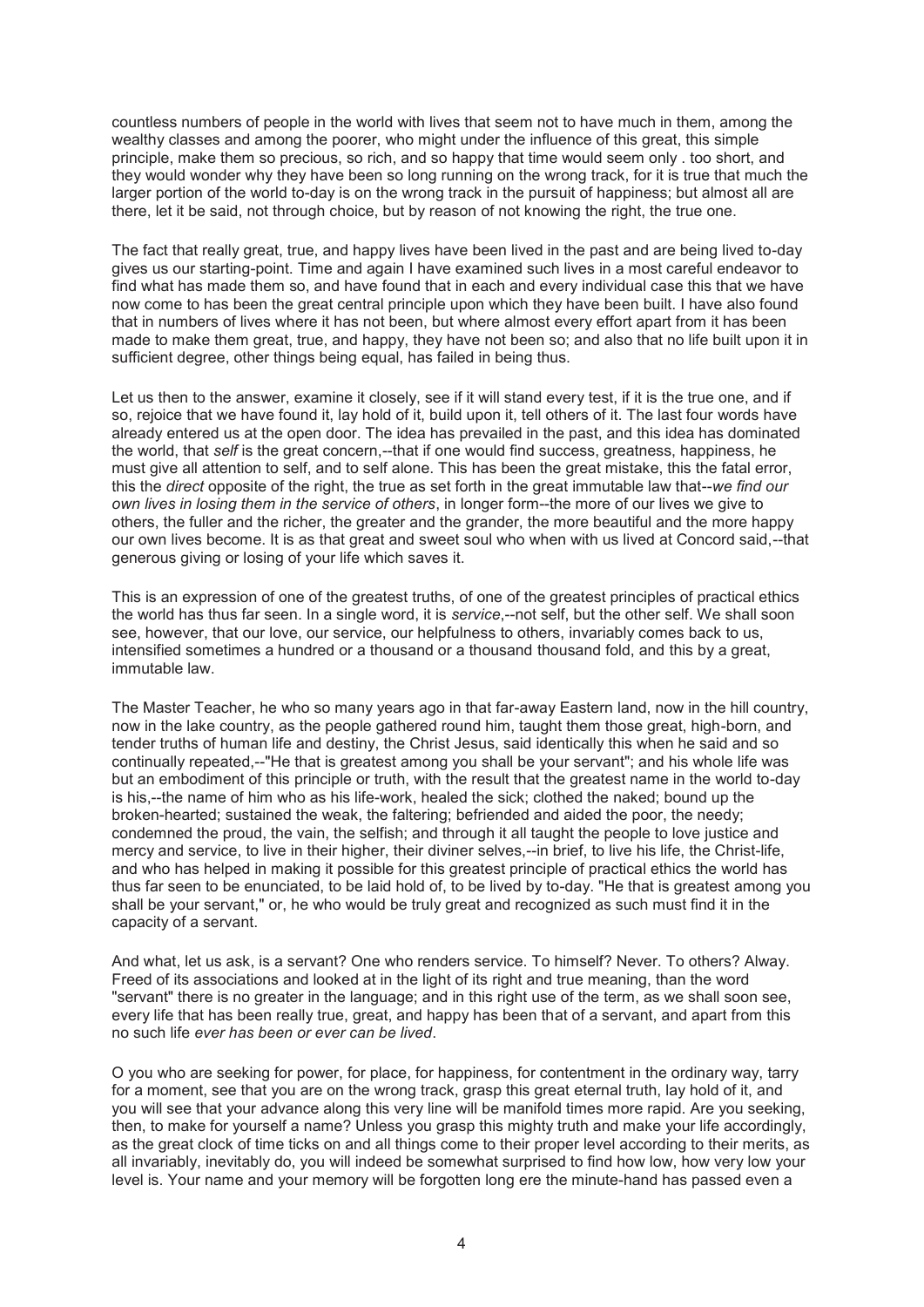single time across the great dial; while your fellow-man who has grasped this simple but this great and all-necessary truth, and who accordingly is forgetting himself in the service of others, who is making his life a part of a hundred or a thousand or a million lives, thus illimitably intensifying or multiplying his own, instead of living as you in what otherwise would be his own little, diminutive self, will find himself ascending higher and higher until he stands as one among the few, and will find a peace, a happiness, a satisfaction so rich and so beautiful, compared to which yours will be but a poor miserable something, and whose name and memory when his life here is finished, will live in the minds and hearts of his fellow-men and of mankind fixed and eternal as the stars.

A corollary of the great principle already enunciated might be formulated thus: *there is no such thing as finding true happiness by searching for it directly*. It must come, if it come at all, indirectly, or by the service, the love, and the happiness we give to others. So, *there is no such thing as finding true greatness by searching for it directly*. It always, without a single exception has come indirectly in this same way, and it is not at all probable that this great eternal law is going to be changed to suit any particular case or cases. Then recognize it, put your life into harmony with it, and reap the rewards of its observance, or fail to recognize it and pay the penalty accordingly; for the law itself will remain unchanged.

The men and women whose names we honor and celebrate are invariably those with lives founded primarily upon this great law. Note if you will, every *truly* great life in the world's history, among those living and among the so-called dead, and tell me if in *every* case that life is not a life spent in the service of others, either directly, or indirectly as when we say--he served his country. Whenever one seeks for reputation, for fame, for honor, for happiness directly and for his own sake, then that which is true and genuine never comes, at least to any degree worthy the name. It may seem to for a time, but a great law says that such an one gets so far and no farther. Sooner or later, generally sooner, there comes an end.

Human nature seems to run in this way, seems to be governed by a great paradoxical law which says, that whenever a man self-centred, thinking of, living for and in himself, is very desirous for place, for preferment, for honor, the very fact of his being thus is of itself a sufficient indicator that he is too small to have them, and mankind refuses to accord them. While the one who forgets self, and who, losing sight of these things, makes it his chief aim in life to help, to aid, and to serve others, by this very fact makes it known that he is large enough, is great enough to have them, and his fellowmen instinctively bestow them upon him. This is a great law which many would profit by to recognize. That it is true is attested by the fact that the praise of mankind instinctively and universally goes out to a hero; but who ever heard of a hero who became such by doing something for himself? Always something he has done for others. By the fact that monuments and statues are gratefully erected to the memory of those who have helped and served their fellow-men, not to those who have lived to themselves alone.

I have seen many monuments and statues I erected to the memories of philanthropists, but I never yet have seen one erected to a miser; many to generous-hearted, noble-hearted men, but never yet to one whose whole life was that of a sharp bargain-driver, and who clung with a sort of semi-idiotic grasp to all that came thus into his temporary possession. I have seen many erected to statesmen,- statesmen,--but never one to mere politicians; many to true orators, but never to mere demagogues; many to soldiers and leaders, but never to men who were not willing, when necessary, to risk all in the service of their country. No, you will find that the world's monuments and statues have been erected and its praises and honors have gone out to those who were large and great enough to forget themselves in the service of others, who have been servants, true servants of mankind, who have been true to the great law that we find our own lives in losing them in the service of others. Not honor for themselves, but service for others. But notice the strange, wonderful, beautiful transformation as it returns upon itself,--*honor for themselves, because of service to others*.

It would be a matter of exceeding great interest to verify the truth of what has just been said by looking at a number of those who are regarded as the world's great sons and daughters,--those to whom its honors, its praises, its homage go out,--to see why it is, upon what their lives have been founded that they have become so great and are so honored. Of all this glorious company that would come up, we must be contented to look at but one or two.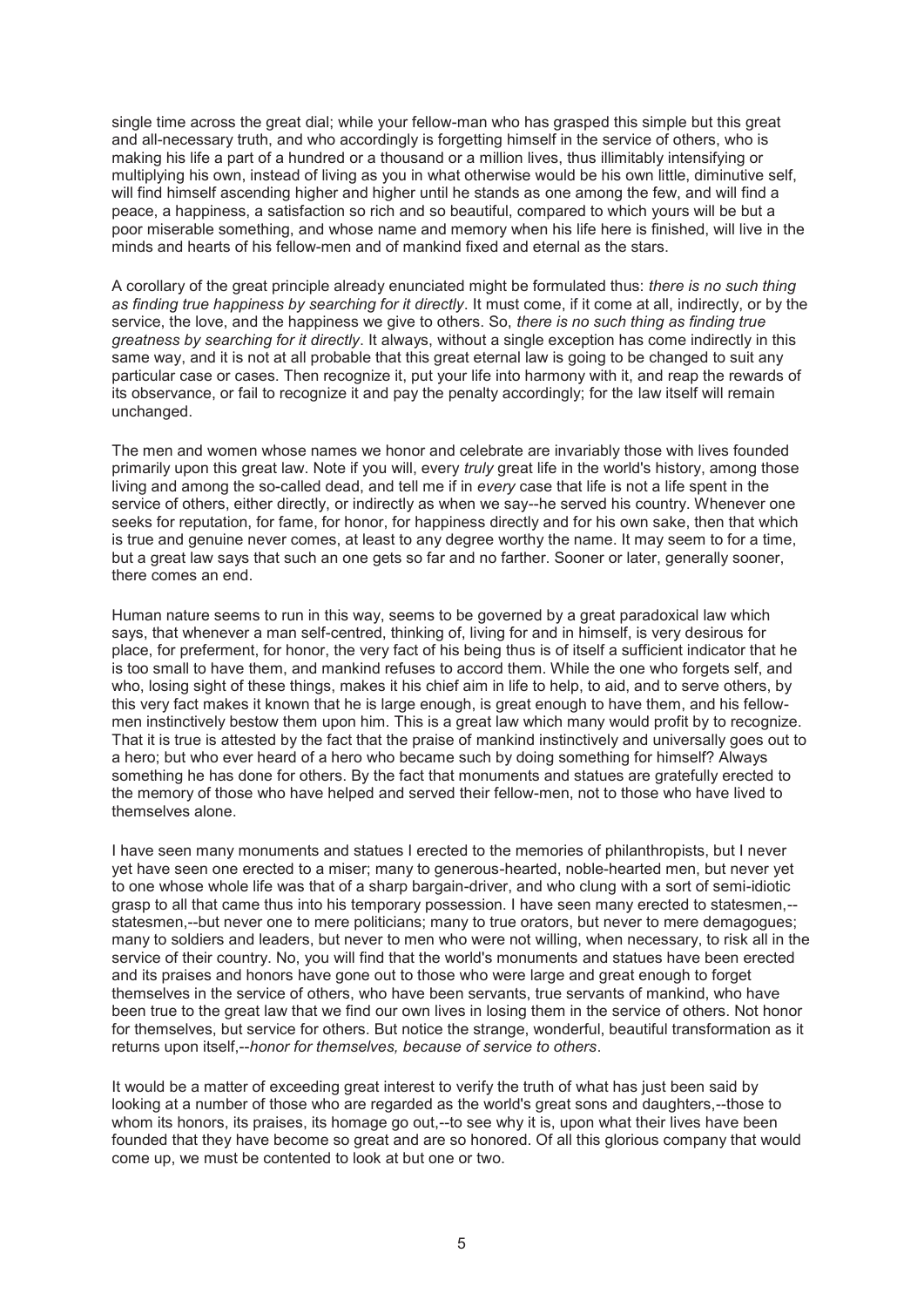There comes to my mind the name and figure of him the celebration of whose birthday I predict will soon be made a national holiday,--he than whom there is no greater, whose praises are sung and whose name and memory are honored and blessed by millions in all parts of the world to-clay, and will be by millions yet unborn, our beloved and sainted Lincoln. And then I ask, Why is this? Why is this? One sentence of his tells us what to look to for the answer. During that famous series of public debates in Illinois with Stephen A. Douglas in 1858, speaking at Freeport, Mr. Douglas at one place said, "I care not whether slavery in the Territories be voted up or whether, it be voted down, it makes not a particle of difference with me." Mr. Lincoln, speaking from the fulness of his great and royal heart, in reply said, with emotion, "I am sorry to perceive that my friend Judge Douglas is so constituted that he does not feel the lash the least bit when it is laid upon another man's back." Thoughts upon self? Not for a moment. Upon others? Always. He at once recognized in those black men four million brothers for whom he had a service to perform.

It would seem almost grotesque to use the word *selfish* in connection with this great name. He very early, and when still in a very humble and lowly station in life, either consciously or unconsciously grasped this great truth, and in making the great underlying principle of his life to serve, to help his fellow-men, he adopted just that course that has made him one of the greatest of the sons of men, our royal-hearted elder brother. He never spent time in asking what he could do to attain to greatness, to popularity, to power, what to perpetuate his name and memory. He simply asked how he could help, how he could be of service to his fellow-men, and continually did all his hands found to do.

He simply put his life into harmony with this great principle; and in so doing he adopted the best means,--the only means to secure that which countless numbers seek and strive for directly, and every time so woefully fail in finding.

There comes to my mind in this same connection another princely soul, one who loved all the world, one whom all the world loves and delights to honor. There comes to mind also a little incident that will furnish an insight into the reason of it all. On an afternoon not long ago, Mrs. Henry Ward Beecher was telling me of some of the characteristics of Brooklyn's great preacher. While she was yet speaking of some of those along the very lines we are considering, an old gentleman, a neighbor, came into the room bearing in his hands something he had brought from Mr. Beecher's grave. It was the day next following Decoration Day. His story was this: As the great procession was moving into the cemetery with its bands of rich music, with its carriages laden with sweet and fragrant flowers, with its. waving flags, beautiful in the sunlight, a poor and humble-looking woman with two companions, by her apparent nervousness attracted the attention of the gate-keeper. He kept her in view for a little while, and presently saw her as she gave something she had partially concealed to one of her companions, who, leaving the procession, went over to the grave of Mr. Beecher, and tenderly laid it there. Reverently she stood for a moment or two, and then, retracing her steps, joined her two companions, who with bowed heads were waiting by the wayside.

It was this that the old gentleman had brought,--a gold frame, and in it a poem cut from a volume, a singularly beautiful poem through which was breathed the spirit of love and service and self-devotion to the good and the needs of others. At one or two places where it fitted, the pen had been drawn across a word and Mr. Beecher's name inserted, which served to give it a still more real, vivid, and tender meaning. At the bottom this only was written, "From a poor Hebrew woman to the immortal friend of the Hebrews." There was no name, but this was sufficient to tell the whole story. Some poor, humble woman, but one out of a mighty number whom he had at some time befriended or helped or cheered, whose burden he had helped to carry, and soon perhaps had forgotten all about it. When we remember that this was his life, is it at all necessary to seek farther why all the world delights to honor this, another royal-hearted elder brother? and, as we think of this simple, beautiful, and touching incident, how true and living becomes the thought in the old, old lines!--

"Cast thy bread upon the waters, waft it on with praying breath, In some distant, doubtful moment it may save a soul from death. When you sleep in solemn silence, 'neath the morn and evening dew, Stranger hands which you have strengthened may strew lilies over you."

Our good friend, Henry Drummond, in one of his most beautiful and valuable little works says--and how admirably and how truly!--that "love is the greatest thing in the world." Have you this greatest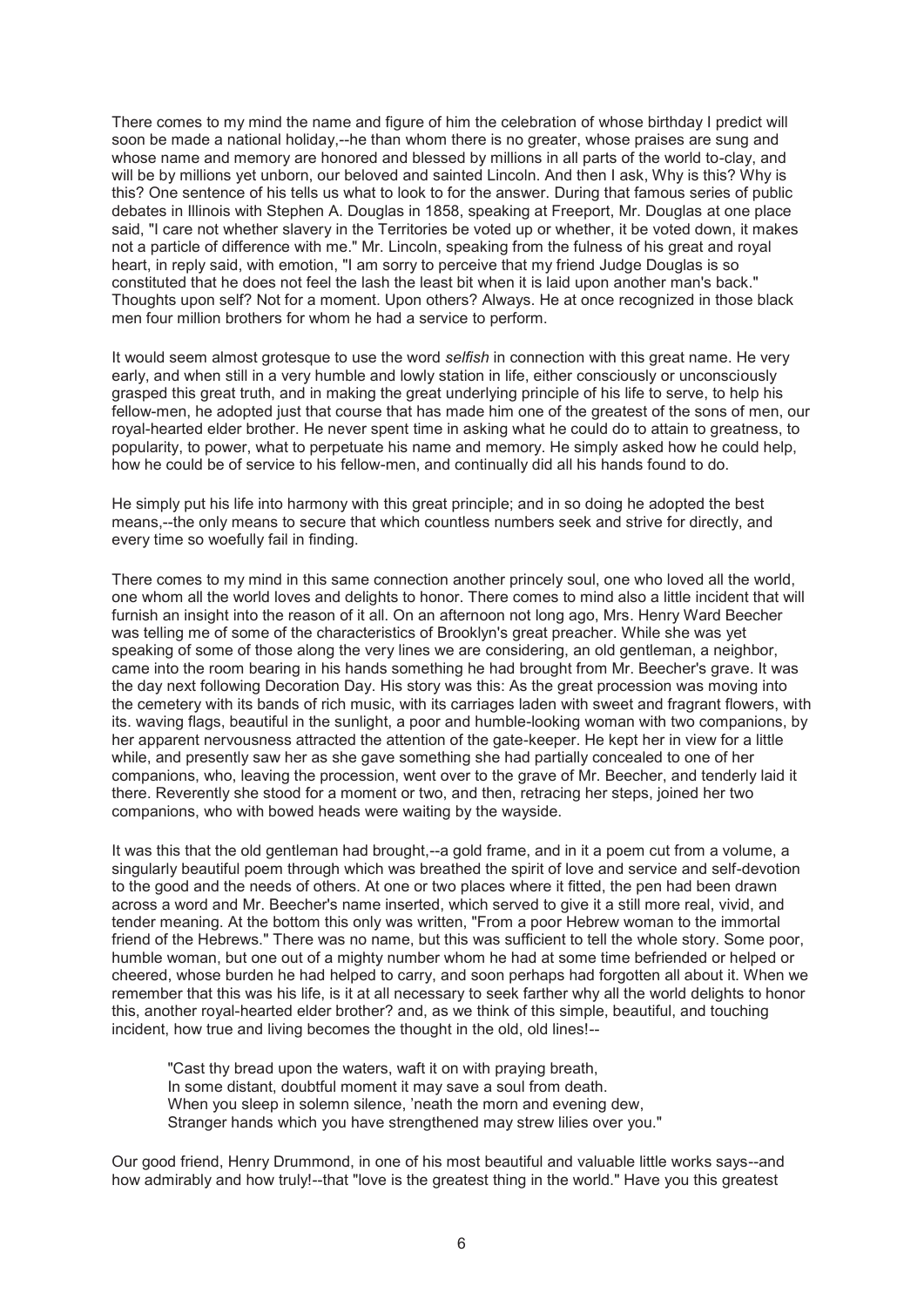thing? Yes. How, then, does it manifest itself? In kindliness, in helpfulness, in service, to those around you? If so, well and good, you have it. If not, then I suspect that what you have been calling love is something else; and you have indeed been greatly fooled. In fact, I am sure it is; for if it does not manifest itself in this way, it cannot be true love, for this is the one grand and never-failing test. Love is the statics, helpfulness and service the dynamics, the former necessary to the latter, but the latter the more powerful, as action is always more powerful than potentiality; and, were it not for the dynamics, the statics might as well not be. Helpfulness, kindliness, service, is but the expression of love. It is love in action; and unless love thus manifests itself in action, it is an indication that it is of that weak and sickly nature that needs exercise, growth, and development, that it may grow and become strong, healthy, vigorous, and true, instead of remaining a little, weak, indefinite, sentimental something or nothing.

It was but yesterday that I heard one of the world's greatest thinkers and speakers, one of our keenest observers of human affairs, state as his opinion that selfishness is the root of all evil. Now, if it is possible for any one thing to be the root of all evil, then I think there is a world of truth in the statement. But, leaving out of account for the present purpose whether it is true or not, it certainly is true that he who can't get beyond self robs his life of its chief charms, and more, defeats the very ends he has in view. It is a well-known law in the natural world about us that whatever hasn't use, that whatever serves no purpose, shrivels up. So it is a law of our own being that he who makes himself of no use, of no service to the great body of mankind, who is concerned only with his own small self, finds that self, small as it is, growing smaller and smaller, and those finer and better and grander qualities of his nature, those that give the chief charm and happiness to life, shrivelling up. Such an one lives, keeps constant company with his own diminutive and stunted self; while he who, forgetting self, makes the object of his life service, helpfulness, and kindliness to others, finds his whole nature growing and expanding, himself becoming large-hearted, magnanimous, kind, loving, sympathetic, joyous, and happy, his life becoming rich and beautiful. For instead of his own little life alone he has entered into and has part in a hundred, a thousand, ay, in countless numbers of other lives; and every success, every joy, every happiness coming to each of these comes as such to him, for he has a part in each and all. And thus it is that one becomes a prince among men, a queen among women.

Why, one of the very fundamental principles of life is, so much love, so much love in return; so much love, so much growth; so much love, so much power; so much love, so much life,--strong, healthy, rich, exulting, and abounding life. The world is beginning to realize the fact that love, instead of being a mere indefinite something, is a vital and living force, the same as electricity is a force, though perhaps of a different nature. The same great fact we are learning in regard to thought,--that thoughts are things, that *thoughts are forces, the most vital and powerful in the universe*, that they have form and substance and power, the quality of the power determined as it is by the quality of the life in whose organism the thoughts are engendered; and so, when a thought is given birth, it does not end there, but takes form, and as a force it goes out and has its effect upon other minds and lives, the effect being determined by its intensity and the quality of the prevailing emotions, and also by the emotions dominating the person at the time the thoughts are engendered and given form.

Science, while demonstrating the great facts it is to-day demonstrating in connection with the mind in its relations to and effects upon the body, is also finding from its very laboratory experiments that each particular kind of thought and emotion has its own peculiar qualities, and hence its own peculiar effects or influences; and these it is classifying with scientific accuracy. A very general classification in just a word would be--those of a higher and those of a lower nature.

Some of the chief ones among those of the lower nature are anger, hatred, jealousy, malice, rage. Their effect, especially when violent, is to emit a poisonous substance into the system, or rather, to set up a corroding influence which transforms the healthy and life-giving secretions of the body into the poisonous and the destructive. When one, for example, is dominated, even if for but a moment by a passion of anger or rage, there is set up in the system what might be justly termed a bodily thunderstorm, which has the effect of souring or corroding the normal and healthy secretions of the body and making them so that instead of life-giving they become poisonous. This, if indulged in to any extent, sooner or later induces the form of disease that this particular state of mind and emotion or passion gives birth to; and it in turn becomes chronic.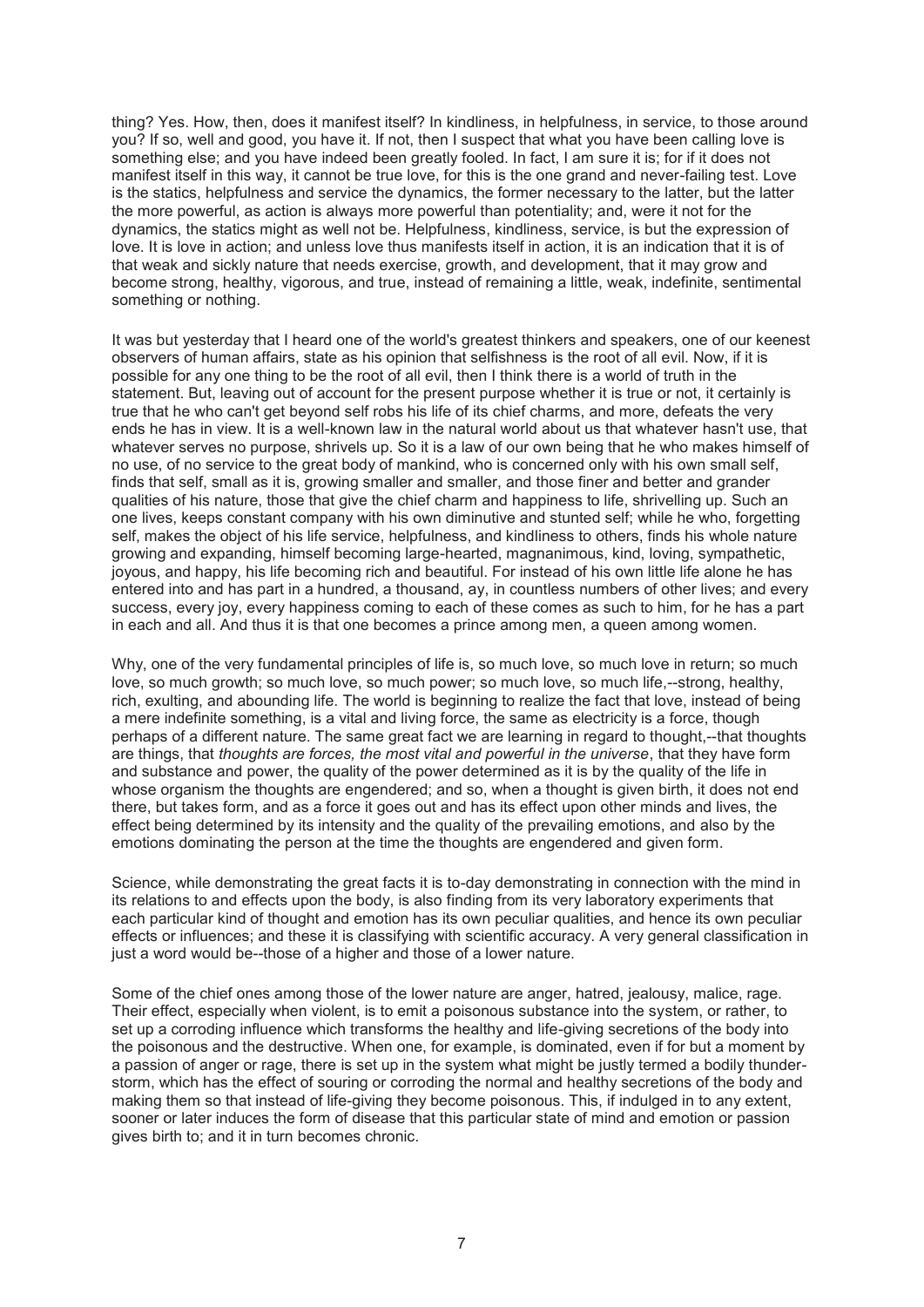We shall ultimately find, as we are beginning to so rapidly to-day, that practically all disease has its origin in perverted mental states or emotions; that anger, hatred, fear, worry, jealousy, lust, as well as all milder forms of perverted mental states and emotions, has each its own peculiar poisoning effects and induces each its own peculiar form of disease, for all life is from within out.

Then some of the chief ones belonging to the other class--mental states and emotions of the higher nature--are love, sympathy, benevolence, kindliness, and good cheer. These are the natural and the normal; and their effect, when habitually entertained, is to stimulate a vital, healthy, bounding, purifying, and life-giving action, the exact opposite of the others; and these very forces, set into a bounding activity, will in time counteract and heal the disease-giving effects of their opposites. Their effects upon the countenance and features in inducing the highest beauty that can dwell there are also marked and all-powerful. So much, then, in regard to the effects of one's thought forces upon the self. A word more in regard to their effects upon others.

Our prevailing thought forces determine the mental atmosphere we create around us, and all who come within its influence are affected in one way or another, according to the quality of that atmosphere; and, though they may not always get the exact thoughts, they nevertheless get the effects of the emotions dominating the originator of the thoughts, and hence the creator of this particular mental atmosphere, and the more sensitively organized the person the more sensitive he or she is to this atmosphere, even at times to getting the exact and very thoughts. So even in this the prophecy is beginning to be fulfilled,--there is nothing hid that shall not be revealed.

If the thought forces sent out by any particular life are those of hatred or jealousy or malice or faultfinding or criticism or scorn,. these same thought forces are aroused and sent back from others, so that one is affected not only by reason of the unpleasantness of having such thoughts from others, but they also in turn affect one's own mental states, and through these his own bodily conditions, so that, so far as even the welfare of self is concerned, the indulgence in thoughts and emotions of this nature are most expensive, most detrimental, most destructive.

If, on the other hand, the thought forces sent out be those of love, of sympathy, of kindliness, of cheer and good will, these same forces are aroused and sent back, so that their pleasant, ennobling, warming, and life-giving effects one feels and is influenced by; and so again, so far even as the welfare of self is concerned, there is nothing more desirable, more valuable and life-giving. There comes from others, then, exactly what one sends to and hence calls forth from them.

And would we have all the world love us, we must first then love all the world,--merely a great scientific fact. Why is it that all people instinctively dislike and shun the little, the mean, the selfcentred, the selfish, while all the world instinctively, irresistibly, loves and longs for the company of the great-hearted, the tender-hearted, the loving, the magnanimous, the sympathetic, the brave? The mere answer--because--will not satisfy. There is a deep, scientific reason for it, either this or it is not true.

Much has been said, much written, in regard to what some have been pleased to call personal magnetism, but which, as is so commonly true in cases of this kind, is even to-day but little understood. But to my mind personal magnetism in its true sense, and as distinguished from what may be termed a purely animal magnetism, is nothing more nor less than the thought forces sent out by a great-hearted, tender-hearted, magnanimous, loving, sympathetic man or woman; for, let me ask, have you ever known of any great personal magnetism in the case of the little, the mean, the vindictive, the self-centred? Never, I venture to say, but always in the case of the other.

Why, there is nothing that can stand before this wonderful transmuting power of love. So. far even as the enemy is concerned, I may not be to blame if I have an enemy; but I am to blame if I keep him as such, especially after I know of this wonderful transmuting power. Have I then an enemy, I will refuse, absolutely refuse, to recognize him as such; and instead of entertaining the thoughts of him that he entertains of me, instead of sending him like thought forces, I will send him only thoughts of love, of sympathy, of brotherly kindness, and magnanimity. But a short time it will be until he feels these, and is influenced by them. Then in addition I will watch my opportunity, and whenever I can, I will even go out of my way to do him some little kindnesses. Before these forces he cannot stand, and by and by I shall find that he who to-day is my bitterest enemy is my warmest friend and it may be my staunchest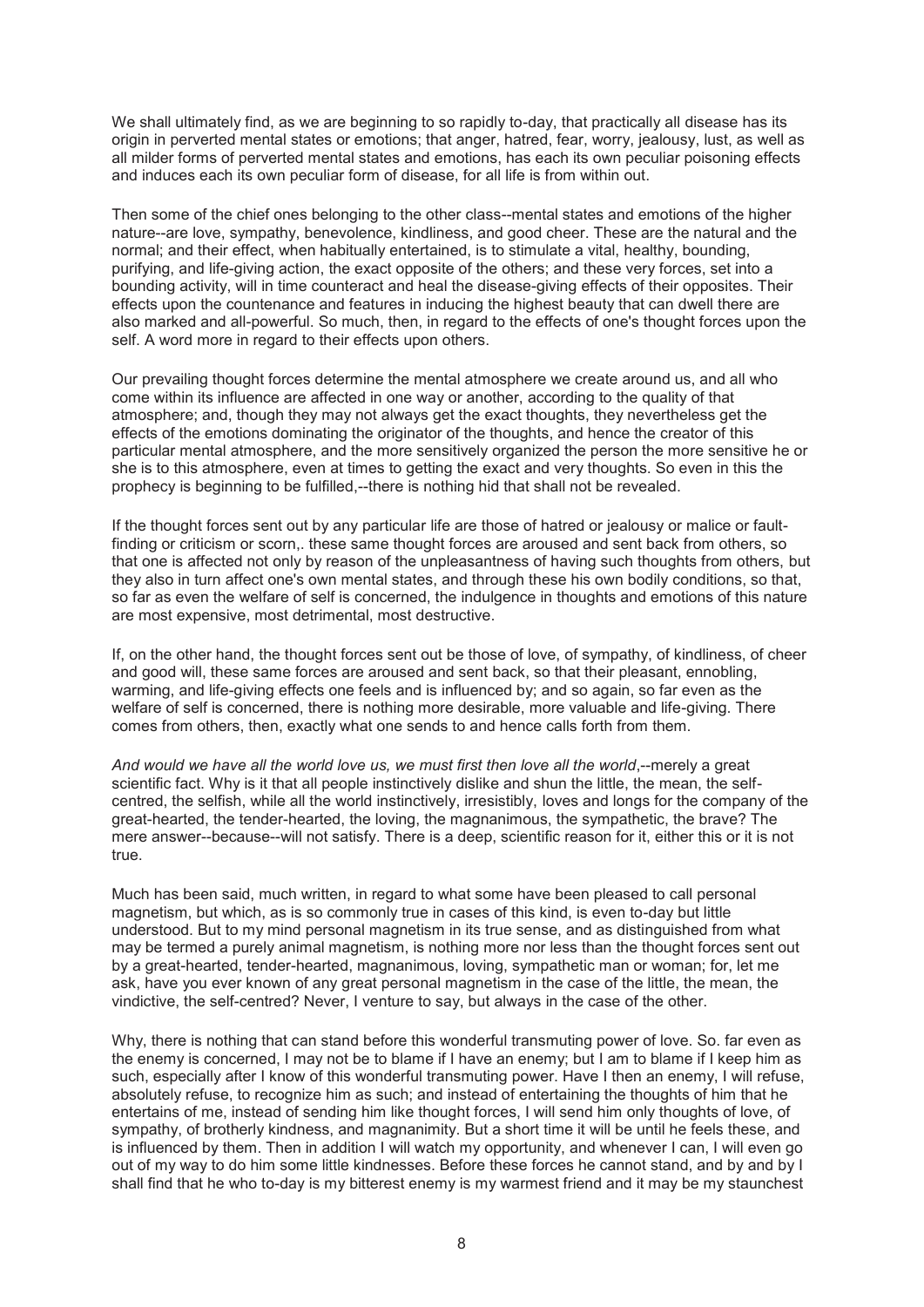supporter. No, the wise man is he who by that wonderful alchemy of love transmutes the enemy into the friend,--transmutes the bitterest enemy into the warmest friend and supporter. Certainly this is what the Master meant when he said: "Love your enemies, do good to them that hate you and despitefully use you: thou shalt thereby be heaping coals of fire upon their heads." Ay, thou shalt melt them: before this force they cannot stand. Thou shalt melt them, and transmute them into friends.

"You never can tell what your thoughts will do In bringing you hate or love; For thoughts are things, and their airy wings Are swifter than carrier doves. They follow the law of the universe, Each thing must create its kind; And they speed o'er the track to bring you back Whatever went out from your mind."

Yes, science to-day, at the close of this nineteenth century, in the laboratory is discovering and scientifically demonstrating the great, immutable laws upon which the inspired and illuminated ones of all ages have based all their teachings, those who by ordering their lives according to the higher laws of their being get in a moment of time, through the direct touch of inspiration, what it takes the physical investigator a whole lifetime or a series of investigators a series of lifetimes to discover and demonstrate.

 $-(-)$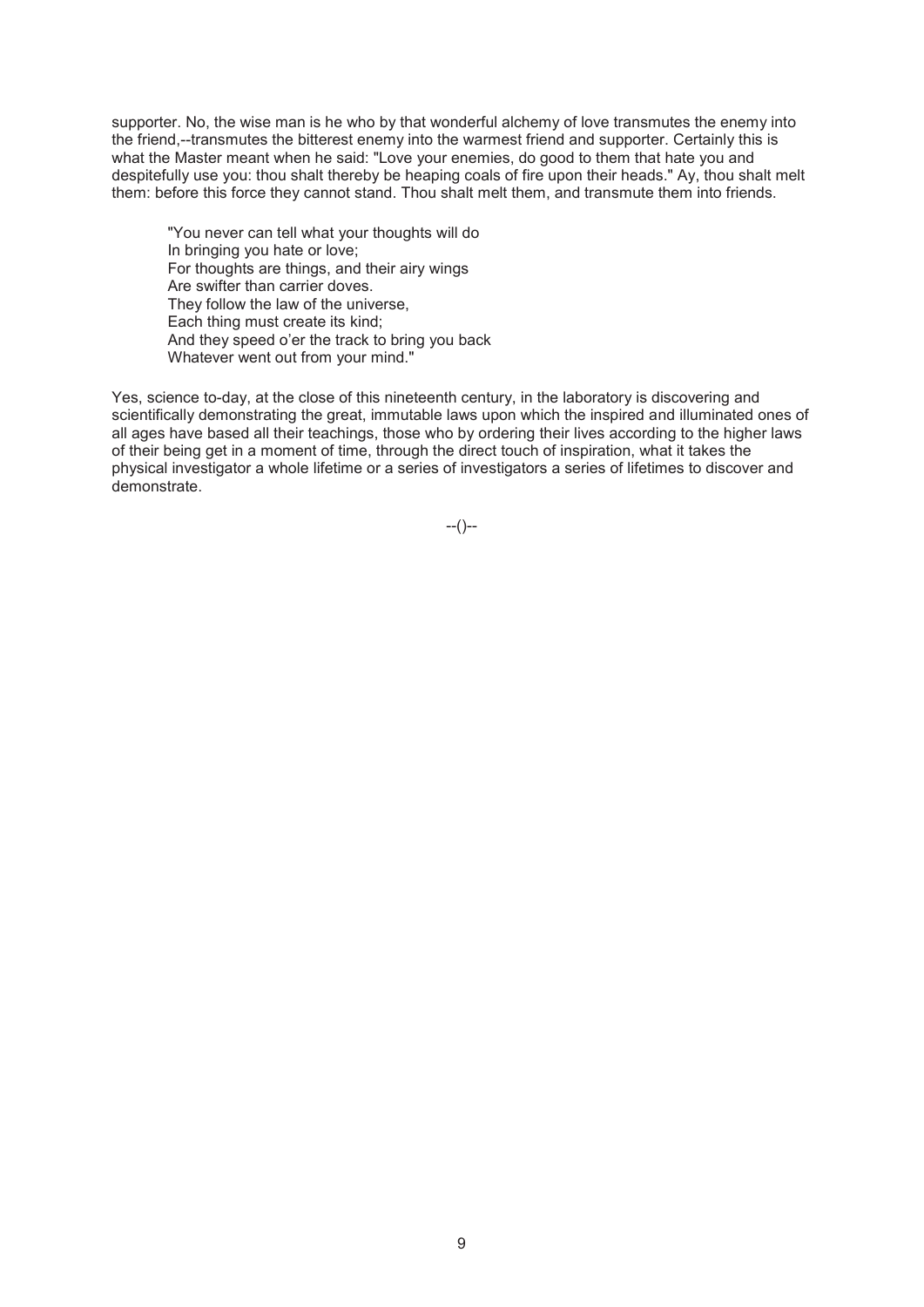#### **Part 2**

### **The Application**

Are you seeking for greatness, O brother of mine, As the full, fleeting seasons and years glide away? If seeking directly and for self alone, The true and abiding you never can stay. But all self forgetting, know well the law, It's the hero, and not the self-seeker, who's crowned. Then go lose your life in the service of others, And, lo! with rare greatness and glory 'twill abound.

Is it your ambition to become great in any particular field, to attain to fame and honor, and thereby to happiness and contentment? Is it your ambition, for example, to become a great orator, to move great masses of men, to receive their praise, their plaudits? Then remember that there never has been, there never will, in brief, there never can be a truly great orator without a great *purpose*, a great cause behind him. You may study in all the best schools in the country, the best universities and the best schools of oratory. You may study until you exhaust all these, and then seek the best in other lands. You may study thus until your hair is beginning to change its color, but this of itself will *never* make you a great orator. You may become a demagogue, and, if self-centred, you inevitably will; for this is exactly what a demagogue is,--a great demagogue, if you please, than which it is hard for one to call to mind a more contemptible animal, and the greater the more contemptible. But without laying hold of and building upon this great principle you never can become a great orator.

Call to mind the greatest in the world's history, from Demosthenes--Men of Athens, march against Philip, your country and your fellow-men will be in early bondage unless you give them your best service now--down to our own Phillips and Gough,--Wendell Phillips against the traffic in human blood, John B. Gough against a slavery among his fellow-men more hard and galling and abject than the one just spoken of; for by it the body merely is in bondage, the mind and soul are free, while in this, body, soul, and mind are enslaved. So you can easily discover the great *purpose*, the great cause for *service*, behind each and every one.

The man who can't get beyond himself, his own aggrandizement and interests, must of necessity be small, petty, personal, and at once marks his own limitations; while he whose life is a life of service and self-devotion has no limits, for he thus puts himself at once on the side of the *Universal*, and this more than all else combined gives a tremendous power in oratory. Such a one can mount as on the wings of an eagle, and Nature herself seems to come forth and give a great soul of this kind means and material whereby to accomplish his purposes, whereby the great universal truths go direct to the minds and hearts of his hearers to mould them, to move them; for the orator is he who moulds the minds and hearts of his hearers in the great moulds of universal and eternal truth, and then moves them along a definite line of action, not he who merely speaks pieces to them.

How thoroughly Webster recognized this great principle is admirably shown in that brief but powerful description of eloquence of his; let us pause to listen to a sentence or two: "True eloquence indeed does not consist in speech. . . . Words and phrases may be marshalled in every way, but they cannot compass it. . . . Affected passion, intense expression, the pomp of declamation, all may aspire to it; they cannot reach it. . . . The graces taught in the schools, the costly ornaments and studied contrivances of speech, shock and disgust men when their own lives and the fate of their wives and their children and their country hang on the decision of the hour. Then words have lost their power, rhetoric is vain, and all elaborate oratory contemptible. Even genius itself then feels rebuked and subdued, as in the presence of higher qualities. Then patriotism is eloquent, then self-devotion is eloquent. The clear conception, outrunning the deductions of logic, the high purpose, the firm resolve, the dauntless spirit speaking on the tongue, beaming from the eye, informing every feature and urging the whole man onward, right onward to his object,--this, this is eloquence." And note some of the chief words he has used,--*self-devotion, patriotism, high purpose*. The self-centred man can never know these, and much less can he make use of them.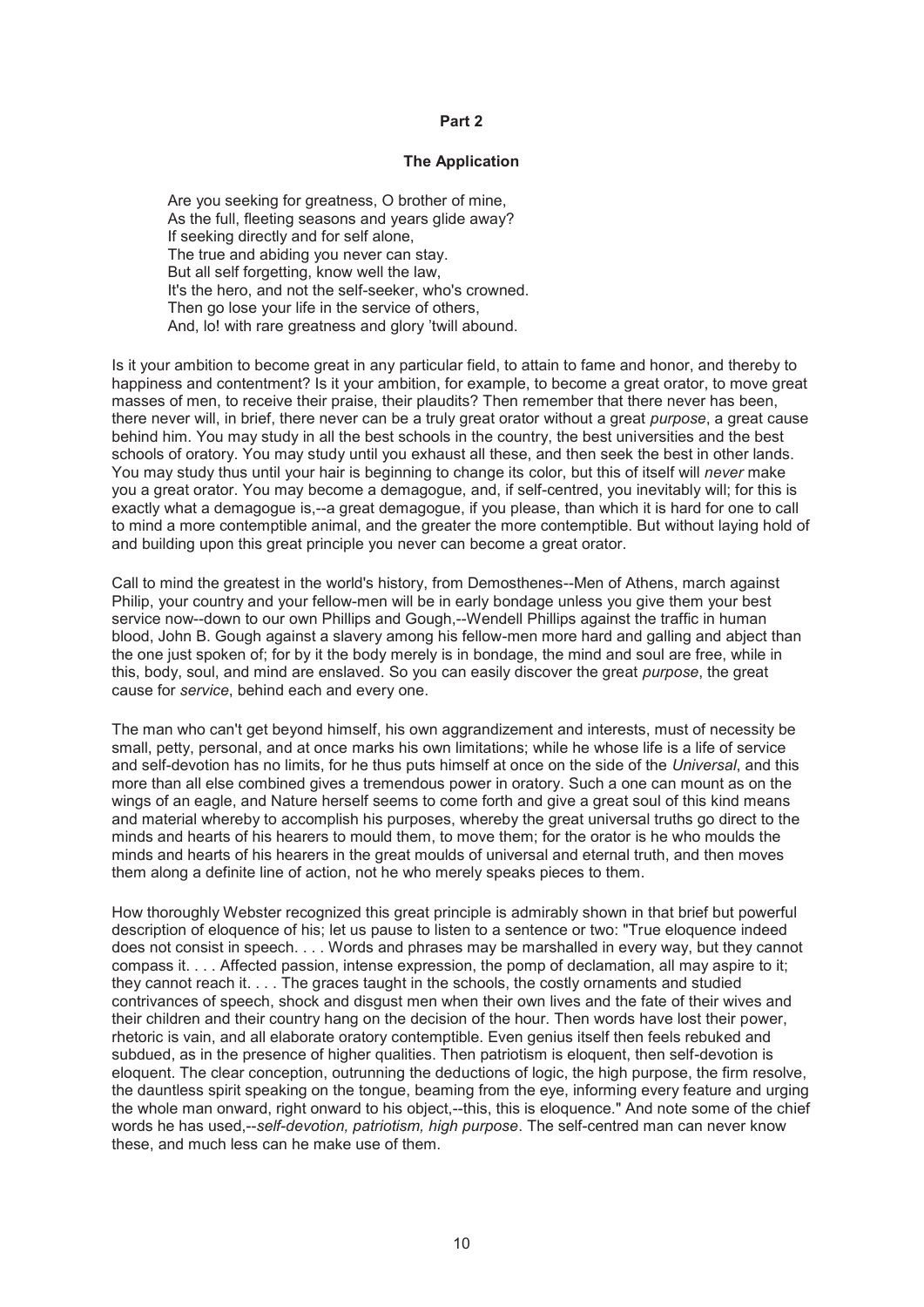True, things that one may learn, as the freeing of the bodily agents, the developing of the voice, and so on, that all may become the *true reporters of the soul*, instead of limiting or binding it down, as is so frequently the case in public speakers,--these are all valuable, ay, are very important and very necessary, unless one is content to live below his highest possibilities, and he is wise who recognizes this fact; but these in themselves are but as trifles when compared to those greater, more powerful, and all-essential qualities.

Is it your ambition to become a great *states-man?* Note the very first thing, then, the word itself,- *states-man*, a man who gives his life to the service of the State. And do you not recognize the fact that, when one says--a man who gives his life to the service of the State, it is but another way of saying--a man who gives his life to the service of his fellow-men; for what, after all, is any country, any State, in the true sense of the term, but the aggregate, the great body of its individual citizenship. And he who lives for and unto himself, who puts the interests of his own small self before the interests of the thousands, can never become a states-man; for a statesman must be a larger man than this.

Call to your mind the greatest of the world, among those living and among the so-called dead, and you will quickly see that the life of each and every one has been built upon this great principle, and that all have been great and are held as such in just the degree in which it has been. Two of the greatest among Americans, both passed away, would to-day and even more as time goes on, be counted still greater, had they been a little larger in one aspect of their natures,--large enough to have recognized to its fullest extent the eternal truth and importance of this great principle, and had they given the time to the service of their fellow-men that was spent in desiring the Presidency and in all too plainly making it known. Having gained it could have made them no greater, and having so plainly shown their eager and childish desire for it has made them less great. Of the many thousands of men who have been in our American Congress since its beginning, and of the very, very small number comparatively that you are able to call to mind, possibly not over fifty, which would be about one out of every six hundred or more, you will find that you are able to call to mind each one of this very small number on account of his standing for some measure or principle that would to the highest degree increase the human welfare, thus truly fulfilling the great office of a *statesman*.

The one great trouble with our country to-day is that we have but few statesmen. We have a great swarm, a great hoard of politicians; but it is only now and then that we find a man who is large enough truly to deserve the name--statesman. The large majority in public life to-day are there not for the purpose of serving the best interests of those whom they are supposed to represent, but they are there purely for self, purely for self-aggrandizement in this form or in that, as the case may be.

Especially do we find this true in our municipalities. In some, the government instead of being in the hands of those who would make it such in truth, those who would make it serve the interests it is designed to serve, it is in the hands of those who are there purely for self, little whelps, those who will resort to any means to secure their ends, at times even to honorable means, should they seem to serve best the particular purpose in hand. We have but to look around us to see that this is true. The miserable, filthy, and deplorable condition of affairs the Lexow Committee in its investigations not so long ago laid bare to public gaze had its root in what?. In the fact that the offices in that great municipality have been and are filled by men who are there to serve in the highest degree the public welfare or by men who are there purely for self-aggrandizement? But let us pass on. This degraded condition of affairs exists not only in this great city, but there are scarcely any that are free from it entirely. Matters are not always to continue thus, however. The American people will learn by and by what they ought fully to realize to-day--that the moment the honest people, the citizens, in distinction from the barnacles, mass themselves and stay massed, the notorious, filthy political rings cannot stand before them for a period of even twenty-four hours. *The right, the good, the true, is all-powerful, and will inevitably conquer sooner or later when brought to the front*. Such is the history of civilization.

Let our public offices--municipal, state, and federal--be filled with men who are in love with the human kind, large men, men whose lives are founded upon this great law of service, and we will then have them filled with statesmen. Never let this glorious word be disgraced, degraded, by applying it to the little, self-centred whelps who are unable to get beyond the politician stage. Then enter public life; but enter it as a man, not as a barnacle: enter it as a statesman, not as a politician.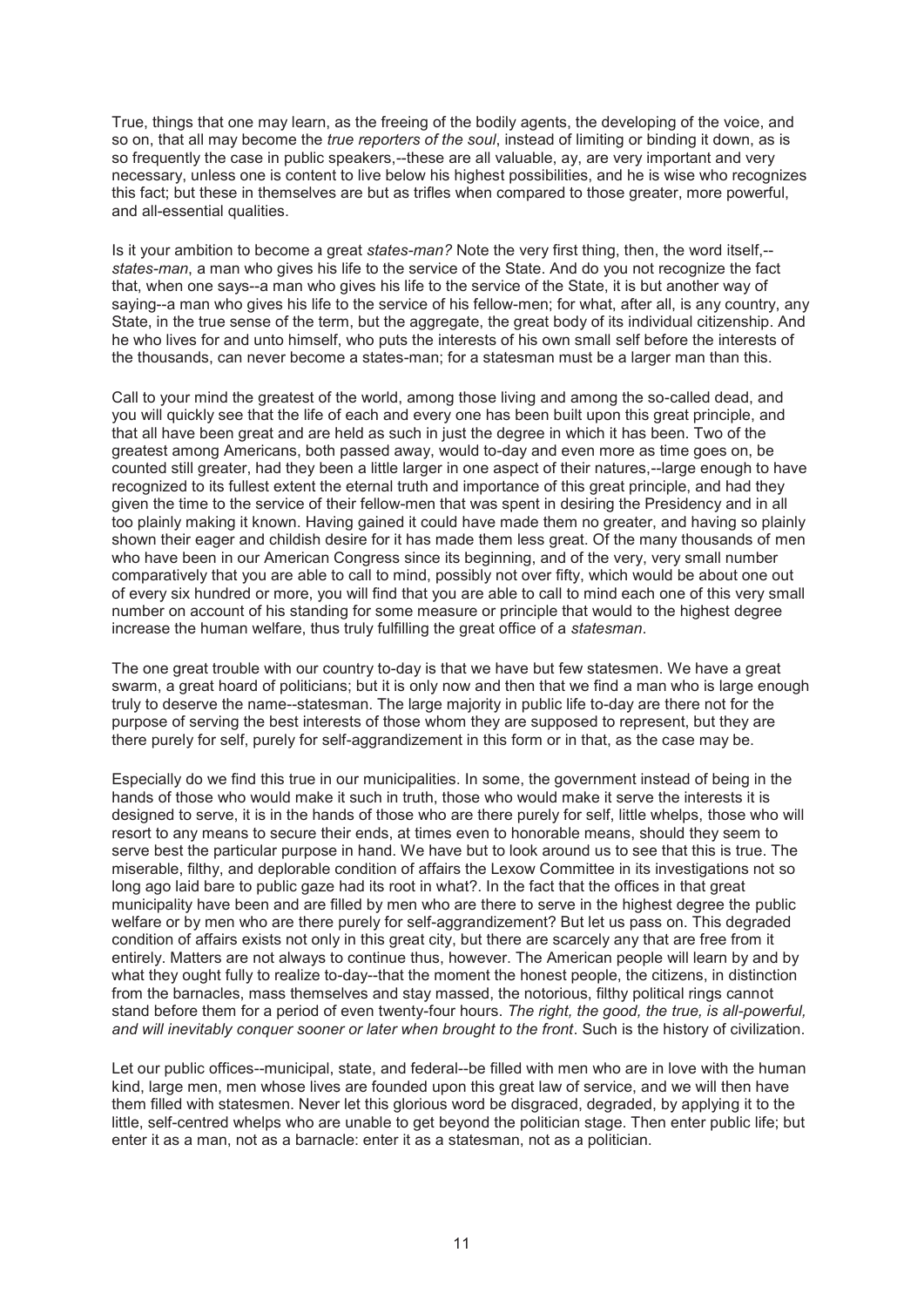Is it your ambition to become a great *preacher*, or better yet, with the same meaning, a great *teacher?* Then remember that the greatest of the world have been those who have given themselves in thorough self-devotion and service to their fellow-men, who have given themselves so thoroughly to all they have come in contact with that there has been no room for self. They have not been seekers after fame, or men who have thought so much of their own particular dogmatic ways of thinking as to spend the greater part of their time in discussing dogma, creed, theology, in order, as is so generally true in cases of this kind, to prove that the *ego* you see before you is right in his particular ways of thinking, and that his chief ambition is to have this fact clearly understood,--an abomination, I verily believe, in the sight of God himself, whose children in the mean time are starving, are dying for the bread of life, and an abomination I am sure, in the sight of the great majority of mankind. Let us be thankful, however, for mankind is finding less use for such year by year, and the time will soon come when they will scarcely be tolerated at all.

It is to a very great extent on account of men of this kind, especially in the early history, that the true spirit of religion, of Christianity, has been lost sight of in the mere form. The basket in which it has been deemed necessary to carry it has been held as of greater import than the rare and divinely beautiful fruit itself. The true spirit, that that quickeneth and giveth life and power, has had its place taken by the mere letter, that that alone blighteth and killeth. Instead of running after these finely spun, man-made theories, this stuff,--for stuff is the word,--this that we outgrow once every few years in our march onward and upward, and then stand and laugh as we look back to think that such ideas have ever been held, instead of this, thinking that thus you will gain power, act the part of the wise man, and go each day into the *silence*, there commune with the Infinite, there dwell for a season with the Infinite Spirit of all life, of all power; for you can get *true power* in no other way.

Instead of running about here and there to have your cup filled at these little stagnant pools, dried up as they generally are by the continual rays of a constantly shining egoistic sun, go direct to the great fountain-head, and there drink of the water of life that is poured. out freely to every one if he will but go there for it. One can't, however, send and have it brought by another.

Go, then, into the *silence*, even if it be but for a short period,--a period of not more than a quarter or a half-hour a day,--and there come into contact with the Great Source of all life, of all power. *Send out your earnest desires for whatsoever you will; and whatsoever you will, if continually watered by expectation, will sooner or later come to you*. All knowledge, all truth, all power, all wisdom, all things whatsoever, are yours, if you will but go in this way for them. It has been tried times without number, and has never yet once failed where the motives have been high, where the knowledge of the results beforehand has been sufficiently great. Within a fortnight you can know the truth of this for yourself if you will but go in the right way.

All the truly great teachers in the world's history have gotten their powers in this way. You remember the great soul who left us not long ago, he who ministered so faithfully at Trinity, the great preacher of such wonderful. powers, the one so truly inspired. It was but .an evening or two since, when in conversation with a member of his congregation, we were talking in regard to Phillips Brooks. She was telling of his beautiful and powerful spirit, and said that they were all continually conscious of the fact that he had a power they hadn't, but that all longed for; that he seemed to have a great secret of power they hadn't, but that they often tried to find. She continued, and in the very next sentence went on to tell of a fact,--one that I knew full well,--the fact that during a certain period of each day he took himself alone into a little, silent room, he fastened the door behind him, and during this period under no circumstances could he be seen by any one. The dear lady knew these two things, she knew and was influenced by his great soul power, she also knew of his going thus into the silence each day; but, bless her heart, it had never once occurred to her to put the two together.

It is in this way that great soul power is grown; and the men of this great power are the men who move the world, the men who do the great work in the world along all lines, and against whom no man, no power, can stand. Call to mind a number of the world's greatest preachers, or, using again the better term, teachers, and bear in mind I do not mean creed, dogma, form, but religious teachers,- -and the one class differs from the other even as the night from the day,--and you will find two great facts in the life of each and all,--great soul power, grown chiefly by much time spent in the silence, and the fact that the life of each has been built upon this one great and all-powerful principle of love, service, and helpfulness for all mankind.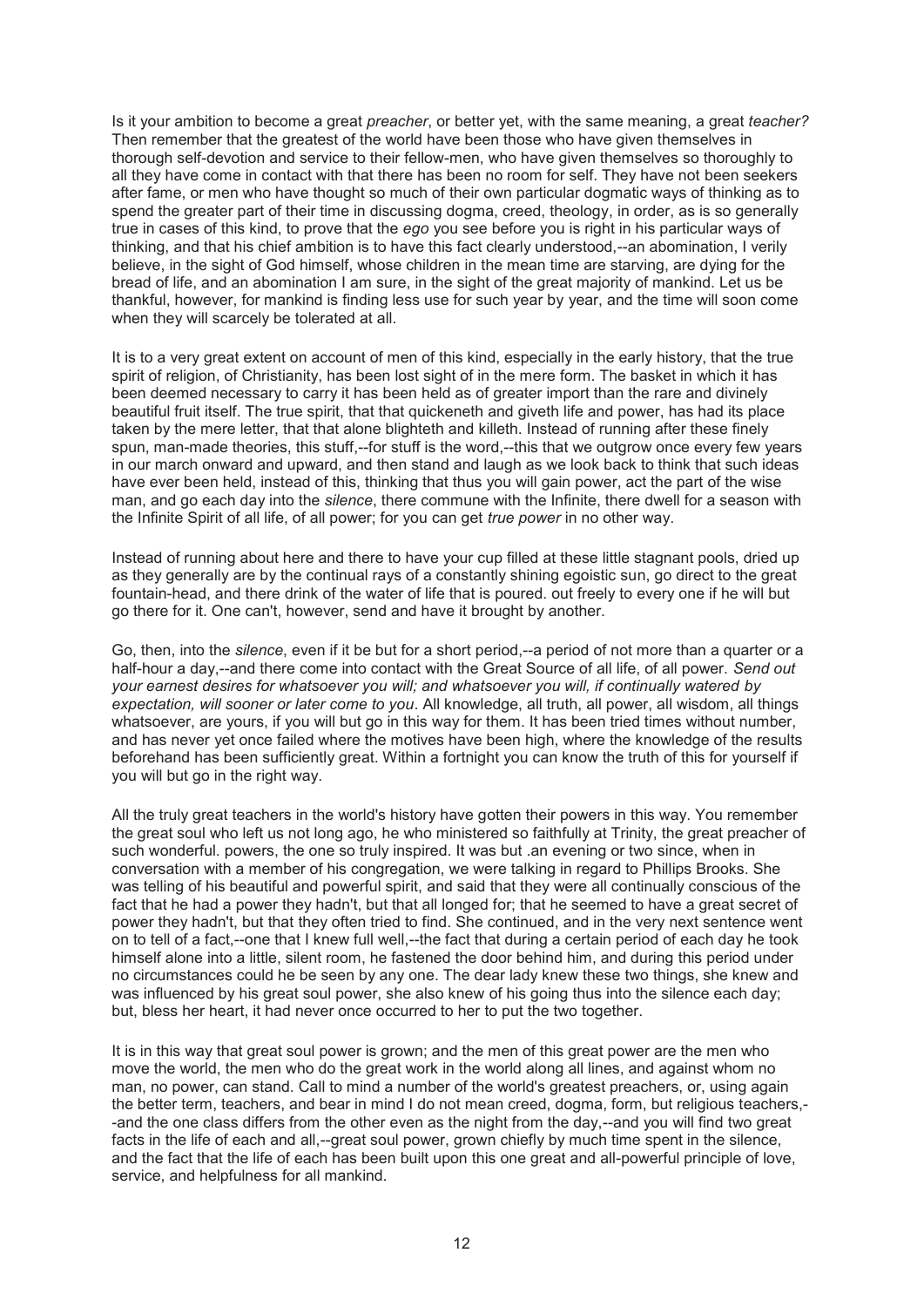Is it your ambition to become a great *writer?* Very good. But remember that unless you have something to give to the world, something you feel mankind must have, something that will aid them in their march upward and onward, unless you have some service of this kind to render, then you had better be wise, and not take up the pen; for, if your object in writing is merely fame or money, the number of your readers may be exceedingly small, possibly a few score or even a few dozen may be a large estimate.

What an author writes is, after all, the sum total of his life, his habits, his characteristics, his experiences, his purposes. *He never can write more than he himself is*. He can never pass beyond his limitations; and unless he have a purpose higher than writing merely for fame or selfaggrandizement, he thereby marks his own limitations, and what he seeks will never come. While he who writes for the world, because he feels he has something that it needs and that will be a help to mankind, if it is something it needs, other things being equal, that which the other man seeks for directly, and so never finds, will come to him in all its fulness. This is the way it comes, and this way only. *Mankind cares nothing for you until you have shown that you care for mankind*.

Note this statement from the letter of a now well-known writer, one whose very first book met with instant success, and that has been followed by others all similarly received. She says, "I never thought of writing until two years and a half ago, when, in order to disburden my mind of certain thoughts that clamored for utterance, I produced," etc. In the light of this we cannot wonder at the remarkable success of her very first and all succeeding books. She had something she felt the world needed and must have; and, with no thought of self, of fame, or of money, she gave it. The world agreed with her; and, as she was large enough to seek for neither, it has given her both.

Note this also: "I write for the love of writing, not for money or reputation. The former I have without exertion, the latter is not worth a pin's point in the general economy of the vast universe. Work done for the love of working brings its own reward far more quickly and surely than work done for mere payment." This is but the formulated statement of what all the world's greatest writers and authors have said or would say,--at least so far as I have come in contact with their opinions in regard to it.

So, unless you are large enough to forget self for the good, for the service of mankind, thus putting yourself on the side of the universal and making it possible for you to give something that will in turn of itself bring fame, you had better be wise, and not lift the pen at all; for what you write will not be taken up, or, if it is, will soon be let fall again.

One of our most charming and most noted American authors says in regard to her writing, "I press my soul upon the white paper"; and let me tell you the reason it in turn makes its impression upon so many thousands of other souls is because hers is so large, so tender, so sympathetic, so loving, that others cannot resist the impression, living as she does not for self, but for the service of others, her own life thus having a part in countless numbers of other lives.

It is only that that comes from the heart that can reach the heart. Take from their shelves the most noted, the greatest works in any library, and you will find that their authors have made them what they are not by a study of the rules and principles of rhetoric, for this of itself never has made and never can make a great writer. They are what they are because the author's very soul has been fired by some great truth or fact that the world has needed, that has been a help to mankind. Large souls they have been, souls in love with all the human kind.

Is it your ambition to become a great *actor?* Then remember that if you make it the object of your life to play to influence the hearts, the lives, and so the destinies of men, this same great law of nature that operates in the case of the orator will come to your assistance, will aid you in your growth and development, and will enable you to attain to heights you could never attain to or even dream of, in case you play for the little ego you otherwise would stand for. In the latter case you may succeed in making a third or a fourth rate actor, possibly a second rate; but you can never become one of the world's greatest, and the chances are you may succeed in making not even a livelihood, and thus have your wonderment satisfied why so many who try fail.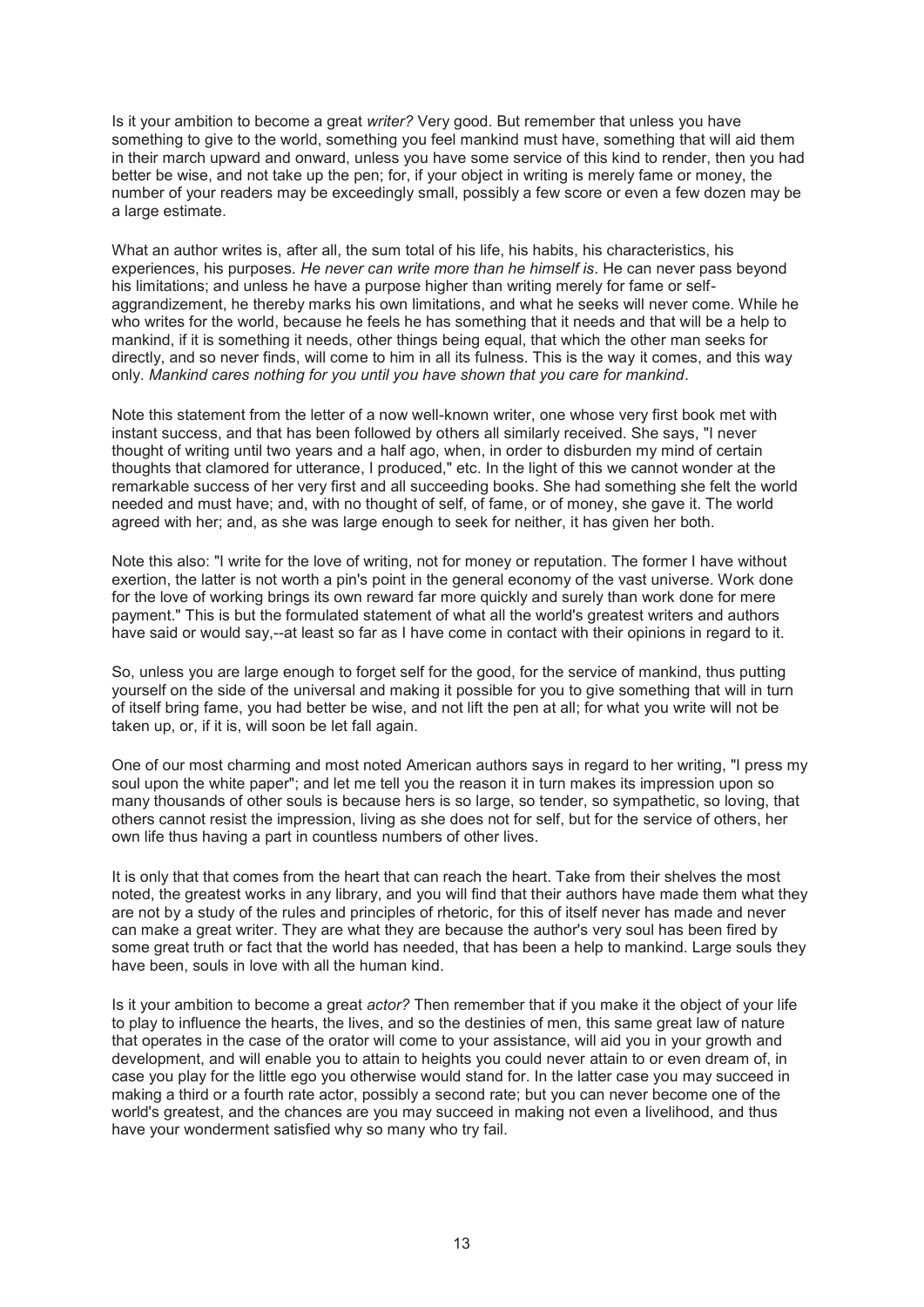In the other case, other things being equal, the height you may attain to is unbounded, depending upon the degree you are able to forget yourself in influencing the minds and the souls, and thus the lives and the destinies of men.

Is it your ambition to become a great *singer?* Then remember that if your thought is only of self, you may never sing at all, unless, indeed, you enjoy singing to yourself,--this, or you will be continually anxious as to the size of your audience. If, on the other hand, you choose this field of work because here you can be of the greatest service to mankind, if your ambition is to sing to the hearts and the lives of men, then this same great law of nature will come to assist you in your growth and development and efforts, and other things being equal, instead of singing to yourself or being anxious as to the size of your audience, you will seldom find time for the first, and your anxiety will be as to whether the place has an audience-chamber large enough to accommodate even a small portion of the people who will seek admittance. You remember Jenny Lind.

Is it your ambition to become a *fashionable society woman*, this and nothing more, intent only upon your own pleasure and satisfaction? Then stop and meditate, if only for a moment; for if this is the case, you never will, ay, you never can find the true and the genuine, for you fail to recognize the great law that there is no such thing as finding true happiness by searching for it *directly*, and the farther on you go the more flimsy and shallow and unsatisfying that imitation you are willing to accept for the genuine will become. You will thereby rob life of its chief charms, defeat the very purpose you have in view. And, while you are at this moment meditating, oh grasp the truth of the great law that you will find your own life only in losing it in the service of others,--that the more of your life you so give, the fuller and the richer, the greater and the grander, the more beautiful and the more happy your own life will become.

And with your abundant means and opportunities build your life upon this great law of service, and experience the pleasure of growing into that full, rich, ever increasing and satisfying life that will result, and that will make you better known, more honored and blessed, than the life of any mere society woman can be, or any life, for that matter; for you are thus living a life the highest this world can know. And you will thus hasten the day when, standing and looking back and seeing the emptiness and the littleness of the other life as compared with this, you will bless the time that your better judgment prevailed and saved you from it. Or, if you chance to be in it already, delay not, but commence now to build upon this true foundation.

Instead of discharging your footman, as did a woman of whom I chance to know, because he finally refused to stand in the rain by the side of her carriage, with his arms folded just so, standing immovable like a mummy (I had almost said like a fool), daring to look neither to one side nor the other, but all the time in the direction of her so-called ladyship, while she spent an hour or two in doing fifteen or twenty minutes' shopping in her desire to make it known that this is Mrs. Q.'s carriage, and this is the footman that goes with it,--instead of doing this, give him an umbrella if necessary, and take him to aid you as you go on your errands of mercy and cheer and service and loving kindness to the innumerable ones all about you who so stand in need of them.

Is there any comparison between the appellation "Lady Bountiful" and "a proud, selfish, pleasureseeking woman"? And, much more, do you think there is any comparison whatever between the real pleasure and happiness and satisfaction in the lives of the two?

Is it the ambition of your life to *accumulate great wealth*, and thus to acquire a great name, and along with it happiness and satisfaction? Then remember that whether these will come to you will depend *entirely* upon the use and disposition you make of your wealth. If you regard it as a *private trust* to be used for the highest good of mankind, then well and good, these will come to you. If your object, however, is to pile it up, to hoard it, then neither will come; and you will find it a life as unsatisfactory as one can live.

There is, there can be, no greatness in things, in material things, of themselves. The greatness is determined entirely by the use and disposition made of them. The greatest greatness and the only *true* greatness in the world is unselfish love and service and self-devotion to one's fellow-men.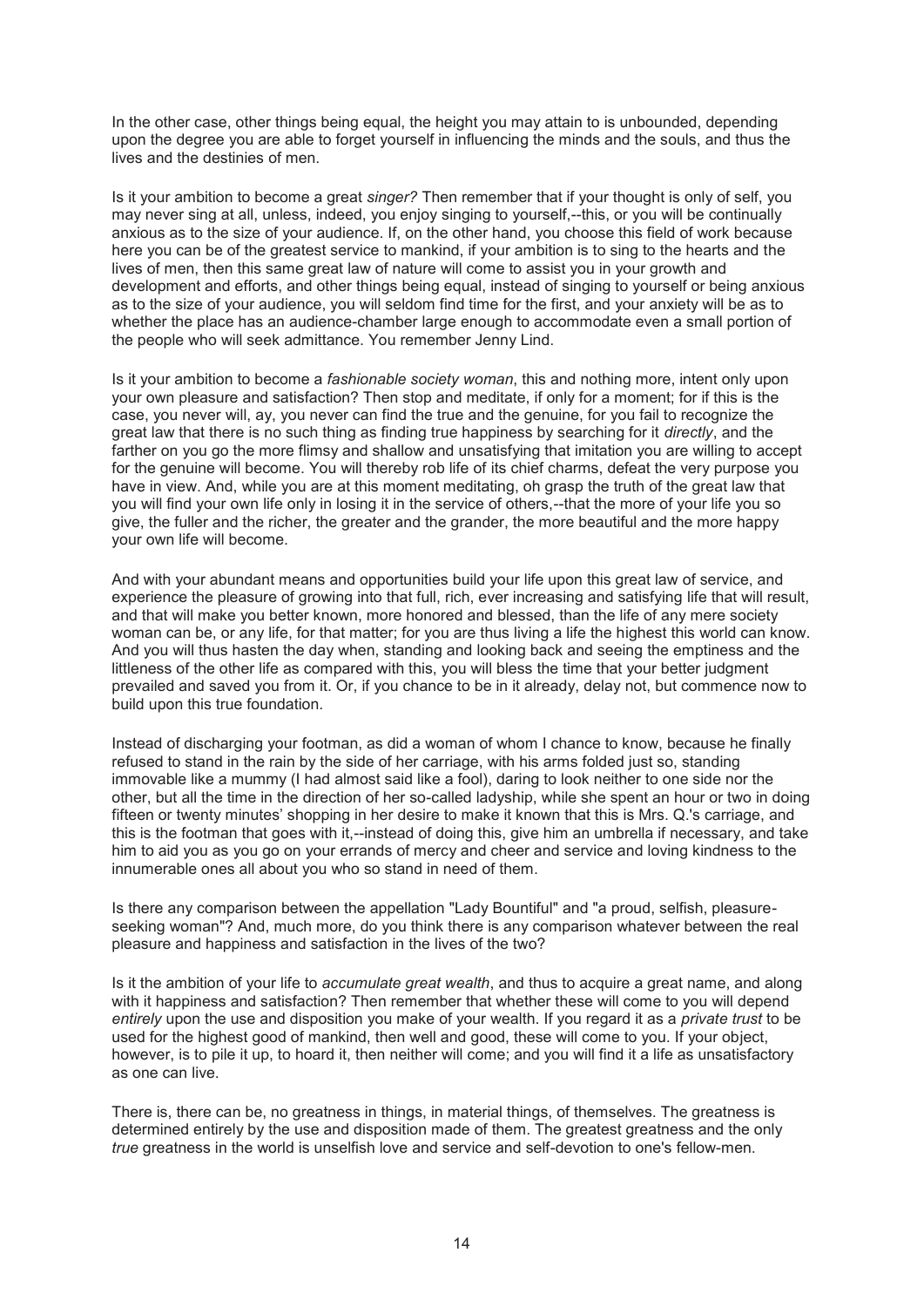Look at the matter carefully, and tell me candidly if there can be anything more foolish than a man's spending all the days of his life piling up and hoarding money, too mean and too stingy to use any but what is absolutely necessary, accumulating many times more than he can possibly ever use, always eager for more, growing still more eager and grasping the nearer he comes to life's end, then lying down, dying, and leaving it. It seems to me about as sensible for a man to have as the great aim and ambition of life the piling up of an immense pile of old iron in the middle of a large field, and sitting on it day after day because he is so wedded to it that it has become a part of his life and lest a fragment disappear, denying himself and those around him many of the things that go to make life valuable and pleasant, and finally dying there, himself, the soul, so dwarfed and so stunted that he has really a hard time to make his way out of the miserable old body. There is not such a great difference, if you will think of it carefully,--one a pile of old iron, the other a pile of gold or silver, but all belonging to the same general class.

It is a great law of our being that we become like those things we contemplate. If we contemplate those that are true and noble and elevating, we grow in the likeness of these. If we contemplate merely material things, as gold or silver or copper or iron, our souls, our natures, and even our faces become like them, hard and flinty, robbed of their finer and better and grander qualities. Call to mind the person or picture of the miser, and you will quickly see that this is true. Merely nature's great law. He thought he was going to be a master: he finds himself the slave. Instead of possessing his wealth, his wealth possesses him. How often have I seen persons of nearly or quite this kind! Some can be found almost anywhere. You can call to mind a few, perhaps many.

During the past two or three years two well-known millionaires in the United States, millionaires many times over, have died. The one started into life with the idea of acquiring a great name by accumulating great wealth. These two things he had in mind,--self and great wealth. And, as he went on, he gradually became so that he could see nothing but these. The greed for gain soon made him more and more the slave I and he, knowing nothing other than obedience to his master, piled and accumulated and hoarded, and after spending all his days thus, he then lay down and died, taking not so much as one poor little penny with him, only a soul dwarfed compared to what it otherwise might have been. For it might have been the soul of a royal master instead of that of an abject slave.

The papers noted his death with seldom even a single word of praise. It was regretted by few, and he was mourned by still fewer. And even at his death he was spoken of by thousands in words far from complimentary, all uniting in saying what he might have been and done, what a tremendous power for good, how he might have been loved and honored during his life, and at death mourned and blessed by the entire nation, the entire world. A pitiable sight, indeed, to see a human mind, a human soul, thus voluntarily enslave itself for a few temporary pieces of metal.

The other started into life with the principle that a man's success is to be measured by his *direct usefulness* to his fellow-men, to the world in which he lives, and by this alone; that private wealth is merely a *private trust* to be used for the highest good of mankind. Under the benign influences of this mighty principle of service, we see him great, influential, wealthy; his whole nature expanding, himself growing large-hearted, generous, magnanimous, serving his State, his country, his fellow-men, writing his name on the hearts of all he comes in contact with, so that his name is never thought of by them without feelings of gratitude and praise.

Then as the chief service to his fellow-men, next to his own personal influence and example, he uses his vast fortune, this vast private trust, for the founding and endowing of a great institution of learning, using his splendid business capacities in its organization, having uppermost in mind in its building that young men and young women may there have every advantage at the least possible expense to fit themselves in turn for the greatest *direct usefulness* to their fellow-men while they live in the world.

In the midst of these activities the news comes of his death. Many hearts now are sad. The true, large-hearted, sympathizing friend, the servant of rich and poor alike, has gone away. Countless numbers whom he has befriended, encouraged, helped, and served, bless his name, and give thanks that such a life has been lived. His own great State rises up as his pall-bearers, while the entire nation acts as honorary pall-bearers. Who can estimate the influence of a life such as this? But it cannot be estimated; for it will flow from the ones personally influenced to others, and through them to others throughout eternity. He alone who in His righteous balance weighs each human act can estimate it.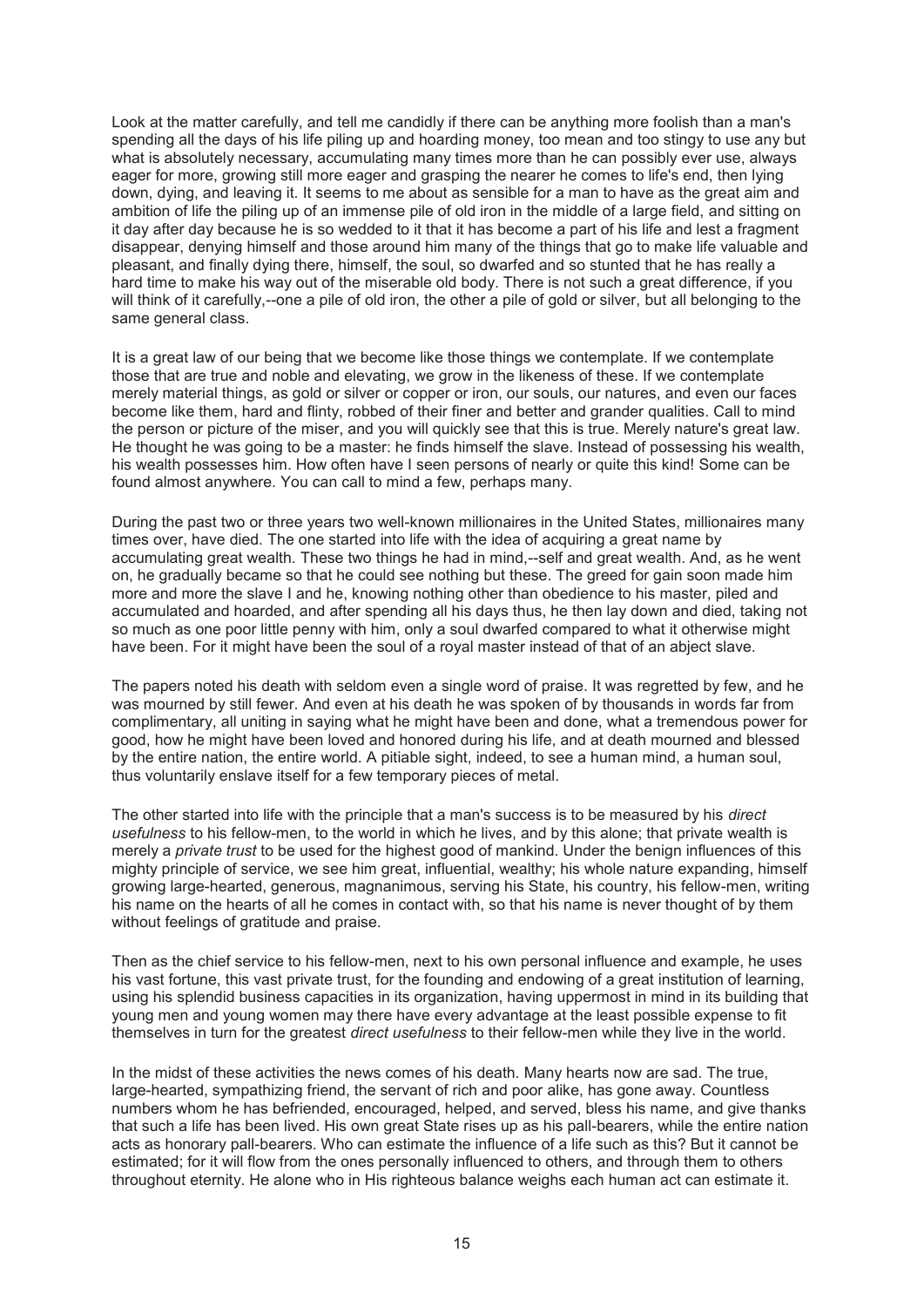And his final munificent gift to mankind will make his name remembered and honored and blessed long after the accumulations of mere plutocrats are scattered and mankind forgets that they have ever lived.

Then have as your object the accumulation of great wealth if you choose; but bear in mind that, unless you are able to get beyond self, it will make you not great, but small, and you will rob life of the finer and better things in it. If, on the other hand, you are guided by the principle that private wealth is but a *private trust*, and that *direct usefulness* or service to mankind is the only real measure of true greatness, and bring your life into harmony with it, then you will become and will be counted great; and with it will come that rich joy and happiness and satisfaction that always accompanies a life of true service, and therefore the best and truest life.

One can never afford to forget that personality, life, and character, that there may be the greatest service, are the chief things, and wealth merely the *incident*. Nor can one afford to be among those who are too mean, too small, or too stingy to invest in anything that will grow and increase these.

--()--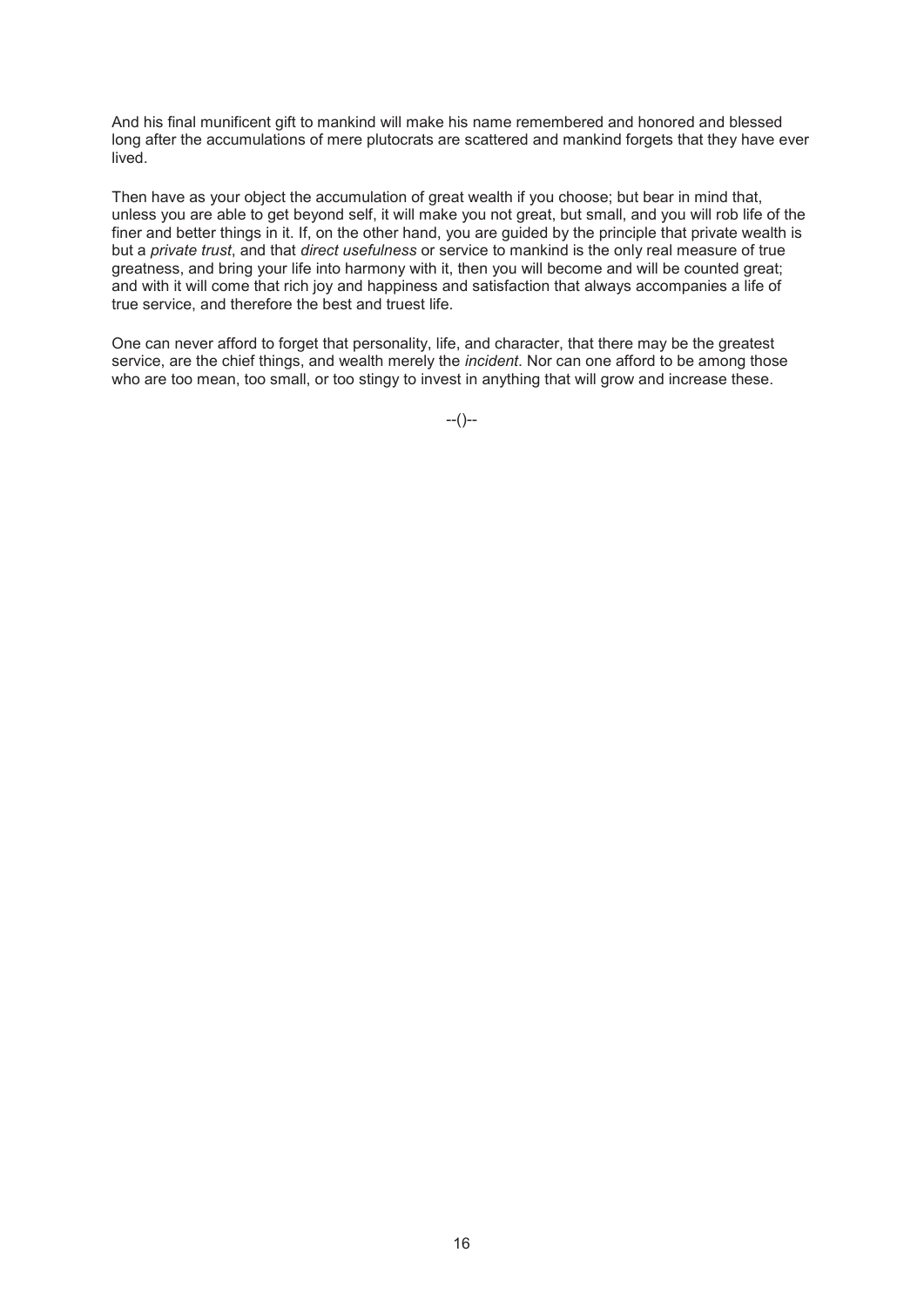#### **Part 3**

#### **The Unfoldment**

If you'd have a rare growth and unfoldment supreme, And make life one long joy and contentment complete, Then with kindliness, love, and good will let it teem, And with service for all make it fully replete.

If you'd have all the world and all heaven to love you, And that love with its power would you fully convince, Then love all the world; and men royal and true, Will make cry as you pass--"God bless him, the prince!"

ONE beautiful feature of this principle of love and service is that this phase of one's personality, or nature, can be grown. I have heard it asked, If one hasn't it to any marked degree naturally, what is to be done? In reply let it be said, Forget self, get out of it for a little while, and, as it comes in your way, do something for some one, some kind service, some loving favor, it makes no difference how *small* it may appear. But a kind look or word to one weary with care, from whose life all worth living for seems to have gone out; a helping hand or little lift to one almost discouraged,--it may be that this is just the critical moment, a helping hand just now may change a life or a destiny. Show yourself a friend to one who thinks he or she is friendless.

Oh, there are a thousand opportunities each day right where you are,--not the great things far away, but the little things right at hand. With a heart full of love do something: experience the rich returns that will come to you, and it will be unnecessary to urge a repetition or a continuance. The next time it will be easier and more natural, and the next. You know of that wonderful reflex-nerve system you have in your body,--that which says that whenever you do a certain thing in a certain way, it is easier to do the same thing the next time, and the next, and the next, until presently it is done with scarcely any effort on your part at all, it has become your second nature. And thus we have what? Habit. This is the way that all habit is, the way that all habit must be formed. And have you ever fully realized that *life is, after all, merely a series of habits*, and that it lies entirely within one's own power to determine just what that series shall be?

I have seen this great principle made the foundation principle in an institution of learning. It is made not a theory merely as I have seen it here and there, but a vital, living truth. And I wish I had time to tell of its wonderful and beautiful influences upon the life and work of that institution, and upon the lives and the work of those who go out from it. A joy indeed to be there. One can't enter within its walls even for a few moments without feeling its benign influences. One can't go out without taking them with him. I have seen purposes and lives almost or quite transformed; and life so rich, so beautiful, and so valuable opened up, such as the persons never dreamed could be, by being but a single year under these beautiful and life-giving influences.

I have also seen it made the foundation principle of a great summer congress, one that has already done an unprecedented work, one that has a far greater work yet before it, and chiefly by reason of this all-powerful foundation upon which it is built,--conceived and put into operation as it was by a rare and highly illumined soul, one thoroughly filled with the love of service for all the human kind. There are no thoughts of money returns, for everything it has to give is as free as the beautiful atmosphere that pervades it. The result is that there is drawn together, by way of its magnificent corps of lectures as well as those in attendance, a company of people of the rarest type, so that everywhere there is a manifestation of that spirit of love, helpfulness, and kindliness, that permeates the entire atmosphere with a deep feeling of peace, that makes every moment of life a joy.

So enchanting does this spirit make the place that very frequently the single day of some who have come for this length of time has lengthened itself into a week, and the week in turn into a month; and the single week of others has frequently lengthened itself, first into a month, then into the entire summer. There is nothing at all strange in this fact, however; for wherever one finds sweet humanity, he there finds a spot where all people love to dwell.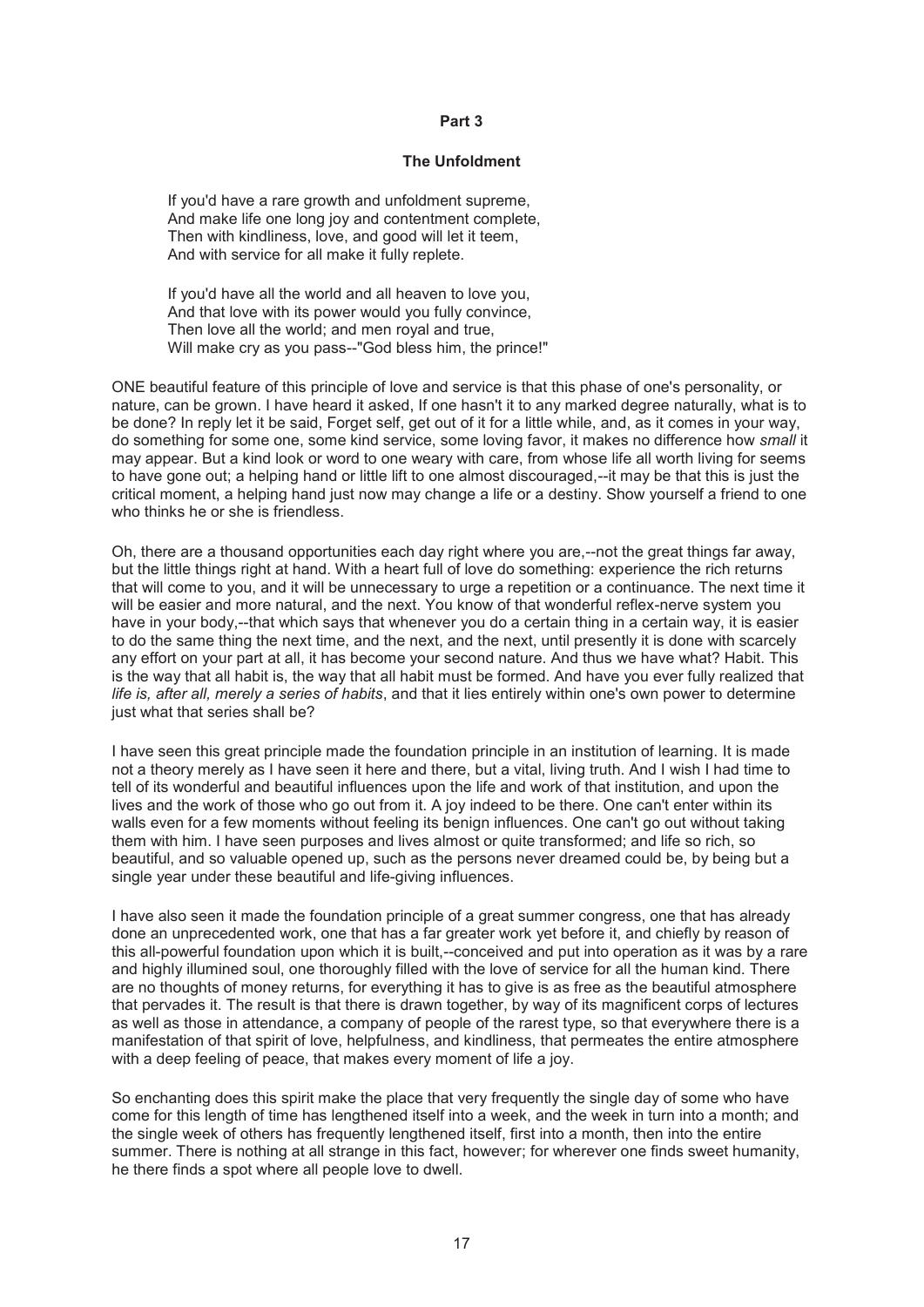Making this the fundamental principle of one's life, around which all others properly arrange and subordinate themselves, is not, as a casual observer might think, and as he sometimes suggests, an argument against one's own growth and development, against the highest possible unfoldment of his entire personality and powers. Rather, on the other hand, is it one of the greatest reasons, one of the greatest arguments, in its favor; for, the stronger the personality and the greater the powers, the greater the influence in the service of mankind. If, then, life be thus founded, can there possibly be any greater incentive to that self-development that brings one up to his highest possibilities? A development merely for self alone can never have behind it an incentive, a power so great; *and after*  all, there is nothing in the world so great, so effective in the service of mankind, as a strong, noble, *and beautiful manhood or womanhood*. It is this that in the ultimate determines the influence of every man upon his fellow-men. *Life, character, is the greatest power in the world, and character it is that gives the power; for in all true power, along whatever line it may be, it is after all, living the life that tells*. This is a great law that but few who would have great power and influence seem to recognize, or, at least, that but few seem to act upon.

Are you a writer? You can never write more than you yourself are. Would you write more? Then broaden, deepen, enrich the life. Are you a minister? You can never raise men higher than you have raised yourself. Your words will have exactly the sound of the life whence they come. Hollow the life? Hollow-sounding and empty will be the words, weak, ineffective, false. Would you have them go with greater power, and thus be more effective? Live the life, the power will come. Are you an orator? The power and effectiveness of your words in influencing and moving masses of men depends entirely upon the altitude from which they are spoken. Would you have them more effective, each one filled with a living power? Then elevate the life, the power will come. Are you in the walks of private life? Then, wherever you move, there goes from you, even if there be no word spoken, a silent but effective influence of an elevating or a degrading nature. Is the life high, beautiful? Then the influences are inspiring, life-giving. Is it low, devoid of beauty? The influences then, are diseaseladen, death-dealing. The tones of your voice, the attitude of your body, the character of your face, all are determined by the life you live, all in turn influence for better or for worse all who come within your radius. And if, as one of earth's great souls has said, the only way truly to help a man is to make him better, then the tremendous power of merely the life itself.

Why, I know personally a young man of splendid qualities and gifts, who was rapidly on the way of ruin, as the term goes, gradually losing control of himself day after day, self-respect almost gone,- already the thought of taking his own life had entered his mind,--who was so inspired with the mere presence and bearing of a royal-hearted young man, one who had complete mastery of himself, and therefore a young man of power, that the very sight of him as he went to and fro in his daily work was a power that called his better self to the front again, awakened the God nature within him, so that he again set his face in the direction of the right, the true, the manly; and to-day there is no grander, stronger, more beautiful soul in all the wide country than he. Yes, there is a powerful influence that resolves itself into a service for all in each individual strong, pure, and noble life.

And have the wonderful possibilities of what may be termed an inner or soul development ever come strongly to your notice? Perhaps not, for as yet only a few have begun to recognize under this name a certain great power that has always existed,--a power that has never as yet been fully understood, and so has been called by this term and by that. It is possible so to develop this soul power that, as we stand merely and talk with a person, there goes out from us a silent influence that the person cannot see or hear, but that he feels, and the influences of which he cannot escape; that, as we merely go into a room in which several persons are sitting, there goes out from us a power, a silent influence that all will feel and will be influenced by, even though not a word be spoken. This has been the power of every man, of every woman, of great and lasting influence in the world's history.

It is just beginning to come to us through a few highly illumined souls that this power can be grown, that it rests upon great natural law that the Author of our being has instituted within us and about us. It is during the next few years that we are to see many wonderful developments along this line; for in this, as in many others, the light is just beginning to break. A few, who are far up on the heights of human development, are just beginning to catch the first few faint flushes of the dawn. Then live to your highest. This of itself will make you of great service to mankind, but without this you never can be. Naught is the difference how hard you may try; and know, even so far as your own highest interests are concerned, that the true joy of existence comes from living to one's highest.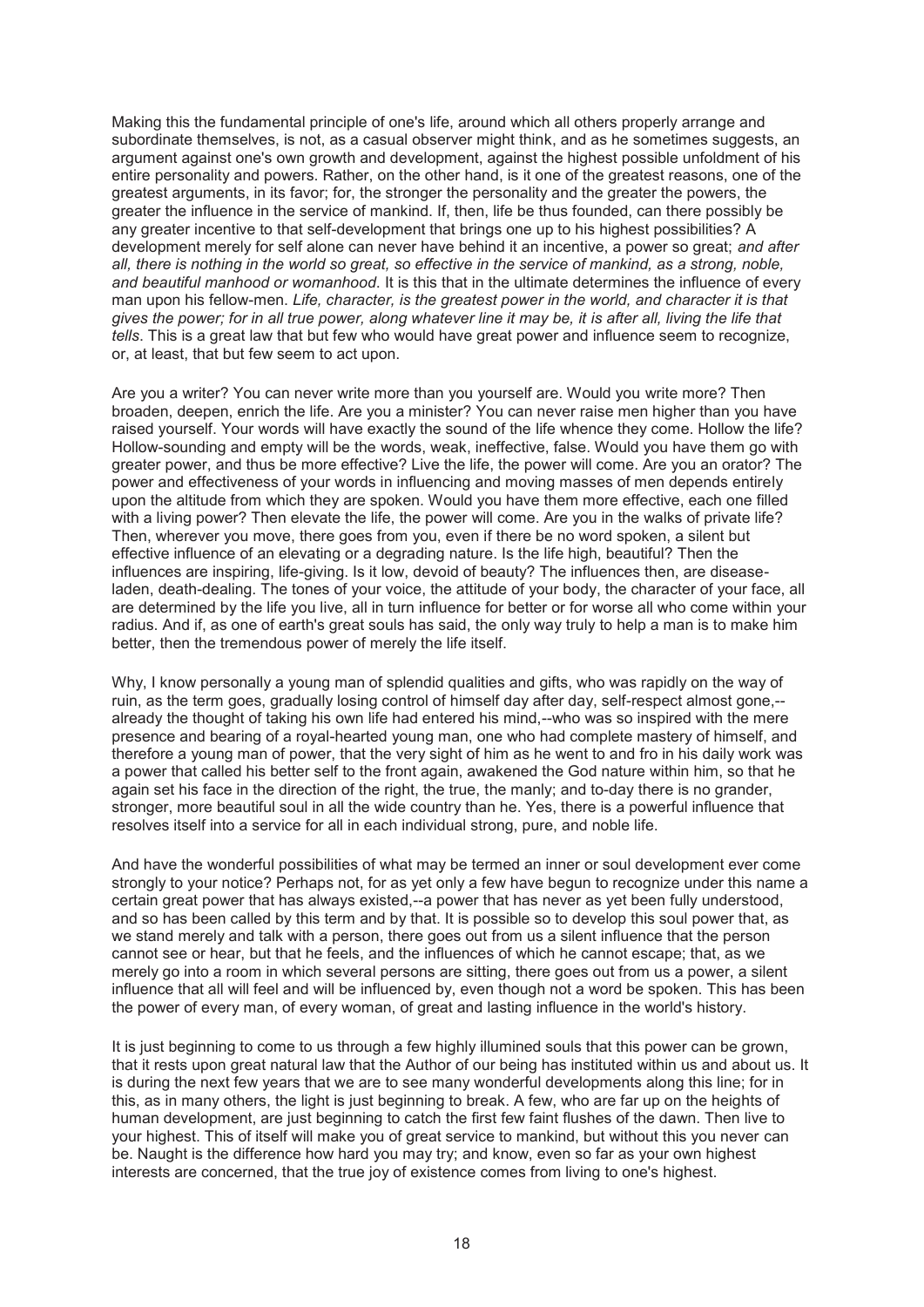This life, and this alone, will bring that which I believe to be one of the greatest characteristics of a truly great man,--humility; and when one says humility, he necessarily implies simplicity; for the two always go hand in hand. The one is born of the other. The proud, the vain, the haughty, those striving for effect, are never counted among the world's greatest personages. The very fact of one's striving for effect of itself indicates that there is not enough in him to make him really great; while he who really is so needs never concern himself about it, nor does he ever. I can think of no better way for one to attain to humility and simplicity than for him to have his mind off of self in the service of others. Vanity, that most dangerous quality, and especially for young people, is the outcome of one's always regarding self.

Mrs. Henry Ward Beecher once said that, when they lived in the part of Brooklyn known as the Heights, they could always tell when Mr. Beecher was coming in the evening from the voices and the joyous laughter of the children. All the street urchins, as well as the more well-to-do children in the vicinity, knew him, and would often wait for his coming. When they saw him in the distance, they would run and gather around him, get hold of his hands, into those large overcoat pockets for the nuts and the good things he so often filled them with before starting for home, knowing as he did full well what was coming, tug at him to keep him with them as long as they could, he all the time laughing or running as if to get away, never too great--ay, rather let us say, great enough--to join with them in their sports.

That mysterious dignity of a man less great, therefore with less of humility and simplicity, with mind always intent upon self and his own standing, would have told him that possibly this might not be just the "proper thing" to do. But even the children, street urchins as well as those well-to-do, found in this great loving soul a friend. Recall similar incidents in the almost daily life of Lincoln and in the lives of all truly great men. All have that beautiful and ever-powerful characteristic, that simple, childlike nature.

Another most beautiful and valuable feature of this life is its effect upon one's own growth and development. There is a law which says that one can't do a kind act or a loving service for another without its bringing rich returns to his own life and growth. This is an invariable law. Can I then, do a kind act or a loving service for a brother or a sister,--and all indeed are such because children of the same Father,--why, I should be glad--ay, doubly glad of the opportunity. If I do it thus out of love, forgetful of self, for aught I know it may do me more good than the one I do it for, in its influence upon the growing of that rich, beautiful, and happy life it is mine to grow; though the joy and satisfaction resulting from it, the highest, the sweetest, the keenest this life can know, are of themselves abundant rewards.

In addition to all this it scarcely ever fails that those who are thus aided by some loving service may be in a position somehow, some-when, somewhere, either directly or indirectly, and at a time when it may be most needed or most highly appreciated, to do in turn a kind service for him who, with never a thought of any possible return, has dealt kindly with them. So

"Cast your bread upon the waters, far and wide your treasures strew, Scatter it with willing fingers, shout for joy to see it go! You may think it lost forever; but, as sure as God is true, In this life and in the other it will yet return to you."

Have you sorrows or trials that seem very heavy to bear? Then let me tell you that one of the best ways in the world to lighten and sweeten them is to lose yourself in the service of others, in helping to bear and lighten those of a fellow-being whose, perchance, are much more grievous than your own. It is a great law of your being which says you can do this. Try it, and experience the truth for yourself, and know that, when turned in this way, sorrow is the most beautiful soul-refiner of which the world knows, and hence not to be shunned, but to be welcomed and rightly turned.

There comes to my mind a poor widow woman whose life would seem to have nothing in it to make it happy, but, on the other hand, cheerless and tiresome, and whose work would have been very hard, had it not been for a little crippled child she dearly loved and cared for, and who was all the more precious to her on account of its helplessness. Losing herself and forgetting her own hard lot in the care of the little cripple, her whole life was made cheerful and happy, and her work not hard, but easy,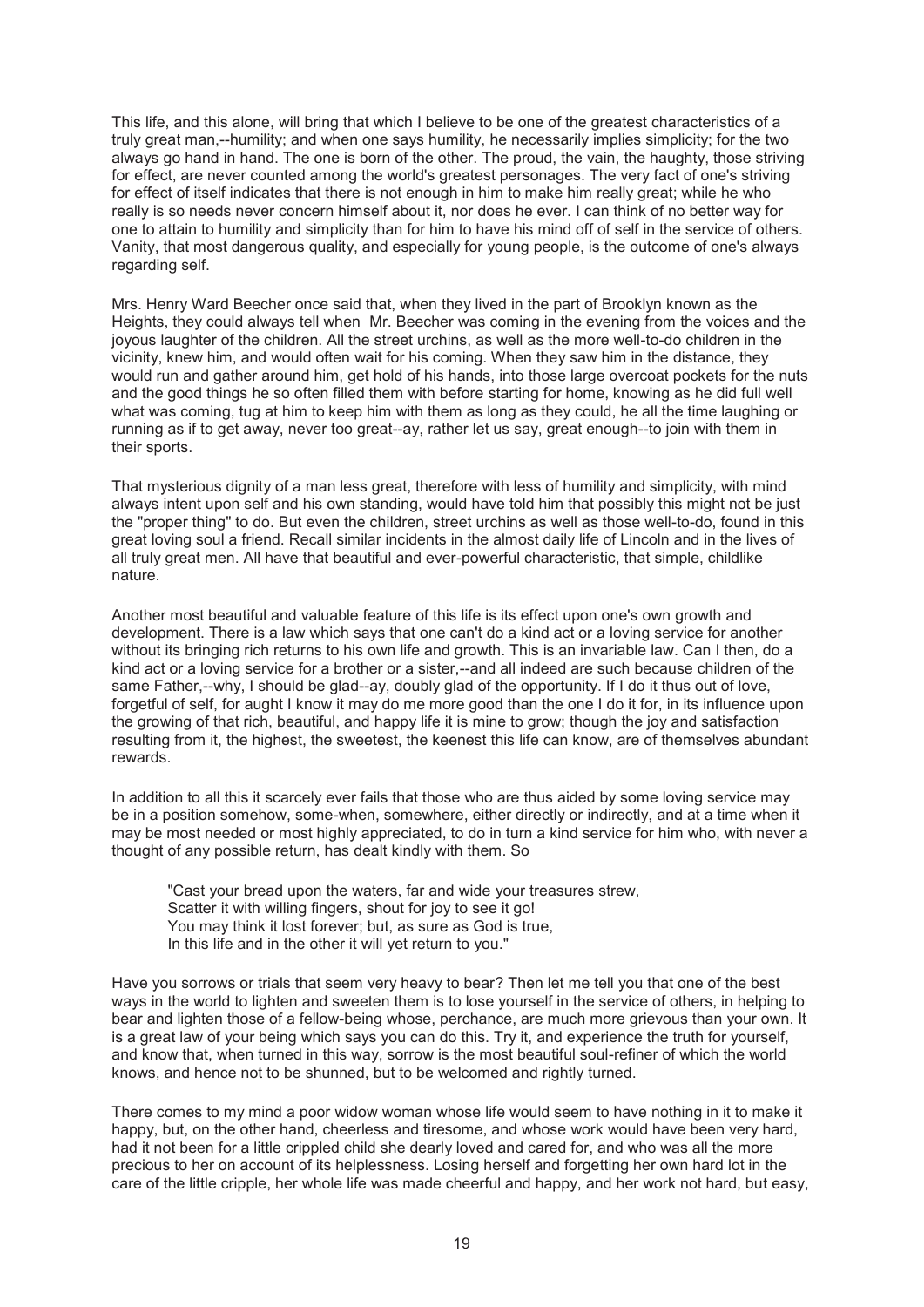because lightened by love and service for another. And this is but one of innumerable cases of this kind.

So you may turn your sorrows, you may lighten your burdens, by helping bear the burdens, if not of a crippled child, then of a brother or a sister who in another sense may be crippled, or who may become so but for your timely service. You can find them all about you: never pass one by.

By building upon this principle, the poor may thus live as grandly and as happily as the rich, those in humble and lowly walks of life as grandly and as happily as those in what seem to be more exalted stations. Recognizing the truth, as we certainly must by this time, that one is *truly* great only in so far as this is made the fundamental principle of his life, it becomes evident that that longing for greatness for its and for one's own sake falls away, and none but a diseased mind cares for it; for no sooner is it grasped than, as a bubble, it bursts, because it is not the true, the permanent, but the false, the transient. On the other hand, he who forgetting self and this kind of greatness, falsely so called, in the service of his fellow-men, by this very fact puts himself on the right track, the only track for the true, the genuine; and in what degree it will come to him depends entirely upon his adherence to the law.

And do you know the influence of this life in the moulding of the features, that it gives the highest beauty that can dwell there, the beauty that comes from within,--the soul beauty, so often found in the paintings of the old masters. *True beauty must cone, must be grown, from within*. That outward veneering, which is so prevalent, can never be even a poor imitation of this type of the true, the genuine. To appreciate fully the truth of this, it is but necessary to look for a moment at that beautiful picture by Sant, the "Soul's Awakening," a face that grows more beautiful each time one looks at it, and that one never tires of looking at, and compare with it the fractional parts of apothecary shops we see now and then--or so often, to speak more truly--on the streets. A face of this higher type carries with it a benediction wherever it goes.

A beautiful little incident came to my notice not long ago. It was a very hot and dusty day. The passengers on the train were weary and tired. The time seemed long and the journey cheerless. A lady with a face that carries a benediction to all who see her entered the car with a little girl, also of that type of beauty that comes from within, and with a voice musical, sweet, and sparkling, such as also comes from this source.

The child, when they were seated, had no sooner spoken a few words before she began to enlist the attention of her fellow-passengers. She began playing peek-a-boo with a staid and dignified old gentleman in the seat behind her. He at first looked at her over his spectacles, then lowered his paper a little, then a little more, and a little more. Finally, he dropped it altogether, and, apparently forgetting himself and his surroundings, became oblivious to everything in the fascinating pleasure he was having with the little girl. The other passengers soon found themselves following his example. All papers and books were dropped. The younger folks gave way to joyous laughter, and all seemed to vie with. each other in having the honor of receiving a word or a smile from the little one.

The dust, the heat, the tired, cheerless feelings were all forgotten; and when these two left the car, the little girl waving them good-by, instinctively, as one person, all the passengers waved it to her in return, and two otherwise dignified gentlemen, leaving their seats, passed over to the other side, and looked out of the window to see her as long as they could. Something as an electrical spark seemed to have passed through the car. Ali were light-hearted and happy now; and the conditions in the car, compared to what they were before these two entered, would rival the work of the stereopticon, so far as completeness of change is concerned. You have seen such faces and have heard such voices. They result from a life the kind we are considering. They are but its outward manifestations, spontaneous as the water from the earth as it bursts forth a natural fountain.

We must not fail also to notice the effect of this life upon one's manners and bearing. True politeness comes from a life founded upon this great principle, and from this alone. This gives the true gentleman,--*gentle-man*,--a man gentle, kind, loving, courteous from nature. Such a one can't have anything but true politeness, can't be anything but a gentle-man; for one can't truly be anything but himself. So the one always intent upon and thinking of self cannot be the true gentle-man, notwithstanding the artful contrivances and studied efforts to appear so, but which so generally reveal his own shallowness and artificiality, and disgust all with whom he comes in contact.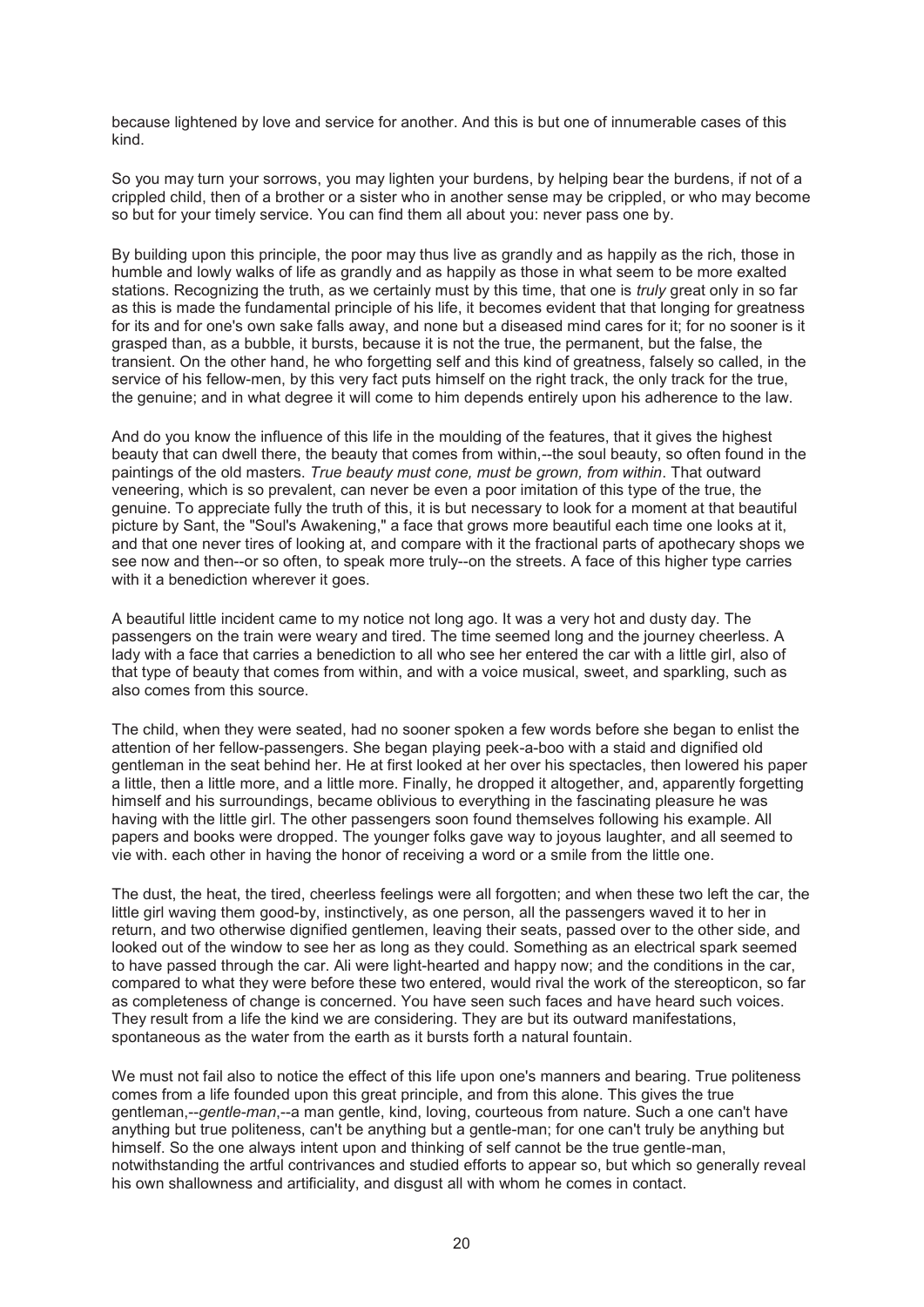I sometimes meet a person who, when introduced, will go through a series of stiff, cold, and angular movements, the knee at such a bend, the foot at such an angle, the back with such a bend or hump,- much less pleasant to see than that of a camel or a dromedary, for with these it is natural,--so that I have found myself almost thinking, Poor fellow, I wonder what the trouble is, whether he will get over it all right. It is so very evident that he all the time has his mind upon himself, wondering whether or not he is getting everything just right. What a relief to turn from such a one to one who, instead of thinking always of self, has continually in mind the ease and comfort and pleasure he can give to others, who, in other words, is the true *gentle-man*, and with whom true politeness is natural; for one's every act is born of his thoughts.

It is said that there was no truer gentleman in all Scotland than Robert Burns. And yet he was a farmer all his life, and had never been away from his native little rural village into a city until near the close of his life, when, taking the manuscripts that for some time had been accumulating in the drawer of his writing-table up to Edinburgh, he captivated the hearts of all in the capital. Without studied contrivances, he was the true gentleman, and true politeness was his, because his life was founded upon the principle that continually brought from his pen lines such as:--

"It's coming yet, for a' that, That man to man, the warld o'er, Shall brothers be for a' that!"

And under the influence of this principle, he was a gentleman by nature, and one of nature's noblemen, without ever thinking whether he was or not, as he who is truly such never needs to and never does.

And then recall the large-hearted Ben Franklin, when sent to the French court. In his plain gray clothes, unassuming and entirely forgetful of himself, how he captured the hearts of all, of even the giddy society ladies, and how he became and remained while there the centre of attraction in that gay capital! His politeness, his manners, all the result of that great, kind, loving, and helpful nature which made others feel that it was they, he was devoting himself to, and not himself.

This little extract from a letter written by Franklin to George Whitefield will show how he regarded the great principle we are considering: "As to the kindness you mention, I wish it could have been of more service to you. But, if it had, the only thanks I should desire is that you would always be equally ready to serve any other person that may need your assistance; and so let good offices go around, for mankind are all of a family. For my own part, when I am employed in serving others, I do not look upon myself as conferring favors, but as paying debts. In my travels, and since my settlement, I have received much kindness from men to whom I shall never have any opportunity of making any direct return, and numberless mercies from God, who is infinitely above being benefited by our services. These kindnesses from men I can, therefore, only return on their fellow-men; and I can only show my gratitude for these mercies from God by a readiness to help his other children and my brethren."

No, true gentlemanliness and politeness always comes from within, and is born of a life of love, kindliness, and service. This is the universal language, known and understood everywhere, even when our words are not. There is, you know, a beautiful old proverb which says, "He who is kind and courteous to strangers thereby shows himself a citizen of the world." And there is nothing so remembered, and that so endears one to all mankind, as this universal language. Even dumb animals understand it and are affected by it. How quickly the dog, for example, knows and makes it known when he is spoken to and treated kindly or the reverse! And here shall not a word be spoken in connection with that great body of our fellow-creatures whom, because we do not understand their language, we are accustomed to call dumb? The attitude we have assumed toward these fellowcreatures, and the treatment they have been subjected to in the past, is something almost appalling.

There are a number of reasons why this has been true. Has not one been on account of a belief in a future life for man, but not for the animal? A few years ago a gentleman left by will some fifty thousand dollars for the work of Henry Bergh's New York Society. His relatives contested the will on the ground of insanity,--on the ground of insanity because he believed in a future life for animals. The judge, in giving his decision sustaining the will, stated that after a very careful investigation, he found that fully half the world shared the same belief. Agassiz thoroughly believed it. An English writer has recently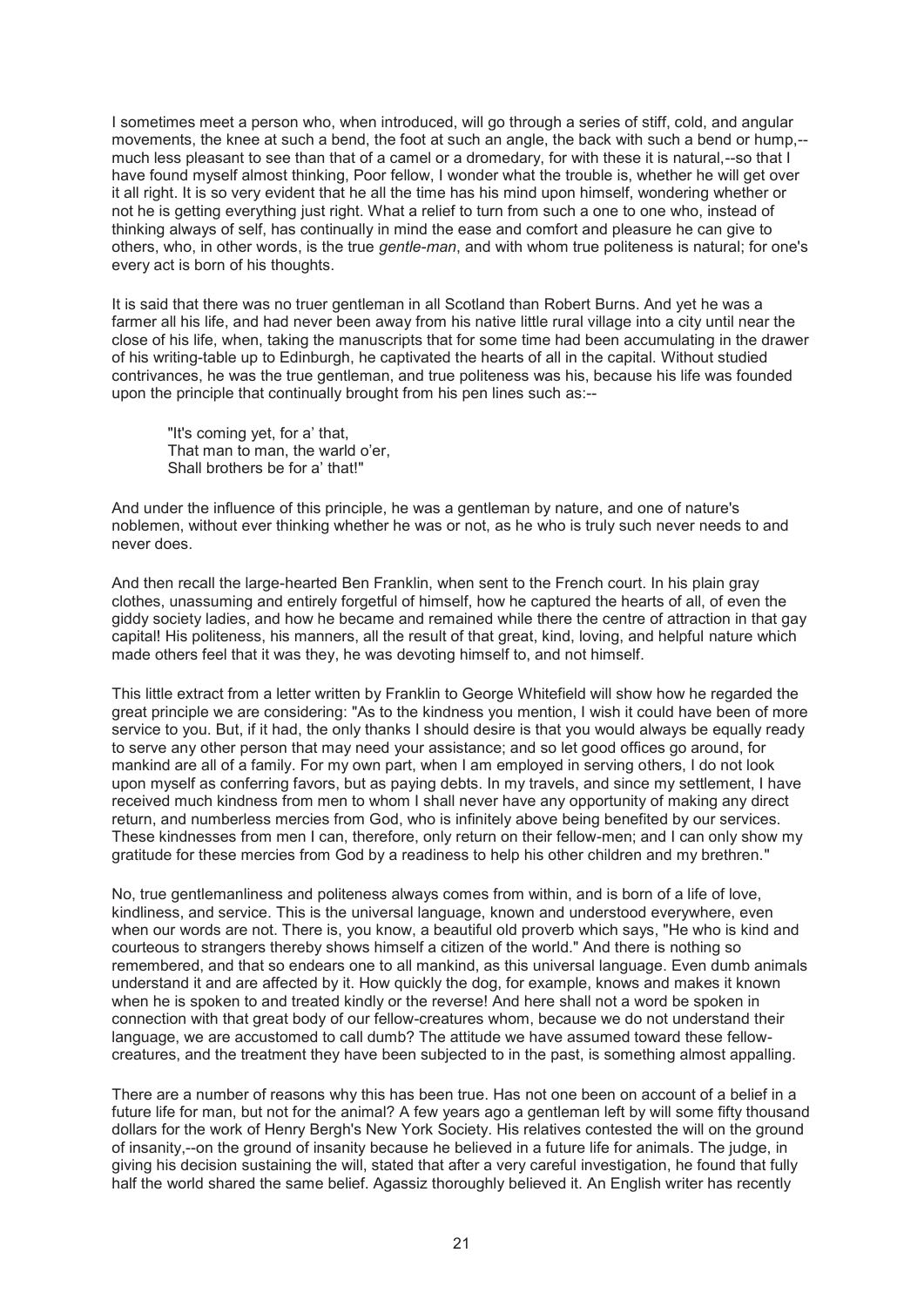compiled a list of over one hundred and seventy English authors who have so thoroughly believed it as to write upon the subject. The same belief has been shared by many of the greatest thinkers in all parts of the world, and it is a belief that is constantly gaining ground.

Another and perhaps the chief cause has been on account of a supposed inferior degree of intelligence on the part of animals, which in another form would mean, that they are less able to care for and protect themselves. Should this, however, be a reason why they should be neglected and cruelly treated? Nay, on the other hand, should this not be the greatest reason why we should all the more zealously care for, protect, and kindly treat them?

You or I may have a brother or a sister who is not normally endowed as to brain power, who, perchance, may be idiotic or insane, or who, through sickness or mishap, is weak-minded; but do we make this an excuse for neglecting, cruelly treating, or failing to love such a one? On the contrary, the very fact that he or she is not so able to plan for, care for, and protect him or her self, is all the greater reason for all the more careful exercise of these functions on our part. But, certainly, there are many animals around us with far more intelligence, at least manifested intelligence, than this brother or sister. The parallel holds, but the absurd falsity of the position we assume is most apparent. No truer nobility of character can anywhere manifest itself than is shown in one's attitude toward and treatment of those weaker or the so-called inferior, and so with less power to care for and protect themselves. Moreover, I think we shall find that we are many times mistaken in regard to our beliefs in connection with the inferior intelligence of at least many animals. If, instead of using them simply to serve our own selfish ends without a just recompense, without a thought further than as to what we can get out of them, and then many times casting them off when broken or of no further service, and many times looking down upon, neglecting, or even abusing them,--if, instead of this, we would deal equitably with them, love them, train and educate them the same as we do our children, we would be somewhat surprised at the remarkable degree of intelligence the "dumb brutes" possess, and also the remarkable degree of training they are capable of. What, however, can be expected of them when we take the attitude we at present hold toward them?

Page after page might readily be filled with most interesting as well as inspiring portrayals of their superior intelligence, their remarkable capabilities under kind and judicious training, their faithfulness and devotion. The efforts of such noble and devoted workers as Henry Bergh in New York, of George T. Angell in Massachusetts, and many others in various parts of the country, have already brought about a great change in our attitude toward and relations with this great body of our fellow-creatures, and have made all the world more thoughtful, considerate, and kind. This, however, is just the beginning of a work that is assuming greater and ever greater proportions.

The work of the American Humane Education Society [^1] is probably surpassed in its vitality and farreaching results by the work of no other society in the world to-day. Its chief object is the humane education of the American people; and through one phase of its work alone--its Bands of Mercy, over twenty-five thousand of which have already been formed, giving regular, systematic humane training and instruction to between one and two million children, and these continually increasing in numbers- a most vital work is being done, such as no man can estimate.

The humane sentiment inculcated in one's relations with the animal world, and its resultant feelings of sympathy, tenderness, love, and care, will inevitably manifest itself in one's relations with his fellows; and I for one, would rejoice to see this work carried into every school throughout the length and breadth of the land. In many cases this one phase of the child's training would be of far more vital value and import as he grows to manhood than all the rest of the schooling combined, and it would form a most vital entering wedge in the solution of our social situation.

And why should we not speak to and kindly greet an animal as we pass it, as instinctively as we do a human fellow-being? Though it may not get our words, it will invariably get the attitude and the motive that prompts them, and will be affected accordingly. This it will do every time. Animals in general are marvellously sensitive to the mental conditions, the thought forces, and emotions of people. Some are peculiarly sensitive, and can detect them far more quickly and unerringly than many people can.

It ought to help us greatly in our relations with them ever fully to realize that they with us are parts of the one Universal Life, simply different forms of the manifestation of the One Life, having their part to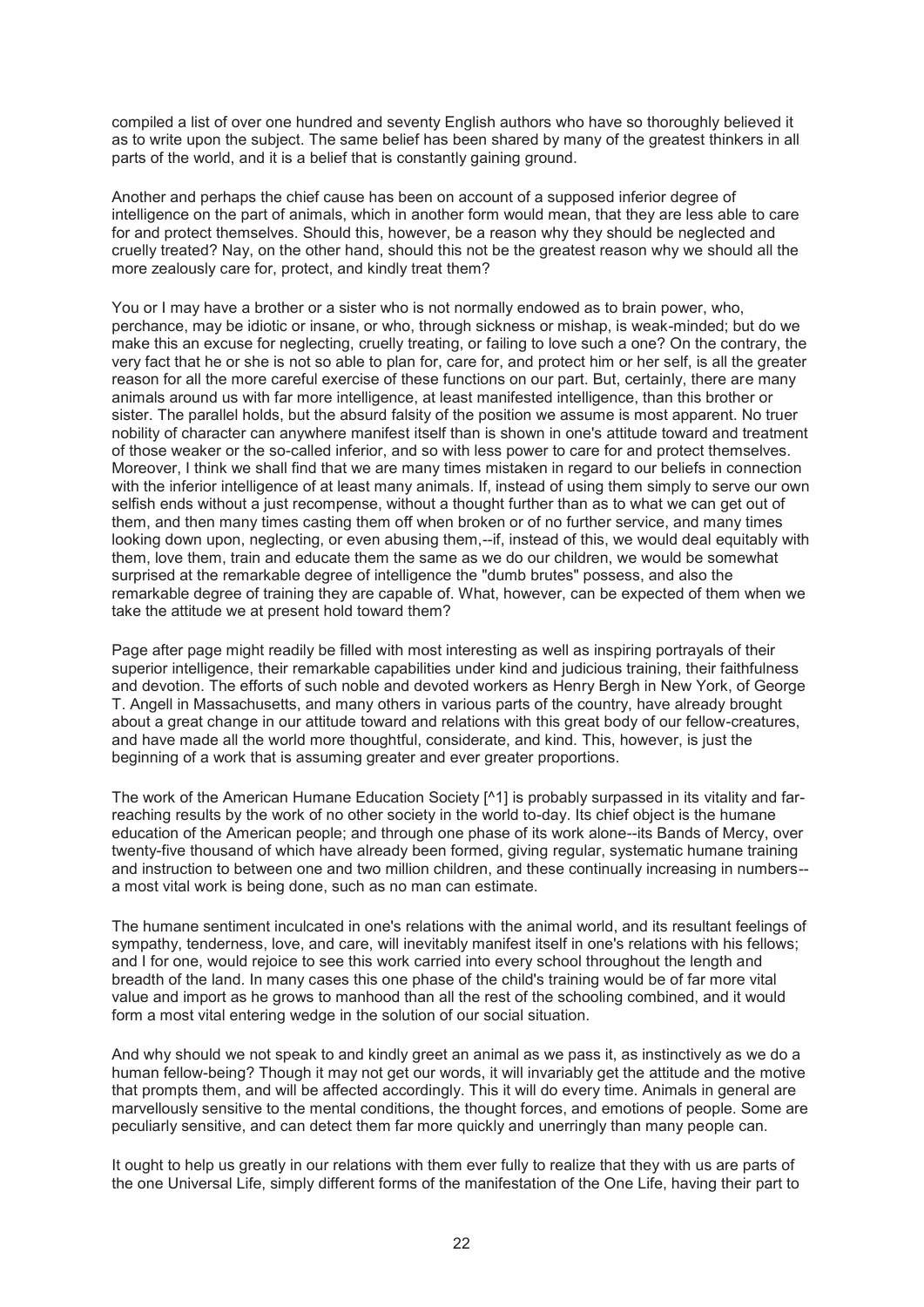play in the economy of the great universe the same as we have ours, having their destiny to work out the same as we have ours, and just as important, just as valuable, in the sight of the All in All as we ourselves.

"I saw deep in the eyes of the animals the human soul look out upon me.

"I saw where it was born deep down under feathers and fur, or condemned for a while to roam fourfooted among the brambles. I caught the clinging mute glance of the prisoner, and swore I would be faithful.

"Thee my brother and sister I see, and mistake not. Do not be afraid. Dwelling thus for a while, fulfilling thy appointed time, thou, too, shall come to thyself at last.

"Thy half-warm horns and long tongue lapping round my wrist do not conceal thy humanity any more than the learned talk of the pedant conceals his,--for all thou art dumb, we have words and plenty between us.

"Come nigh, little bird, with your half-stretched quivering wings,--within you I behold choirs of angels, and the Lord himself in vista." [^2]

But a small thing, apparently, is a kind look, word, or service of some kind; but, oh! who can tell where it may end? It costs the giver comparatively nothing; but who can tell the priceless value to him who receives it? The cup of loving service, be it merely a cup of cold water, may grow and swell into a boundless river, refreshing and carrying life and hope in turn to numberless others, and these to others, and so have no end. This may be just the critical moment in some life. Given now, it may save or change a life or a destiny. So don't withhold the bread that's in your keeping, but

"Scatter it with willing fingers, shout for joy to see it go."

There is no greater thing in life that you can do, and nothing that will bring you such rich and precious returns.

The question is sometimes asked, How can one feel a deep and genuine love, a love sufficient to manifest itself in service for all?--there are some so mean, so small, with so many peculiar, objectionable, or even obnoxious characteristics. True, very true, apparently at least; but another great law of life is that *we find in men and women exactly those qualities, those characteristics, we look for, or that are nearest akin to the predominant qualities or characteristics of our own natures*. If we look for the peculiar, the little, the objectionable, these we shall find; but back of all this, all that is most apparent on the exterior, in the depths of each and every human soul, is the good, the true, the brave, the loving, the divine, the God-like, that that never changes, the very God Himself that at some time or another will show forth His full likeness.

And still another law of life is that others usually manifest to us that which our own natures, or, in other words, our own thoughts and emotions, call forth. The same person, for example, will come to two different people in an entirely different way, because the larger, better, purer, and more universal nature of the one calls forth the best, the noblest, the truest in him; while the smaller, critical, personal nature of the other calls forth the opposite. The wise man is therefore careful in regard to what he has to say concerning this or that one; for, generally speaking, it is a sad commentary upon one's self if he find only the disagreeable, the objectionable. *One lives always in the atmosphere of his own creation*.

Again, it is sometimes said, But such a one has such and such habits or has done so and so, has committed such and such an error or such and such a crime. But who, let it be asked, constituted me a judge of my fellowman? Do I not recognize the fact that the moment I judge my fellow-man, by that very act I judge myself? One of two things, I either judge myself or hypocritically profess that never once in my entire life have I committed a sin, an error of any kind, never have I stumbled, never fallen, and by that very profession I pronounce myself at once either a fool or a knave, or both.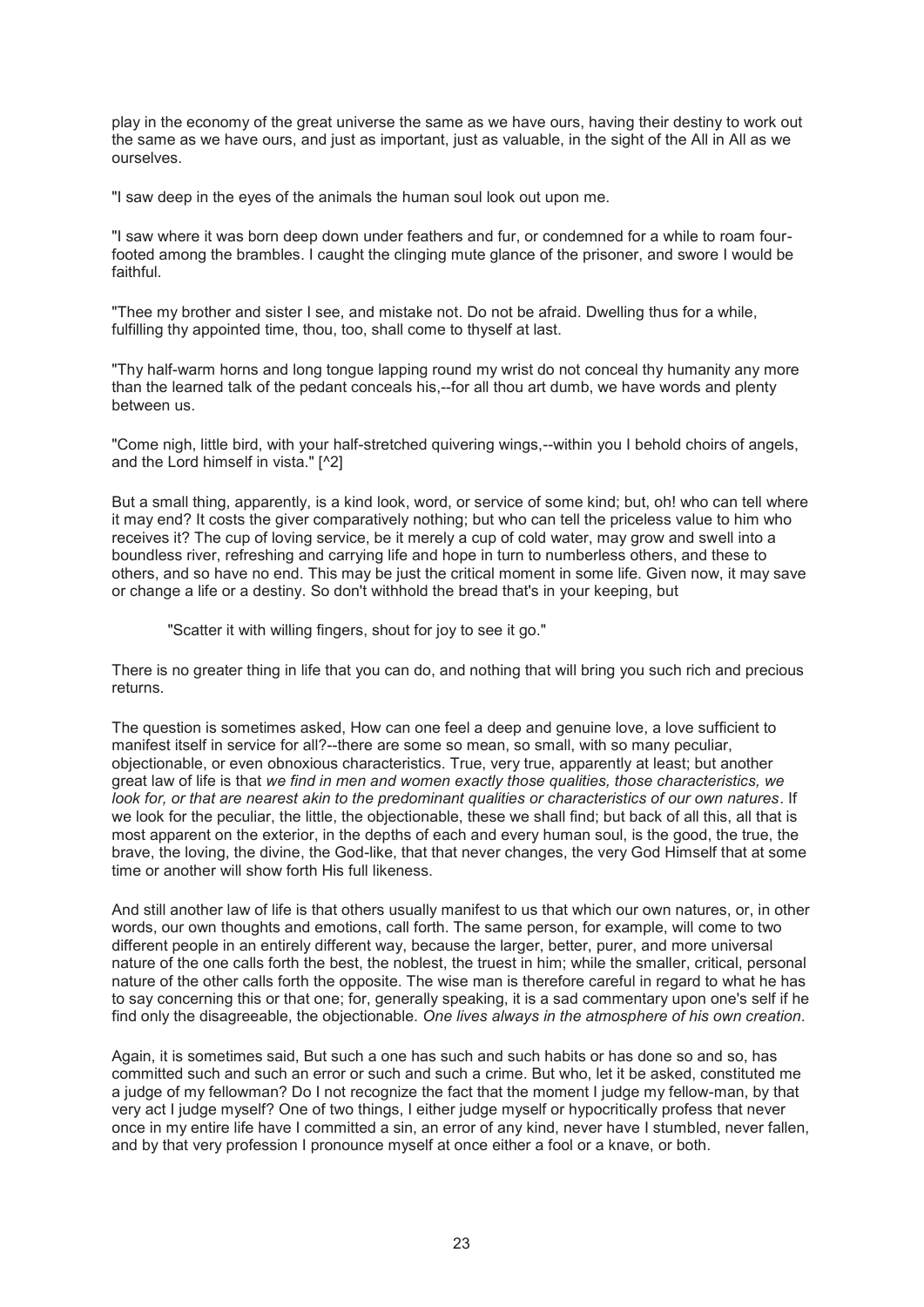Again, it is said, But even for the sake of helping, of doing some service, I could not for my own sake, for character's, for reputation's sake, I could not afford even to be seen with such a one. What would people, what would my friends, think and say? True, apparently at least, but, if my life, my character, has such a foundation, a foundation so weak, so uncertain, so tottering, as to be affected by anything of this kind, I had better then look well to it, and quietly, quickly, but securely, begin to rebuild it; and, when I am sure that it is upon the true, deep, substantial foundation, the only additional thing then necessary is for me to reach that glorious stage of development which quickly gets one out of the personal into the universal, or rather that indicates that he is already out of the one and into the other, when he can say: They think. What do they think? Let them think. They say. What do they say? Let them say.

And, then, the supreme charity one should have, when he realizes the fact that *the great bulk of the sin and error in the world is committed not through choice, but through ignorance*. Not that the person does not know many times that this or that course of action is wrong, that it is wrong to commit this error or sin or crime; but the ignorance comes in his belief that in this course of conduct he is deriving pleasure and happiness, and his ignorance of the fact that through a different course of conduct he would derive a pleasure, a happiness, much keener, higher, more satisfying and enduring.

Never should we forget that we are all the same in motive,--pleasure and happiness: we differ only in method; and this difference in method is solely by reason of some souls being at any particular time more fully evolved, and thus having a greater knowledge of the great, immutable laws under which we live, and by putting the life into more and ever more complete harmony with these higher laws and forces, and in this way bringing about the highest, the keenest, the most abiding pleasure and happiness instead of seeking it on the lower planes.

While all are the same in essence, all a part of the One Infinite, Eternal, all with the same latent possibilities, all reaching ultimately the same place, it nevertheless is true that at any particular time some are more fully awakened, evolved, unfolded. One should also be careful, if life is continuous, eternal, how he judges any particular life merely from these threescore years and ten; for the very fact of life, in whatever form, means continual activity, growth, advancement, enfoldment, attainment, and, if there is the one, there must of necessity be the other. So in regard to this one or that one, no fears need be entertained.

By the door of my woodland cabin stood during the summer a magnificent tube-rose stock. The day was when it was just putting into bloom; and then I counted buds--latent flowers--to the number of over a score. Some eight or ten one morning were in full bloom. The ones nearer the' top did not bloom forth until some two and three weeks later, and for some it took quite a month to reach the fully perfected stage. These certainly were not so beautiful, so satisfying, as those already in the perfect bloom, those that had already reached their highest perfection. But should they on this account be despised? Wait, wait and give the element of time an opportunity of doing its work; and you may find that by and by, when these have reached their highest perfection, they may even far transcend in beauty and in fragrance those at present so beautiful, so fragrant, so satisfying, those that we so much admire.

Here we recognize the element of time. How foolish, how childish, how puerile, to fail or even refuse to do the same when it comes to the human soul, with all its Godlike possibilities! And, again, how foolish, because some of the blooms on the rose stock had not reached their perfection as soon as others, to have pronounced them of no value, unworthy, and to have refused them the dews, the warm rains, the life-giving sunshine, the very agencies that hastened their perfected growth! Yet this puerile, unbalanced attitude is that taken by untold numbers in the world to-day toward many human souls on account of their less mature unfoldment at any given time.

Why, the very fact that a fellow-man and a brother has this or that fault, error, undesirable or objectionable characteristic, is of itself the very reason he needs all the more of charity, of love, of kindly help and aid, than is needed by the one more fully developed, and hence more free from these. All the more reason is there why the best in him should be recognized and ever called to the front.

The wise man is he who, when he desires to rid a room of darkness or gloom, does not attempt to drive it out directly, but who throws open the doors and the windows, that the room may be flooded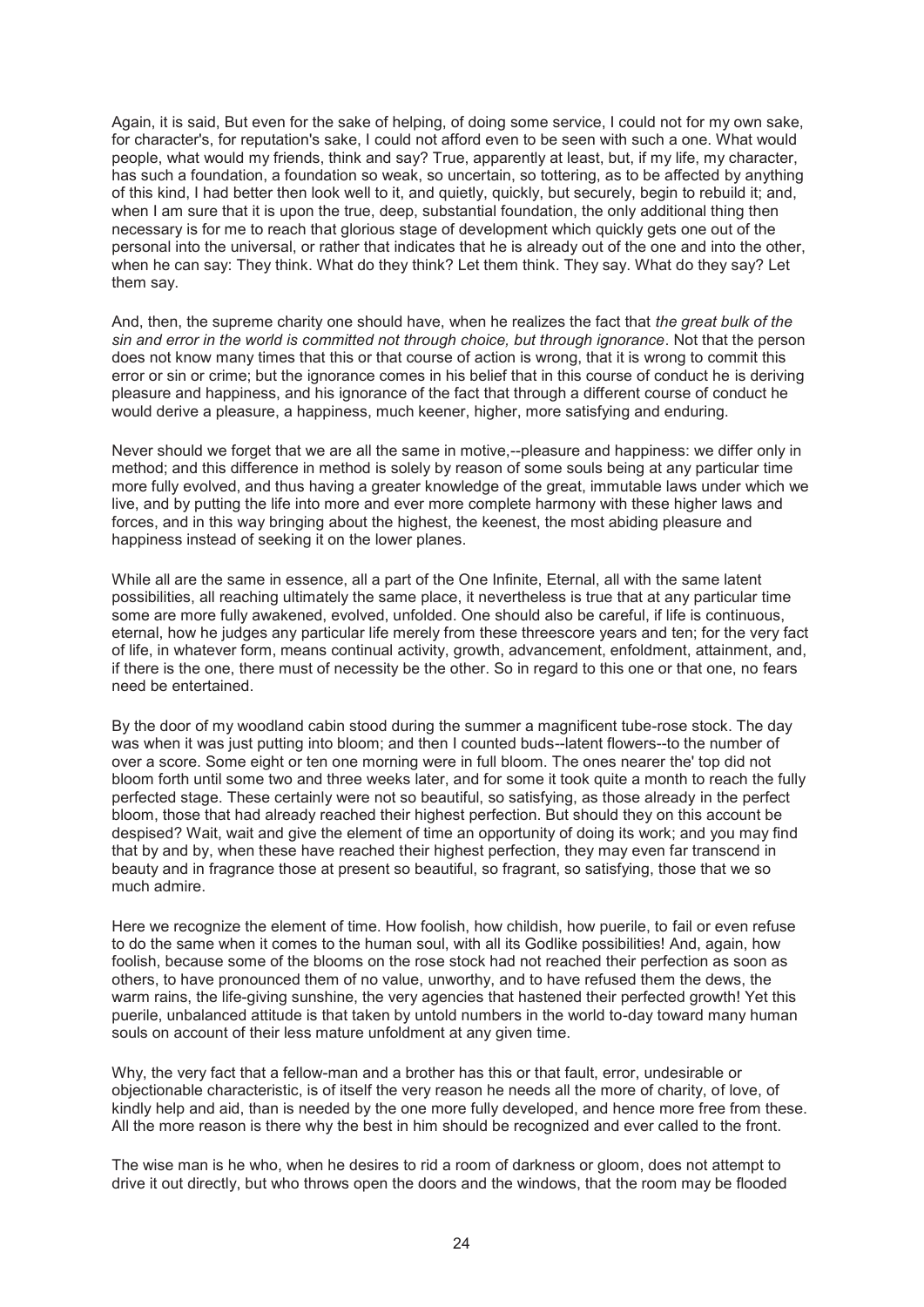with the golden sunlight; for in its presence darkness and gloom cannot remain. So the way to help a fellowman and a brother to the higher and better life is not by ever prating upon and holding up to view his errors, his faults, his shortcomings, any more than in the case of children, but by recognizing and ever calling forth the higher, the nobler, the divine, the God-like, *by opening the doors and the windows of his own soul*, and thus bringing about a spiritual perception, that he may the more carefully listen to the inner voice, that he may the more carefully follow "the light that lighteth every man that cometh into the world." For in the exact proportion that the interior perception comes will the outer life and conduct accord with it,--so far, and no farther.

Where in all the world's history is to be found a more beautiful or valuable incident than this? A group of men, self-centred, self-assertive, have found a poor woman who, in her blindness and weakness, has committed an error, the same one that they, in all probability, have committed not once, but many times; *for the rule is that they are first to condemn who are most at fault themselves*. They bring her to the Master, they tell him that she has committed a sin,--ay, more, that she has been taken in the very act,--and ask what shall be done with her, informing him that, in accordance with the olden laws, such a one should be stoned.

But, quicker than thought, that great incarnation of spiritual power and insight reads their motives; and, after allowing them to give full expression to their accusations, he turns, and calmly says, "He among you that is without sin, let him cast the first stone." So saying, he stoops down, as if he is writing in the sand. The accusers, feeling the keen and just rebuke, in the mean time sneak out, until not one remains. The Master, after all have gone, turns to the woman, his sister, and kindly and gently says, "And where are thine accusers? doth no man condemn thee?" "No man, Lord." "*And neither do I condemn thee: go thou, and sin no more*." Oh, the beauty, the soul pathos! Oh, the royal-hearted brother! Oh, the invaluable lesson to us all!

I have no doubt that this gentle, loving admonition, this calling of the higher and the better to the front, set into operation in her interior nature forces that hastened her progress from the purely animal, the unsatisfying, the diminishing, to the higher spiritual, the satisfying, the ever-increasing, or, even more, that made it instantaneous, but that in either case brought about the new birth,-the new birth that comes with the awakening of the soul out of its purely physical sense-life to the higher spiritual perception and knowledge of itself, and thus the birth of the higher out of the lower, as at some time or another comes to each and every human soul.

And still another fact that should make us most charitable toward and slow to judge, or rather refuse to judge, a fellow-man and a brother,--the fact that we cannot know the intense strugglings and fightings he or she may be subjected to, though accompanied, it is true, by numerous stumblings and fallings, though the latter we see, while the former we fail to recognize. Did we, however, know the truth of the matter, it may be that in the case of ourselves, who are so quick to judge, had we the same temptations and fightings, the battle would not be half so nobly, so manfully fought, and our stumblings and fallings might be many times the number of his or of hers. Had we infinite knowledge and wisdom, our judgments would be correct; though, had we infinite knowledge and wisdom, we would be spared the task, though perhaps pleasure would seem to be the truer word to use, of our own self-imposed judgments.

Even so, then, if I cannot give myself in thorough love and service and self-devotion to each and all of the Father's other children, to every brother, no matter what the rank, station, or apparent condition, it shows that at least one of several things is radically wrong with self; and it also indicates that I shall never know the full and supreme joy of existence until I am able to and until I regard each case in the light of a rare and golden opportunity, in which I take a supreme delight.

Although what has just been said is true, at the same time there are occasions when it must be taken with wise discretion; and, although there are things it may be right for me to do for the sake of helping another life, at the same time there are things it may be unwise for me to do. I have sympathy for a friend who is lying in the gutter; but it would be very unwise for me to get myself into the same condition, and go and lie with him, thinking that only thus I could show my fullest sympathy, and be of greatest help to him. On the contrary, it is only as I stand on the higher ground that I am able to reach forth the hand that will truly lift him up. The moment I sink myself to the same level, my power to help ceases.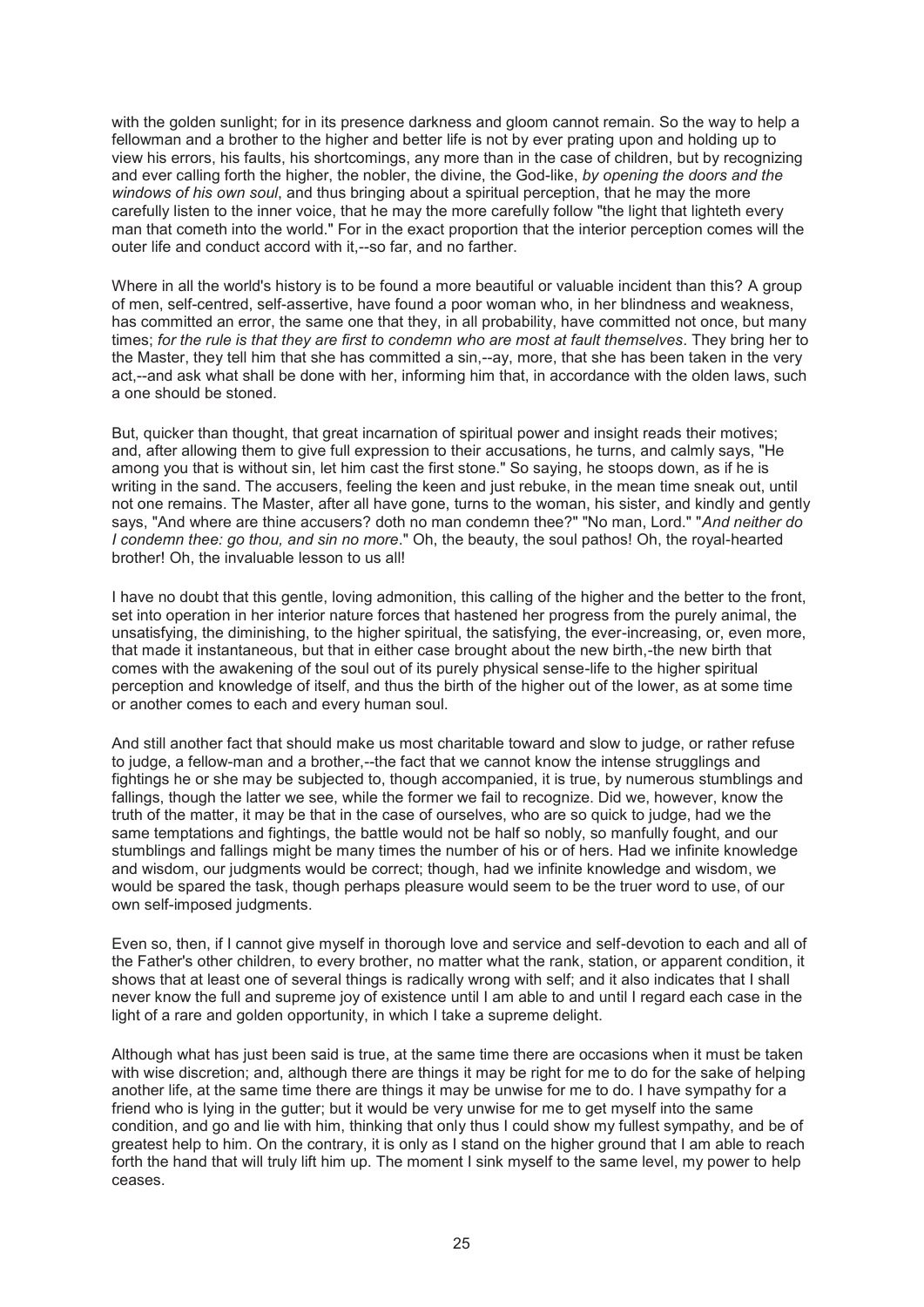Just as unwise, to use a familiar example, far more unwise, would it be for me, were I a woman, to think of marrying a man who is a drunkard or a libertine, thinking that because I may love him I shall be able to reform him. In the first place, I should find that the desired results could not be accomplished in this way, or, rather, no results that could not be accomplished, and far more readily accomplished otherwise, and at far less expense. In the second place, I could not afford to subject myself to the demands, the influences, of one such, and so either sink myself to his level or, if not, then be compelled to use the greater part of my time, thought, and energy in demonstrating over existing conditions, and keeping myself true to the higher life, the same time that might be used in helping the lives of many others. If I sink myself to his level, I do not help, but aid all the more in dragging him down, or, if I do not sink to his level, then in the degree that I approach it do I lose my power over and influence with that life. Especially would it be unwise on my part if on his part there is no real desire for a different course, and no manifest endeavor to attain to it. Many times it seems necessary for such a one to wallow in the deepest of the mire, until, to use a commonplace phrase, he has his fill. He will then be ready to come out, will then be open to influence. I in the mean time, instead of entering into the mire with him, instead of subjecting my life to his influences, will stand up on the higher ground, and will ever point him upward, will ever reach forth a hand to help him upward, and will thus subject *him* to the higher influences; and, by preserving myself in this attitude, I can do the same for many other lives. In it all there will be no bitterness, no condemnation, no casting off, but the highest charity, sympathy and love; and it is only by this method that I can manifest the highest, only by this method that I can the most truly aid, for only as I am lifted up can I draw others unto me.

In this matter of service, as in all other matters, that supreme regulator of human life and conduct- good common sense--must always be used. There are some natures, for example, whom the more we would do for, the more we would have to do for, who, in other words, would become dependent, losing their sense of self-dependence. For such the highest service one can render is as judiciously and as indirectly as possible to lead them to the sense of self-reliance. Then there are others whose natures are such that, the more they are helped, the more they expect, the more they demand, even as their right, who, in other words, are parasites or vultures of the human kind. In this case, again, the greatest service that can be rendered may be a refusal of service, a refusal of aid in the ordinary or rather expected forms, and a still greater service in the form of teaching them that great principle of justice, of compensation, that runs through all the universe,--that for every service there must be in some form or another an adequate service in return, that the law of compensation in one form or another is absolute, and, in fact, the greatest forms of service we can render any one are, generally speaking, along the lines of teaching him the great laws of his own being, the great laws of his true possibilities and powers, and so the great laws of self-help.

And, again, it is possible for one whose heart goes out in love and service for all, and who, by virtue of lacking that long range of vision or by virtue of not having a grasp of things in their entirety or wholeness, may have his time, his energies so dissipated in what seems to be the highest service that he is continually kept from his own highest enfoldment, powers, and possessions, the very things that in their completeness would make him a thousand-fold more effective and powerful in his own life, and hence in the life of real service and influence. And, in a case of this kind, many times the mark of the most absolute unselfishness is a strong and marked selfishness, which will prove however to be a selfishness only in the seeming.

*The self should never be lost sight of. It is the one thing of supreme importance, the greatest factor even in the life of the greatest service*. Being always and necessarily precedes doing: having always and necessarily precedes giving. But this law also holds: that when there is the being, it is all the more increased by the doing; when there is the having, it is all the more increased by the giving. *Keeping to one's self dwarfs and stultifies. Boarding brings loss: using brings even greater gain*. In brief, the more we are, the more we can do; the more we have, the more we can give.

The most truly successful, the most powerful and valuable life, then, is the life that is first founded upon this great, immutable law of love and service, and that then becomes supremely self-centred,- supremely self-centred that it may become all the more supremely unself-centred; in other words, the life that looks well to self, that there may be the ever greater self, in order that there may be the ever greater service.

--()--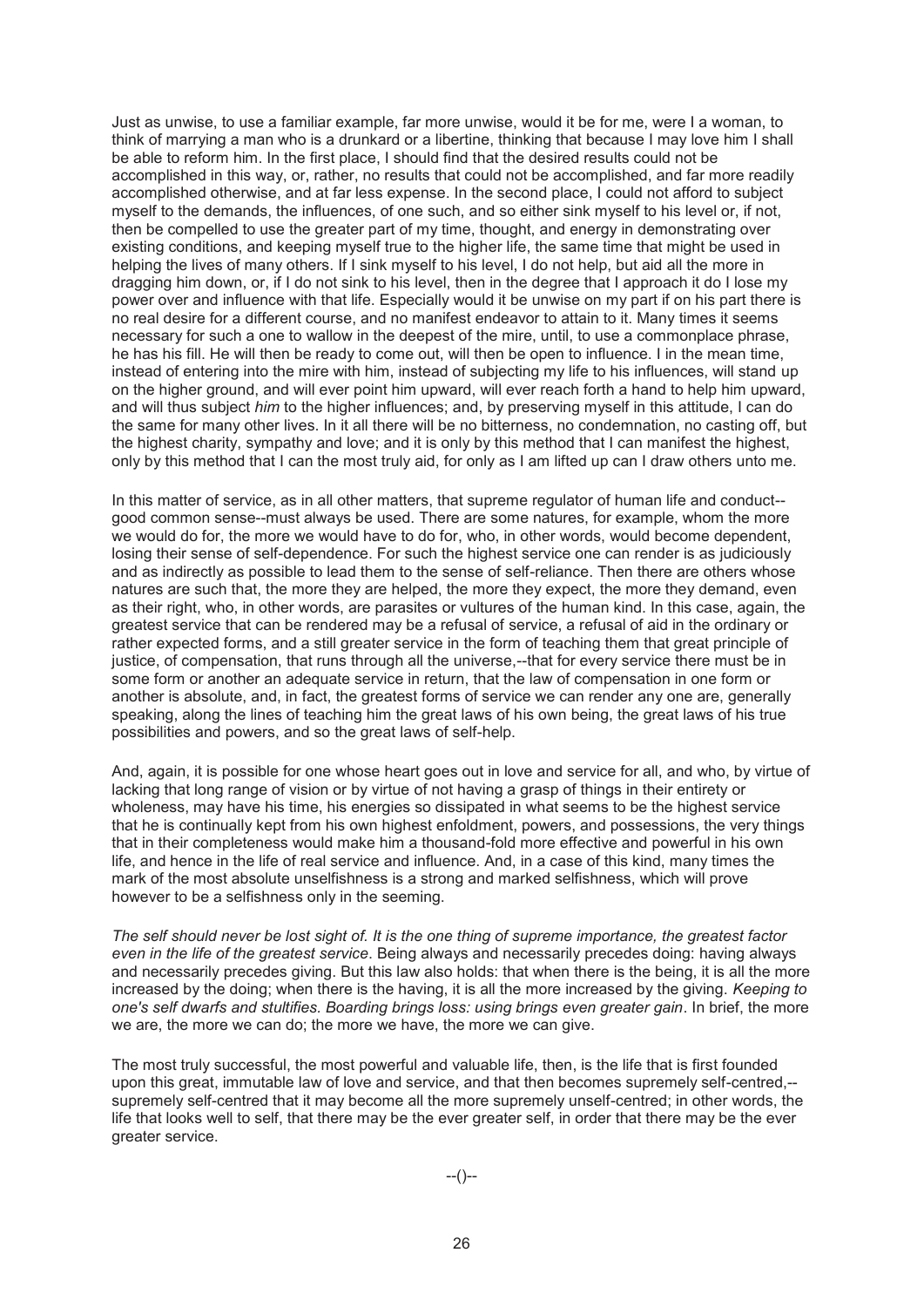# **Footnotes**

- [^1] Headquarters at Boston, Mass.
- [^2] Toward Democracy.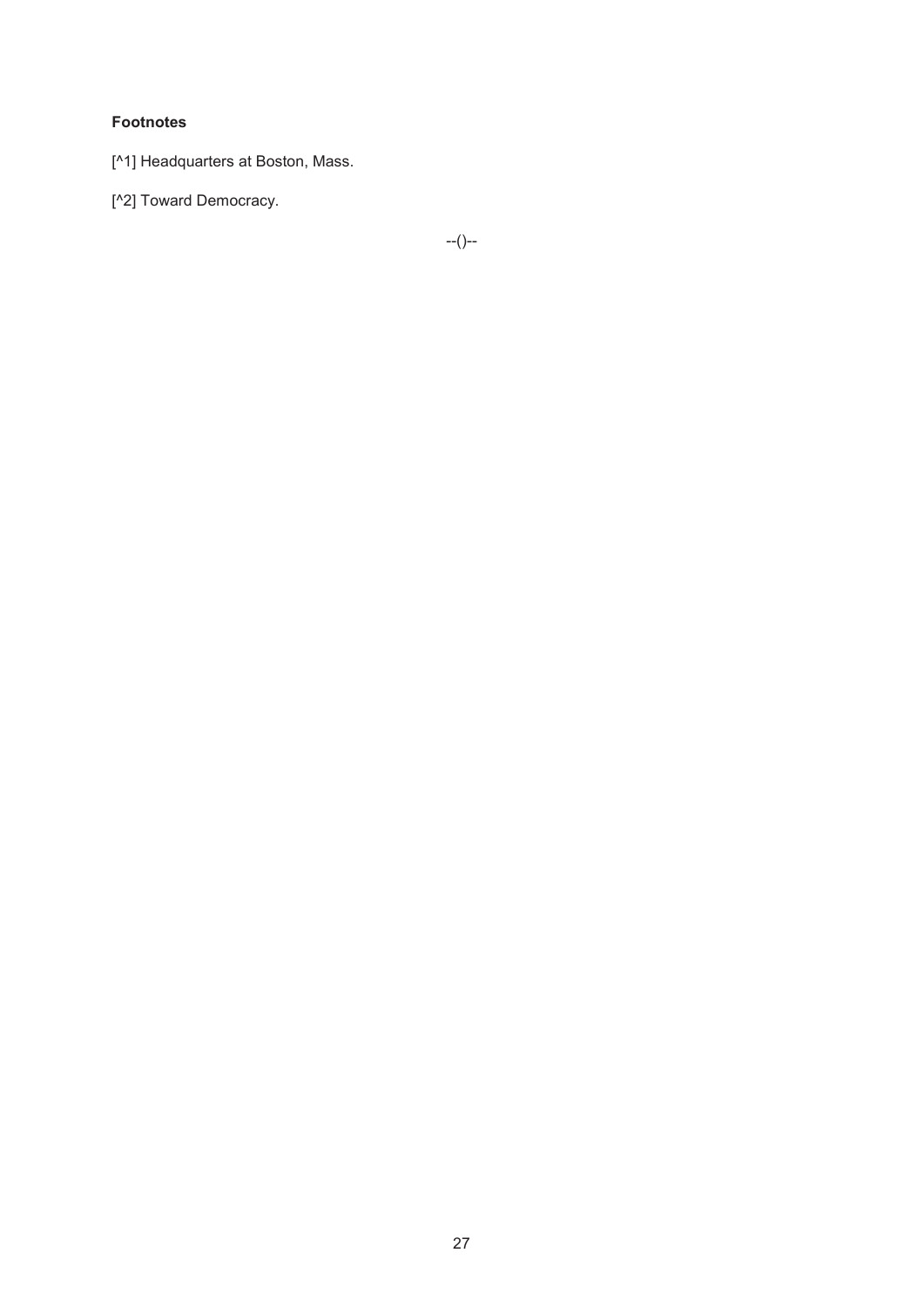#### **Part 4**

### **The Awakening**

If you'd live a religion that's noble. That's God-like and true, A religion the grandest that men Or that angels can, Then live, live the truth Of the brother who taught you, It's love to God, service and love To the fellow-man.

SOCIAL problems are to be among the greatest problem of the generation just moving on to the stage of action. They, above all others, will claim the attention of mankind, as they are already claiming it across the waters even as at home. The attitude of the two classes toward each other, or the separation of the classes, will be by far the chief problem of them all. Already it is imperatively demanding a solution. Gradually, as the years have passed, this separation has been going on, but never so rapidly as of late. Each has come to regard the other as an enemy, with no interests in common, but rather that what is for the interests of the one must necessarily be to the detriment of the other.

The great masses of the people, the working classes, those who as much, if not more than many others ought to be there, are not in our churches to-day. They already feel that they are not wanted there, and that the Church even is getting to be their enemy. There must be a reason for this, for it is impossible to have an effect without its preceding cause. It is indeed time to waken up to these facts and conditions; for they must be *squarely* met. A solution is imperatively demanded, and the sooner it comes, the better; for, if allowed to continue thus, all will come back to be paid for, intensified a thousand-fold,--ay, to be paid for even by many innocent ones.

Let this great principle of service, helpfulness, love, and self-devotion to the interests of one's fellowmen be made the fundamental principle of all lives, and see how simplified these great and allimportant questions will become. Indeed, they will almost solve themselves. It is the man all for self, so small and so short sighted that he can't get beyond his own selfish interests, that has done more to bring about this state of affairs than all other causes combined. Let the cause be removed, and then note the results.

For many years it has been a teaching even of political economy that an employer buys his help just as he buys his raw material or any other commodity; and this done, he is in no way responsible for the welfare of those he employs. In fact, the time isn't so far distant when the employed were herded together as animals, and were treated very much as such. But, thanks be to God, a better and a brighter day is dawning. Even the employer is beginning to see that practical ethics, or true Christianity, and business cannot and must not be divorced; that the man he employs, instead of being a mere animal whose services he buys, is, after all his fellow-man and his brother, and demands a treatment as such, and that when he fails to recognize this truth, a righteous God steps in, demanding a penalty for its violation.

He is recognizing the fact that whatsoever is for the well-being of the one he employs, that whatever privileges he is enabled to enjoy that will tend to grow and develop his physical, his mental, and his moral life, that will give him an agreeable home and pleasant family relations, that whatever influences tend to elevate him and to make his life more happy, are a direct gain, even from a financial standpoint for himself, by its increasing for him the efficiency of the man's labor. It is already recognized as a fact that the employer who interests himself in these things, other things being equal, is the most successful. Thus the old and the false are breaking away before the right and the true, as all inevitably must sooner or later; and the divinity and the power of the workingman is being ever more fully recognized.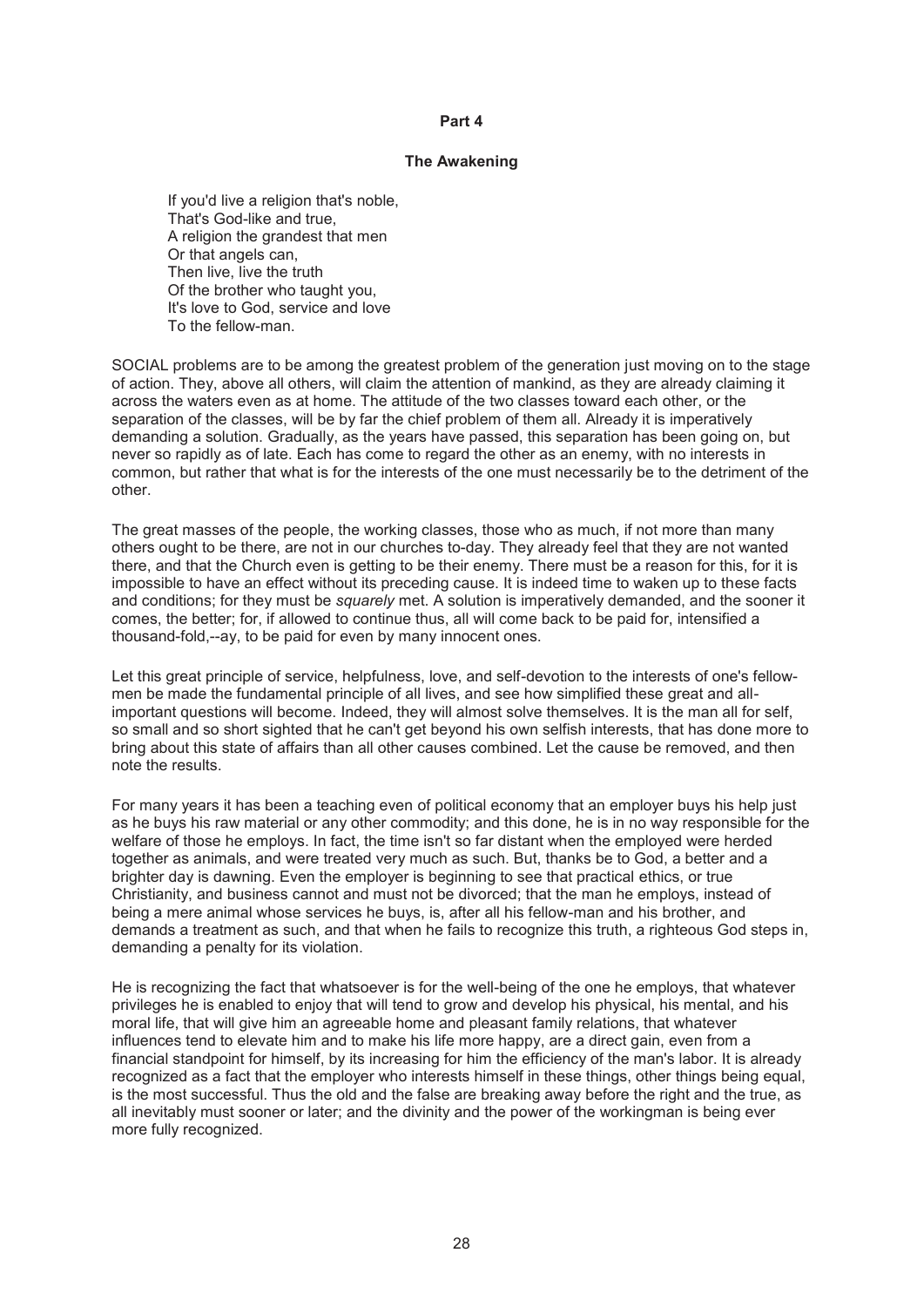In the very remote history of the race there was one who, violating a great law, having wronged a brother, asked, "Am I my brother's keeper?" Knowing that he was, he nevertheless deceitfully put the question in this way in his desire, if possible, to avoid the responsibility. Many employers in their selfishness and greed for gain have asked this same question in this same way. They have thought they could thus defeat the sure and eternal laws of a Just Ruler, but have thereby deceived themselves the more. These more than any others have to a great degree brought about the present state of affairs in the industrial and social world.

Just as soon as the employer recognizes the falsity of these old teachings and practices, and the fact that he cannot buy his employee's services the same as he buys his raw material, with no further responsibility, but that the two are on vastly different planes, that his employee is his fellow-man and his brother, and that he is his brother's keeper, and will be held responsible as such, that it is to his own highest interests, as well as to the highest interests of those he employs and to society in general, to recognize this; and just as soon as he who is employed fully appreciates his opportunities and makes the highest use of all, and in turn takes an active, personal interest in all that pertains to his employer's welfare,--just that soon will a solution of this great question come forth, and no sooner.

It is not so much a question of legislation as of education and right doing, thus a dealing with the *individual*, and so a prevention and a cure, not merely a suppression and a regulation, which is always sure to fail; for, in a case of right or wrong no question is ever settled finally until it is settled rightly.

The individual, dealing with the individual is necessarily at the bottom of all true social progress. There can't be anything worthy the name without it. The truth will at once be recognized by all *that the good of the whole depends upon the good of each, and the good of each makes the good of the whole*. Attend, then, to the individual, and the whole will take care of itself. Let each individual work in harmony with every other, and harmony will pervade the whole. The old theory of competition that in order to have great advancement, great progress, we must have great competition to induce it--is as false as it is savage and detrimental in its nature. We are just reaching that point where the larger men and women are beginning to see its falsity. They are recognizing the fact that, *not competition, but co-operation, reciprocity, is the great, the true power*,--to climb, not by attempting to drag, to keep down one's fellows, but by aiding them, and being in turn aided by them, thus combining, and so multiplying the power of all instead of wasting a large part one against the other.

And grant that a portion do succeed in rising, while the other portion remain in the lower condition, it is of but little value so far as their own peace and welfare are concerned; for they can never be what they would be, were all up together. Each is but a part, a member, of the great civil body; and no member, let alone the entire body, can be perfectly well, perfectly at ease, when any other part is in dis-ease. No one part of the community, no one part of the nation, can stand alone: all are dependent, interdependent. This is the uniform teaching of history from the remotest times in the past right through to the present. A most admirable illustration of this fact--if indeed the word "admirable" can be used in connection with a matter so deplorable--was the unparalleled labor trouble we had in our great Western city but a few summers ago. The wise man is he who learns from experiences of this terrific nature.

No, not until this all-powerful principle is fully recognized, and is built upon so thoroughly that the brotherhood principle, the principle of oneness can enter in, and each one recognizes the fact that his own interests and welfare depend upon the interests, the welfare of each, and therefore of all, that each is but a part of the one great whole, and each one stands shoulder to shoulder in the advance forward, can we hope for any true solution of the great social problems before us, for any permanent elevation of the standard in our national social life and welfare.

This same principle is the solution, and the only true solution, of the charities question, as indeed the whole world during the last few years or so, and during this time only, is beginning to realize. And the splendid and efficient work of the organized charities in all our large cities, as of the Elberfeld system in Germany, is attesting the truth of this. Almost numberless methods have been tried during the past, but all have most successfully failed; and many have greatly increased the wretched condition of matters, and of those it was designed to help. During this length of time only have these all-important questions been dealt with in a true, scientific, Christ-like, common-sense way. It has been found even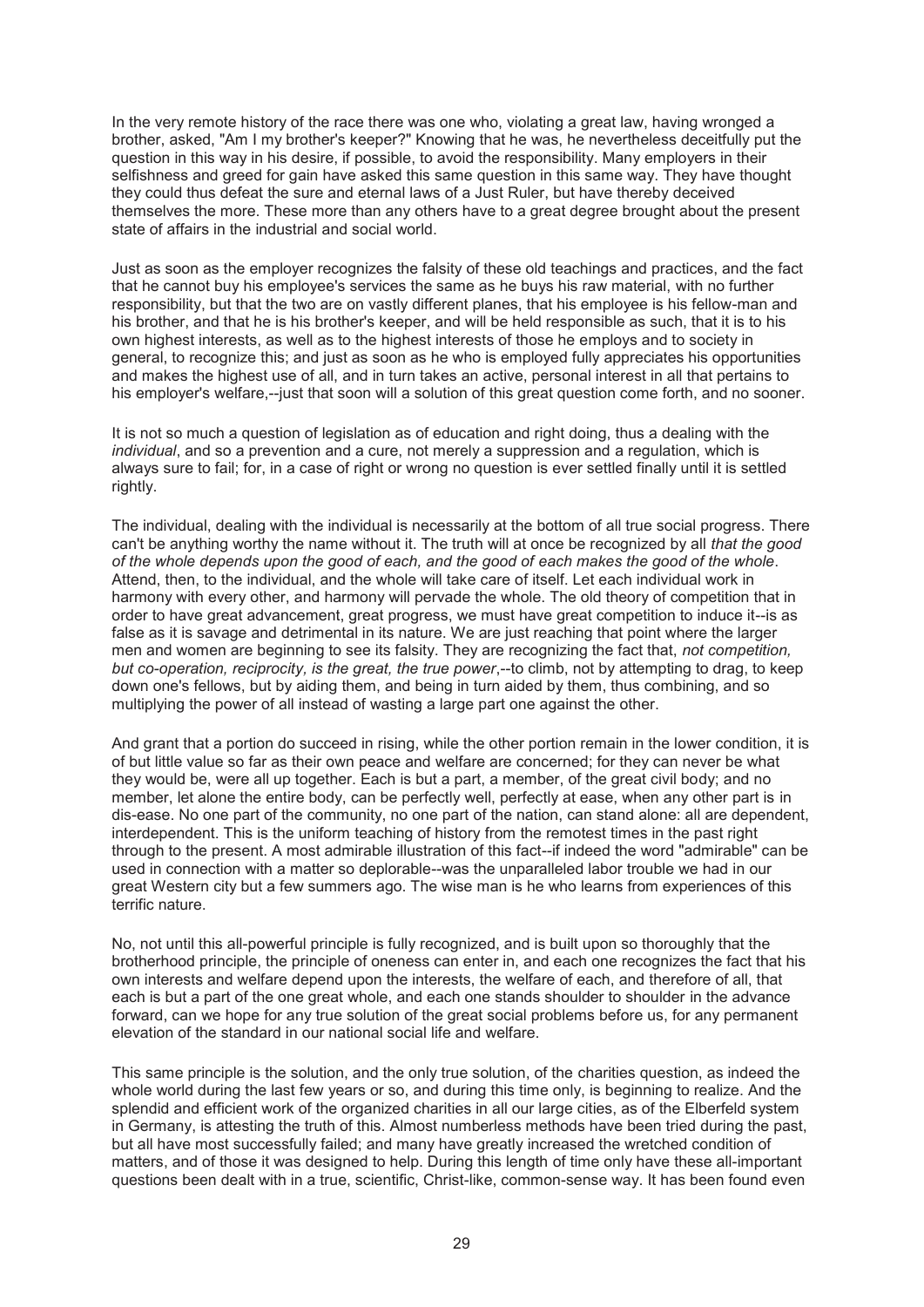here that nothing can take the place of the personal and friendly influences of a life built upon this principle of service.

The question of aiding the poor and needy has passed through three distinct phases of development in the world's history. In early times it was, "Each one for himself, and the devil take the hindmost." From the time of the Christ, and up to the last few years it has been, "Help others." Now it is, "*Help others to kelp themselves*." The wealthy society lady going down Fifth Avenue in New York, or Michigan Avenue in Chicago, or Charles Street in Baltimore, or Commonwealth Avenue in Boston, who flings a coin to one asking alms, is not the one who is doing a true act of charity; but, on the other hand, she may be doing the one she thus gives to and to society in general much more harm than good, as is many times the case. It is but a cheap, a very cheap way of buying ease for her sympathetic nature or her sense of duty. Never let the word "charity," which always includes the elements of interested service, true helpfulness, kindliness, and love, be debased by making it a synonym of mere giving, which may mean the flinging of a quarter in scorn or for show.

Recognizing the great truth that the best and only way to help another is to help him to help himself, and that the neglected classes need not so much alms as friends, the Organized Charities with their several branches in different parts of the city have their staffs of "friendly visitors," almost all voluntary, and from some of the best homes in the land. Then when a case of need comes to the notice of the society, one of these goes to the person or family as a *friend* to investigate, to find what circumstances have brought about these conditions, and, if found worthy of aid, present needs are supplied, an effort is made to secure work, and every effort is made to put them on their feet again, that self-respect may be regained, that hope may enter in; for there is scarcely anything that tends to make one lose his self-respect so quickly and so completely as to be compelled, or of his own accord, to ask for alms.

It is thus many times that a new life is entered upon, brightness and hope taking the place of darkness and despair. This is not the only call the friendly visitor makes; but he or she becomes a *true friend*, and makes regular visits as such. If by this method the one seeking charity is found to be an impostor, as is frequently the case, proper means of exposure are resorted to, that his or her progress in this course may be stopped. The organizations are thus doing a most valuable work, and one that will become more and more valuable as they are enabled to become better organized, the greatest need to-day being more with the true spirit to act as visiting friends.

It is this same great principle that has given birth to our college and university settlements and our neighborhood guilds which are so rapidly increasing, and which are destined to do a great and efficient work. Here a small colony of young women, many from our best homes, and the ablest graduates of our best colleges, and young men, many of them the ablest graduates of our best universities, take up their abode in the poorest parts of our large cities, to try by their personal influence and personal contact to raise the surrounding life to a higher plane. It is in these ways that the poor and the unfortunate are dealt with directly. Thus the classes mingle. Thus that sentimentalism which may do and which has done harm to these great problems, and by which the people it is designed to help may be hindered rather than helped, is done away with. Thus true aid and service are rendered, and the needy are really helped.

The one whose life is built upon this principle will not take up work of this kind as a "fad," or because it is "fashionable," but because it is right, true, Christ-like. The truly great and noble never fear thus to mingle with those poorer and less fortunate. It is only those who would like to be counted as great, but who are too small to be so recognized, and who, therefore, always thinking of self, put forth every effort to appear so. There is no surer test than this.

Very truly has it been said that "the greatest thing a man can do for God is to be kind to some of His other children." All children of the same Father, therefore all brothers, sisters. Man is next to God. Man is God incarnate. Humanity, therefore, cannot be very far from being next to godliness. Many people there are who are greatly concerned about serving God, as they term it. Their idea is to build great edifices with costly ornaments to Him. A great deal of their time is spent in singing songs and hallelujahs to Him, just as if *He* needed or wanted these for Himself, forgetting that He is far above being benefited by anything that we can say or do, forgetting that He doesn't want these, when for lack of them some of His children are starving for bread to eat or are dying for the bread of life.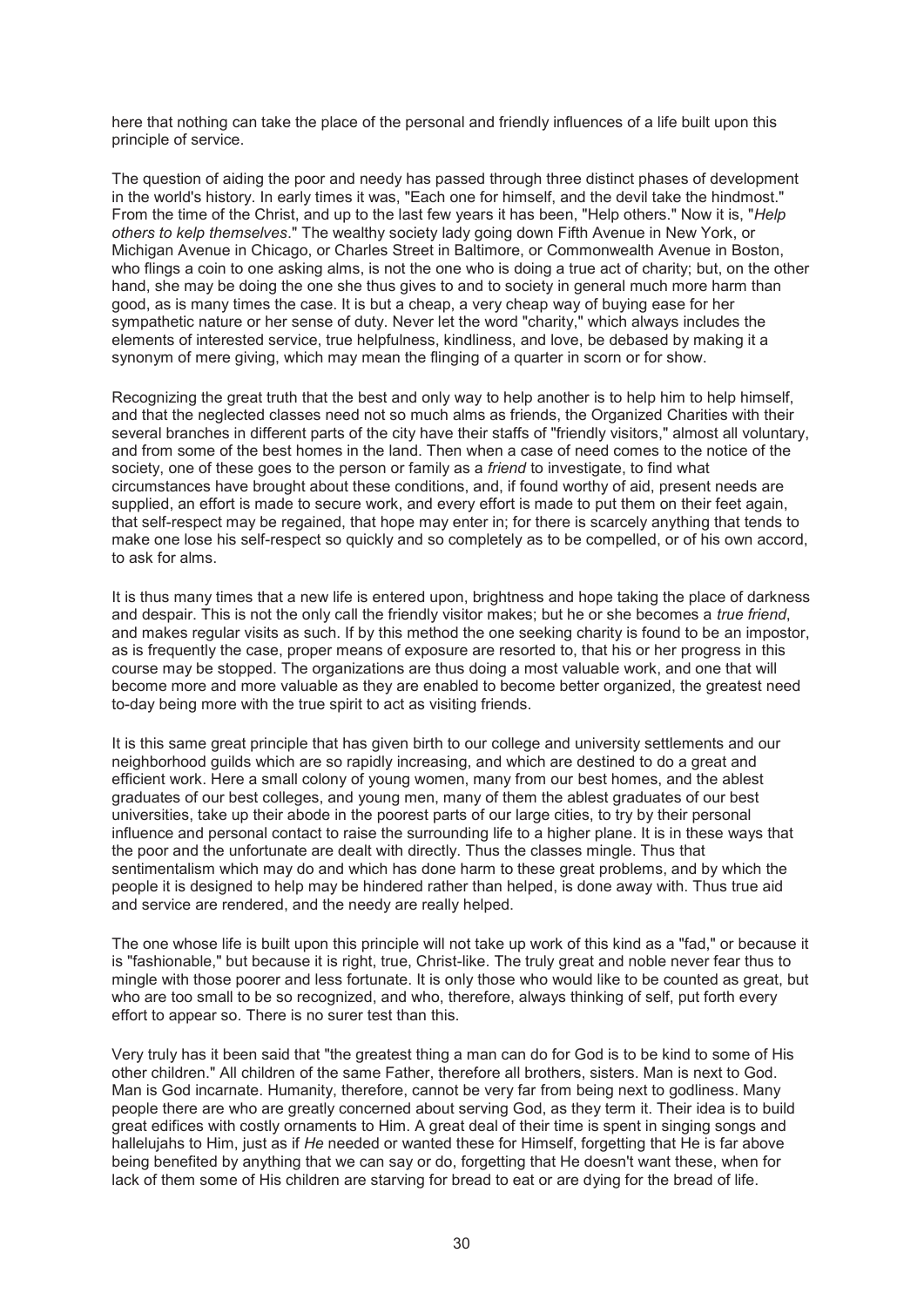Can you conceive of a God who is worthy of love and service,--and I speak most reverently,--who under such conditions would take a satisfaction in these things? I confess I am not able to. I can conceive of no way in which I can serve God only as I serve Him through my own life and through the lives of my fellow-men. This, certainly, is the only kind of service He needs or wants, or that is acceptable to Him. At one place we read, "He that says he loves God and loves not his fellow-men, is a liar; and the truth is not in him."

Even in religion I think we shall find that there is nothing greater or more important than this great principle of service, helpfulness, kindliness, and love. Is not Christianity, you ask, greater or more important? Why, bless you, is this any other than Christianity, is Christianity any other than this,--at least, if we take what the Master Teacher himself has said? For what, let us ask, is a Christian,--the real, not merely in name? A follower of Christ, one who does as he did, one who lives as he lived. And, again, who was Christ? He that healed the sick, clothed the naked, bound up the brokenhearted, sustained and encouraged the weak, the faltering, befriended and aided the poor, the needy, condemned the proud and the selfish, taught the people to live nobly, truly, grandly, to live in their higher, diviner selves, that the greatest among them should be their servant, and that his followers were those who lived as he lived. He spent all his time in the service of humanity. He gave his whole life in this way. He it was who went about doing good.

Is it your desire then, to be numbered among his followers, to bear that blessed name, the name "Christian"? Then sit at his feet, and learn of him, love him, do as he did, as he taught you to do, live as he lived, as he taught you to live, and you are a Christian, and not unless you do. True Christianity can be found in no other way.

Naught is the difference what one may call himself; for many call themselves by this name to whom Christ says it will one day be said, "I never knew you: depart from me, ye cursed." Naught is the difference what creeds one may subscribe to, what rites and ceremonies he may observe, how loud and how numerous his professions may be. All of these are but as a vain mockery, unless he is a Christian; and to be a Christian is, as we have found, to be a follower of Christ, to do as he did, to live as he lived. Then live the Christ life. Live so as to become at one with God, and dwell continually in this blessed at-one-ment. The trouble all along has been that so many have mistaken the mere person of the Christ, the mere physical Jesus, for his life, his spirit, his teachings, and have succeeded in getting no farther than this as yet, except in cases here and there.

Now and then a rare soul rises up, one with great power, great inspiration, and we wonder at his great power, his great inspiration, why it is. When we look deeply enough, however, we will find that one great fact will answer the question every time. It is living the life that brings the power. He is living the Christ life, not merely standing afar off and looking at it, admiring it, and saying, Yes, I believe, I believe, and ending it there. In other words, he has found the kingdom of heaven. He has found that it is not a place, but a condition; and the song continually arising from his heart is, There is joy, only joy.

The Master, you remember, said: "Seek ye not for the kingdom of heaven in tabernacles or in houses made with hands. Know ye not that the kingdom of heaven is within you?" He told in plain words where and how to find it. He then told how to find *all other* things, when he said, "Seek ye first the kingdom of heaven, and all these other things shall be added unto you." Now, do you wonder at his power, his inspiration, his abundance of all things? The trouble with so many is that they act as if they do not believe what the Master said. They do not take him at his word. They say one thing: they do another. Their acts give the lie to their words. Instead of taking him at his word, and living as if they had faith in him, they prefer to follow a series of old, outgrown, man-made theories, traditions, forms, ceremonies, and seem to be satisfied with the results. No, *to be a Christian is to live the Christ life*, the life of him who went about doing good, the life of him who came not to be ministered unto, but to minister.

We will find that this mighty principle of love and service is the greatest to live by in this life, and also one of the gates whereby all who would must enter the kingdom of heaven.

Again we have the Master's words. In his own and only description of the last judgment, after speaking of the Son of Man coming in all his glory and all the holy angels with him, of his sitting on the throne of his glory with all nations gathered before him, of the separation of this gathered multitude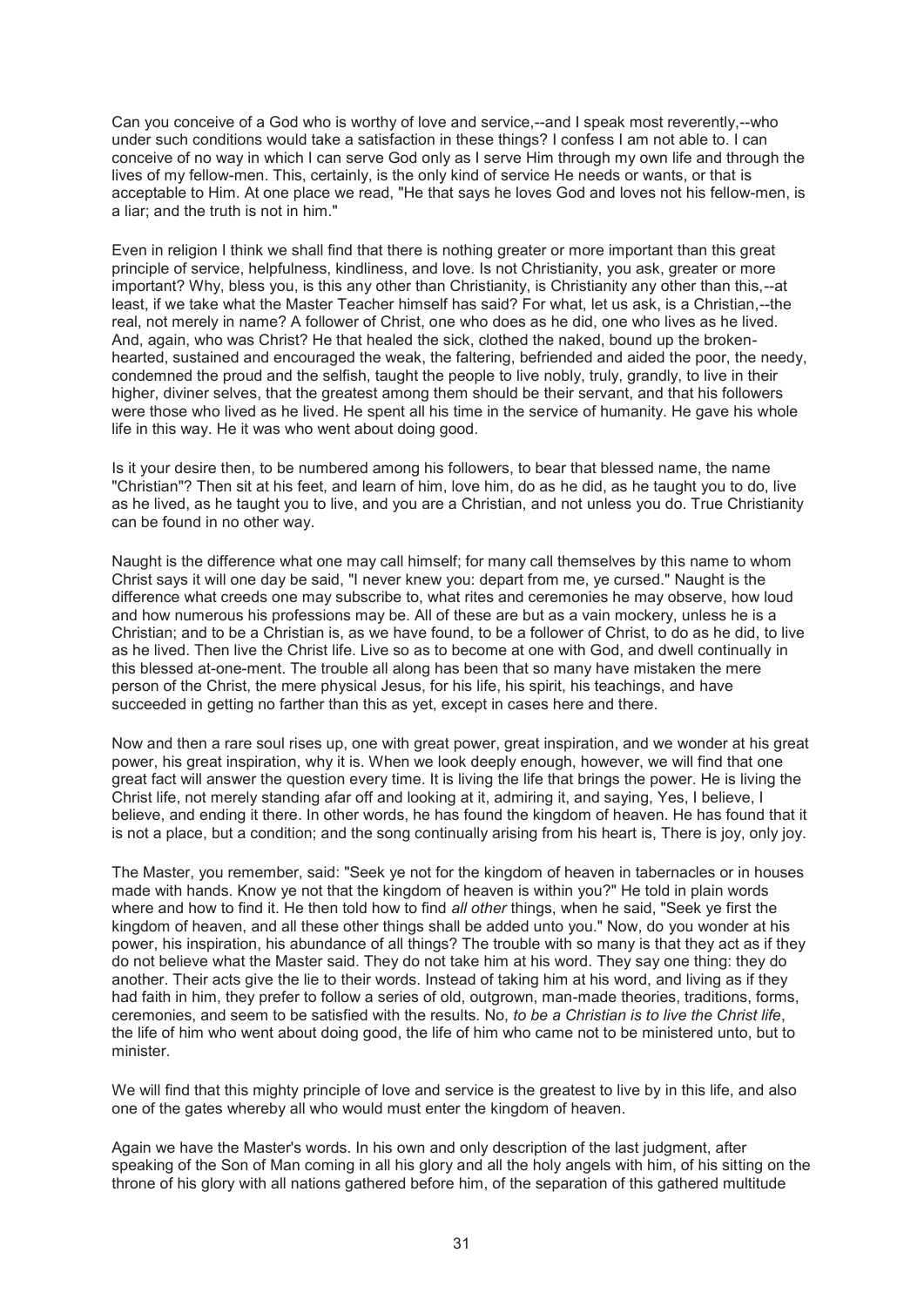into two parts, the one on his right, the other on his left, he says: "Then shall the King say unto them on his right hand, Come, ye blessed of my Father, inherit the kingdom prepared for you from the foundation of the world. For I was an hungered, and ye gave me meat; I was thirsty, and ye gave me drink; I was a stranger, and ye took me in; naked, and ye clothed me; I was sick, and ye visited me; I was in prison, and ye came unto me. Then shall the righteous answer him, saying, Lord, when saw we *thee* an hungered, and fed *thee?* or thirsty, and gave *thee* drink? When saw we *thee* a stranger, and took *thee* in? or naked, and clothed *thee?* Or when saw we *thee* sick, or in prison, and came unto *thee?* And the King shall answer, and say unto them, Verily I say unto you, *Inasmuch as ye have done it unto one of the least of these my brethren, ye have done it unto me*.

"Then shall he say unto them on the left hand, Depart from me, ye cursed. For I was an hungered, and ye gave me no meat; I was thirsty, and ye gave me no drink; I was a stranger, and ye took me not in; sick, and in prison, and ye visited me not. Then shall they answer him, saying, Lord, when saw we thee an hungered, or athirst, or a stranger, or naked, or sick, or in prison, and did not minister unto thee? Then shall he answer them, saying, Verily I say unto you, *Inasmuch as ye did it not to one of the least of these, ye did it not to me*."

After spending the greater portion of his life in many distant climes in a fruitless endeavor to find the Cup of the Holy Grail, [^1] thinking that thereby he was doing the greatest service he could for God, Sir Launfal at last returns an old man, gray-haired and bent. He finds that his castle is occupied by others, and that he himself is an outcast. His cloak is torn; and instead of the charger in gilded trappings he was mounted upon when as a young man, he started out with great hopes and ambitions, he is afoot and leaning on a staff. While sitting there and meditating, he is met by the same poor and needy leper he passed the morning he started, the one who in his need asked for aid, and to whom he had flung a coin in scorn, as he hurried on in his eager desire to be in the Master's service. But matters are changed now, and he is a wiser man. Again the poor leper says:--

"'For Christ's sweet sake, I beg an alms';-- The happy camels may reach the spring, But Sir Launfal sees only the grewsome thing, The leper, lank as the rain-blanched bone, That cowers beside him, a thing as lone And white as the ice-isles of Northern seas In the desolate horror of his disease.

"And Sir Launfal said: 'I behold in thee An image of Him who died on the tree; Thou also hast had thy crown of thorns,-- Thou also hast had the world's buffets and scorns,-- And to thy life were not denied The wounds in the hands and feet and side: Mild Mary's Son, acknowledge me; Behold, *through him*, I give to thee!'

"Then the soul of the leper stood up in his eyes And looked at Sir Launfal, and straightway he Remembered in what a haughtier guise He had flung an alms to leprosie, When he girt his young life up in gilded mail And set forth in search of the Holy Grail. The heart within him was ashes and dust; He parted in twain his single crust, He broke the ice on the streamlet's brink, And gave the leper to eat and drink, 'Twas a mouldy crust of coarse brown bread, 'Twas water out of a wooden bowl,-- Yet with fine wheaten bread was the leper fed, And 'twas red wine he drank with his thirsty soul.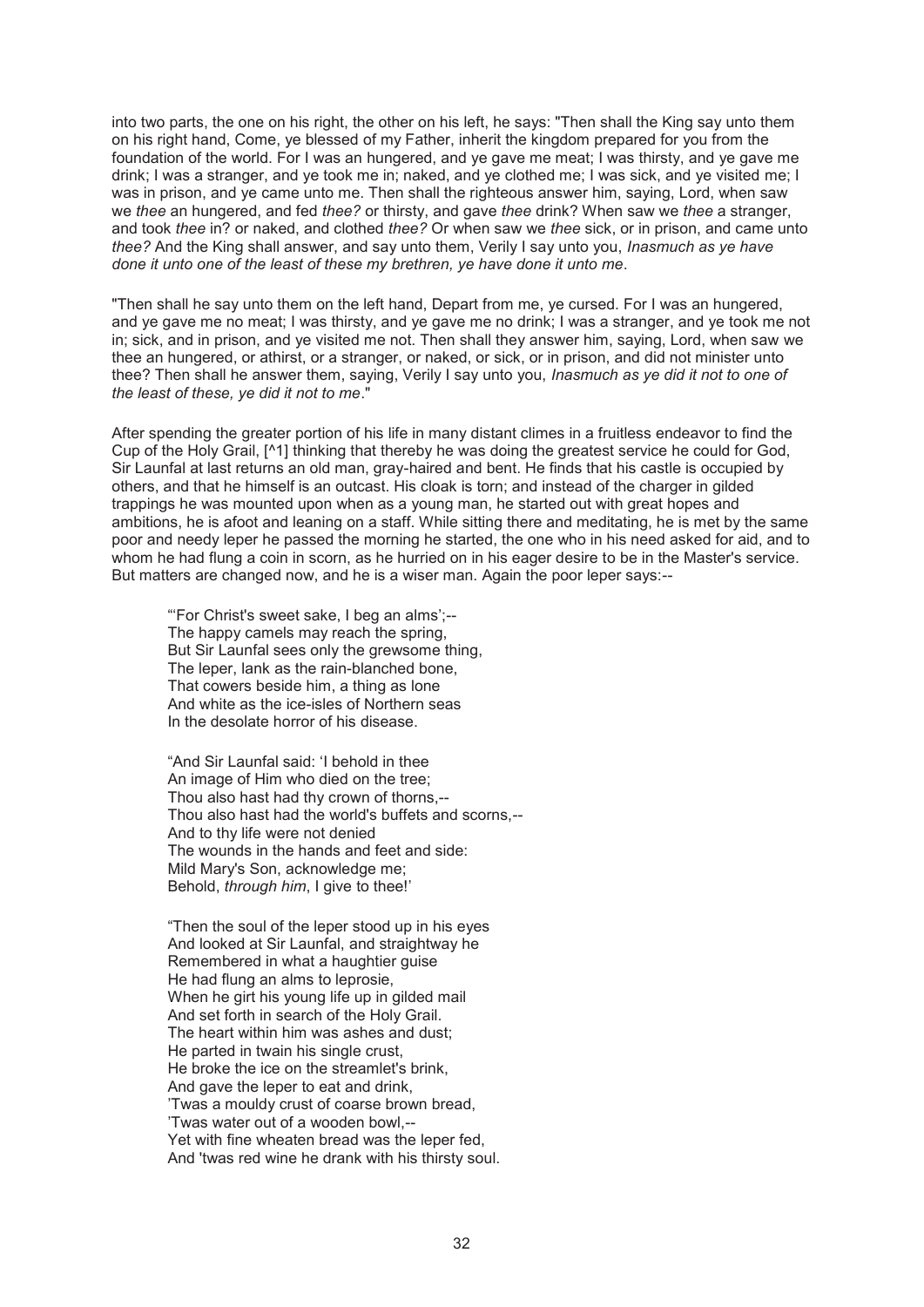"As Sir Launfal mused with a downcast face, A light shone round about the place; The leper no longer crouched at his side, But stood before him glorified, Shining and tall and fair and straight As the pillar that stood by the Beautiful Gate,-- Himself the Gate whereby men can Enter the temple of God in Man.

"And the voice that was calmer than silence said, 'Lo, it is I, be not afraid! In many climes, without avail, Thou hast spent thy life for the Holy Grail; Behold, it is here,--this cup which thou Didst fill at the streamlet for me but now; This crust is my body broken for thee, This water His blood that died on the tree; The Holy Supper is kept, indeed, In whatso we share with another's need; Not what we give, but what we *share*,-- For the gift without the giver is bare; Who gives himself with his alms feeds three,-- Himself, his hungering neighbor, and me.'"

The fear is sometimes entertained, and the question is sometimes asked, May not adherence to this principle of helpfulness and service become mere sentimentalism? Or still more, may it not be the means of lessening another's sense of self-dependence, and thus may it not at times do more harm than good? In reply let it be said: If the love which impels it be a selfish love, or a weak sentimentalism, or an effort at show, or devoid of good common sense, yes, many times. But if it be a strong, genuine, unselfish love, then no, never. For, if my love for my fellow-man be the true love, I can never do anything that will be to his or any one's else detriment,--nothing that will not redound to his highest ultimate welfare. Should he, for example come and ask of me a particular favor, and were it clear to me that granting it would not be for his highest good ultimately, then love at once resolves itself into duty, and compels me to forbear. A true, genuine, unselfish love for one 's fellow-man will never prompt, and much less permit, anything that will not result in his highest ultimate good. Adherence, therefore, to this great principle in its truest sense, instead of being a weak sentimentalism, is, we shall find, of all practical things the *most intensely practical*.

And a word here in regard to the test of true love and service, in distinction from its semblance for show or for vain glory. The test of the true is this: that it goes about and 0' does its good work, it never says anything about it, but lets others do the saying. It not only says nothing about it, but more, it has no desire to have it known; and, the truer it is, the greater the desire to have it unknown save to God and its own true self. In other words, it is not sicklied o'er with a semi-insane desire for notoriety or vainglory, and hence never weakens itself nor harasses any one else by lengthy recitals of its good deeds. It is not the *professional* good-doing. It is simply living its natural life, open-minded, openhearted, doing each day what its hands find to do, and in this finding its own true life and joy. And in this way it unintentionally but irresistibly draws to itself a praise the rarest and divinest I know of,--the praise I heard given but a day or two ago to one who is living simply his own natural life without any conscious effort at anything else, the praise contained in the words: And, oh, it is beautiful, the great amount of good he does and of which the world never hears.

--()--

### **Footnotes**

[^1] "According to the mythology of the Romancers, the Sangreal, or Holy Grail, was the cup out of which Jesus partook of the Last Supper with his disciples. It was brought into England by Joseph of Arimathea, and remained there, an object of pilgrimage and adoration, for many years in the keeping of his lineal descendants. It was incumbent upon those who had charge of it to be chaste in thought,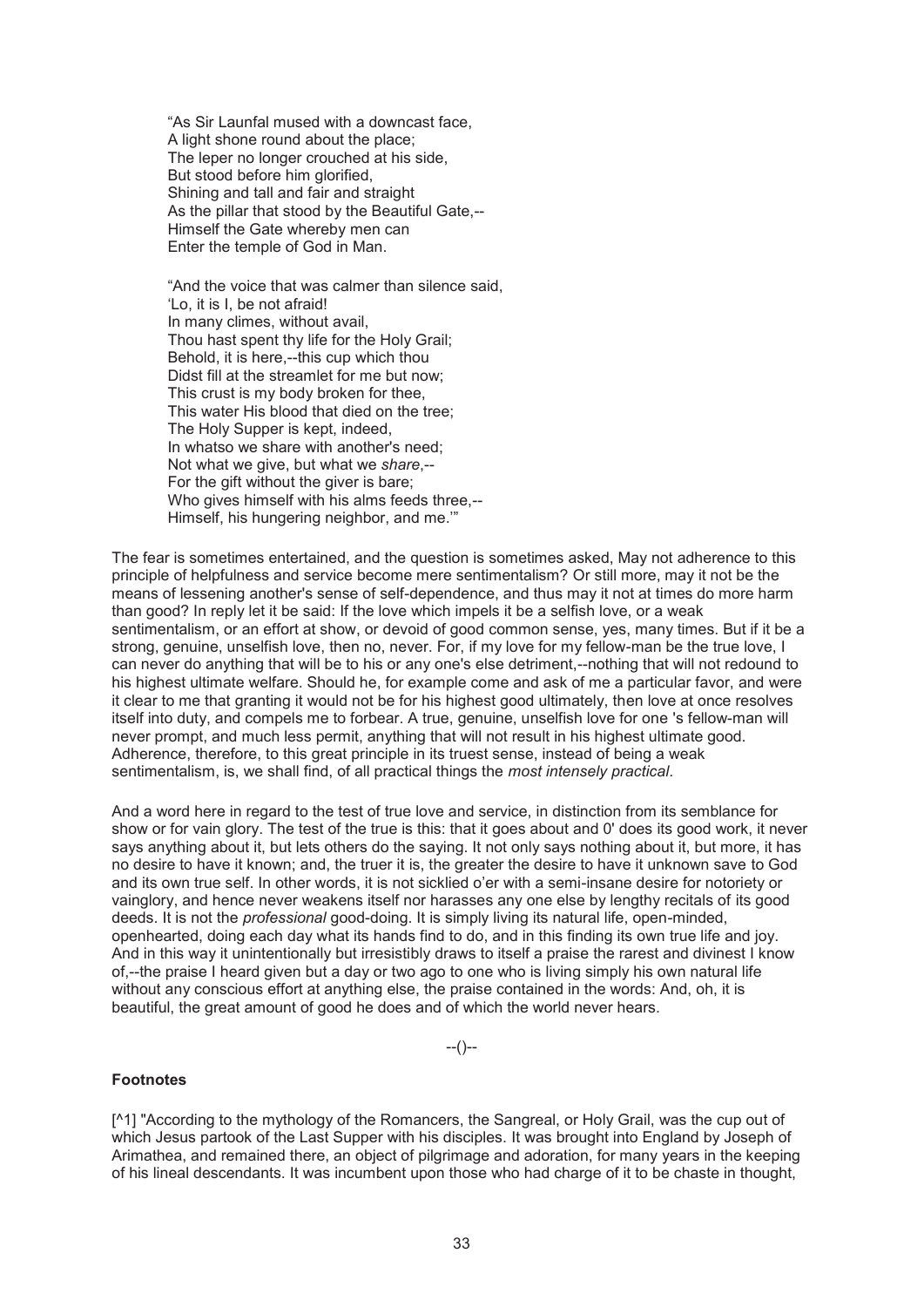word, and deed; but, one of the keepers having broken this condition, the Holy Grail disappeared. From that time it was a favorite enterprise of the Knights of Sir Arthur's court to go in search of it."-- *James Russell Lowell*.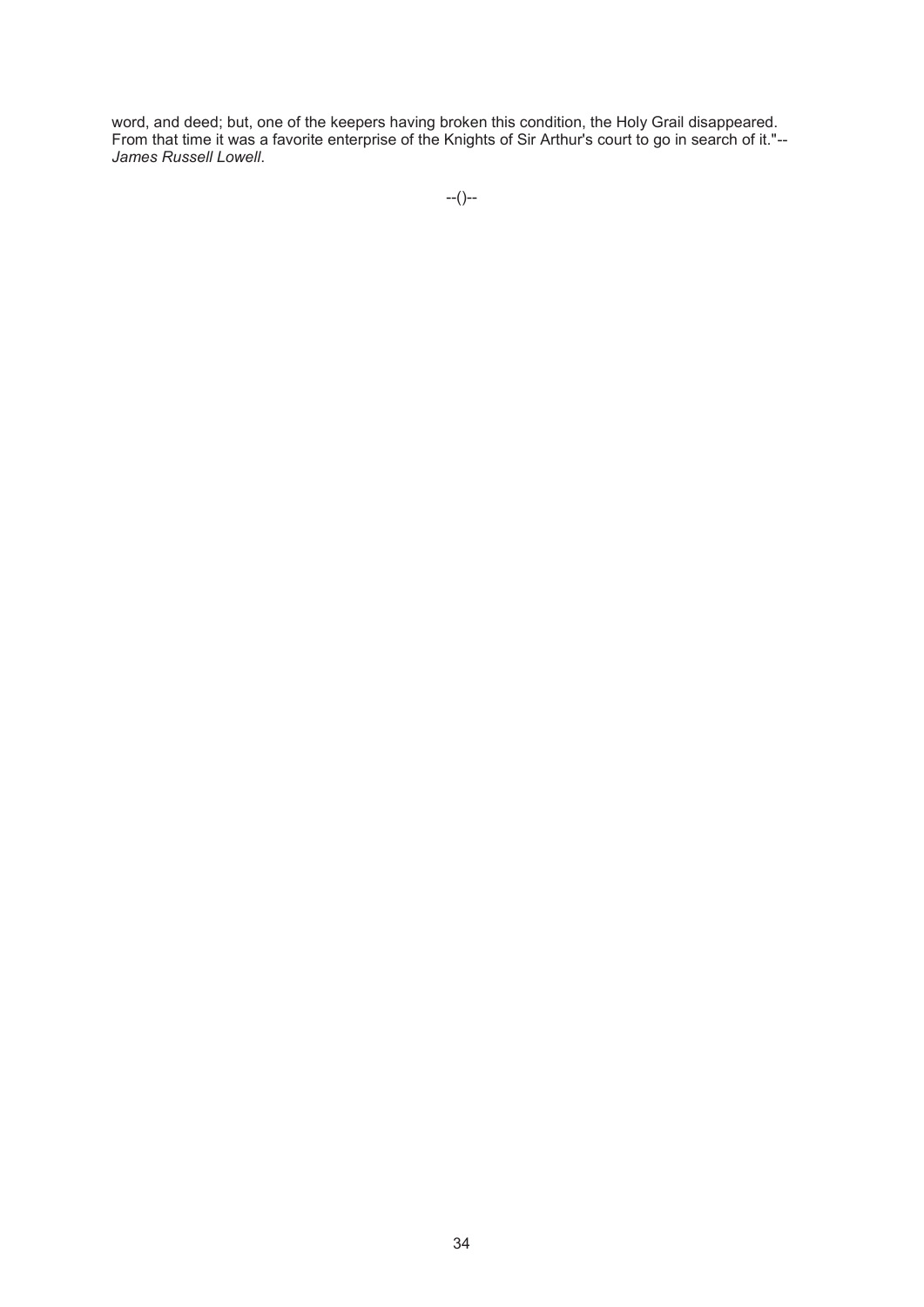### **Part 5**

#### **The Incoming**

O dull, gray grub, unsightly and noisome, unable to roam, Days pass, God's at work, the slow chemistry's going on, Behold! Behold! O brilliant, buoyant life, full winged, all the heaven's thy home! O poor, mean man, stumbling and falling, e'en shamed by a clod Years pass, God's at work, spiritual awakening has come, Behold! Behold! O regal, royal soul, then image, now the likeness of God.

THE Master Teacher, he who appeals most strongly and comes nearest to us of this western civilization, has told us that the whole and the highest duty of man is comprised in two great, two simple precepts--love to God and love to the fellow-man. The latter we have already fully considered. We have found that in its real and true meaning it is not a mere indefinite or sentimental abstraction, but that it is a vital, living force; and in its manifestation it is life, it is action, it is service. Let us now for a moment to the other,--love to God, which in great measure however let it be said, has been considered in dealing with love to the fellow-man. Let us see, however, what it in its true and full nature reveals.

The question naturally arising at the outset is, Who, what is God? I think no truer, sublimer definition has ever been given in the world's history, in any language, in any clime, than that given by the Master himself when standing by the side of Jacob's well, to the Samaritan woman he said, God is Spirit; and they that worship Him must worship Him in spirit and in truth. God is Spirit, the Infinite Spirit, the Infinite Life back of all these physical manifestations we see in this changing world about us, and of which all, including we ourselves, is the body or outer form; the one Infinite Spirit which fills all the universe with Himself, so that all is He, since He is all. All is He in the sense of being a part of Him; for, if He is all, there can be nothing that is outside of, that is not a part of Him, so that each one is a part of this Eternal God who is not separate from us, and, if not separate from us, then not afar off, for in Him we live and move and have our being, *He is the life of our life*, our very life itself. The life of God is in us, we are in the life of God; but that life transcends us so that it includes all else,- every person, every animal, every grass-blade, every flower, every particle of earth, every particle of everything, animate and inanimate. So that God is *All;* and, if all, then each individual, you and I, must be a vital part of that all, since there can be nothing separate from it; and, if a part, then the same in nature, in characteristics,--the same as a tumbler of water taken from the ocean is, in nature, in qualities, in characteristics, identical with that ocean, its source. God, then, is the Infinite Spirit of which each one is a part in the form of an individualized spirit. God is Spirit, creating, manifesting, ruling through the agency of great spiritual laws and forces that surround us on every side, that run through all the universe, and that unite all; for in one sense, there is nothing in all this great universe but law. And, oh, the stupendous grandeur of it all! These same great spiritual laws and forces operate within us. They are the laws of our being. By them every act of each individual life is governed.

Now one of the great facts borne ever more and more into the inner consciousness of man is that sublime and transcendent fact that we have just noticed,--that man is one with, that he is part of, the Infinite God, this Infinite Spirit that is the life of all, this Infinite Whole; that he is not a mere physical, material being,--for the physical is but the material which the real inner self, the real life or spirit uses to manifest through,--but that he is this spirit, this spirit, using, living in this physical, material house or body to get the contact, the experience with the material world around him while in this form of life, but spirit nevertheless, and spirit now as much as he ever will or ever can be, except so far of course, as he recognizes more and more his true, his higher self, and so consciously evolves, step by step, into the higher and ever higher realization of the real nature, the real self, the God-self. As I heard it said by one of the world's great thinkers and writers but a few days ago: Men talk of having a soul. I have no soul. I am a soul: I have a body. We are told moreover in the word, that man is created in the image of God. God is Spirit. What then must man be, if that which tells us is true?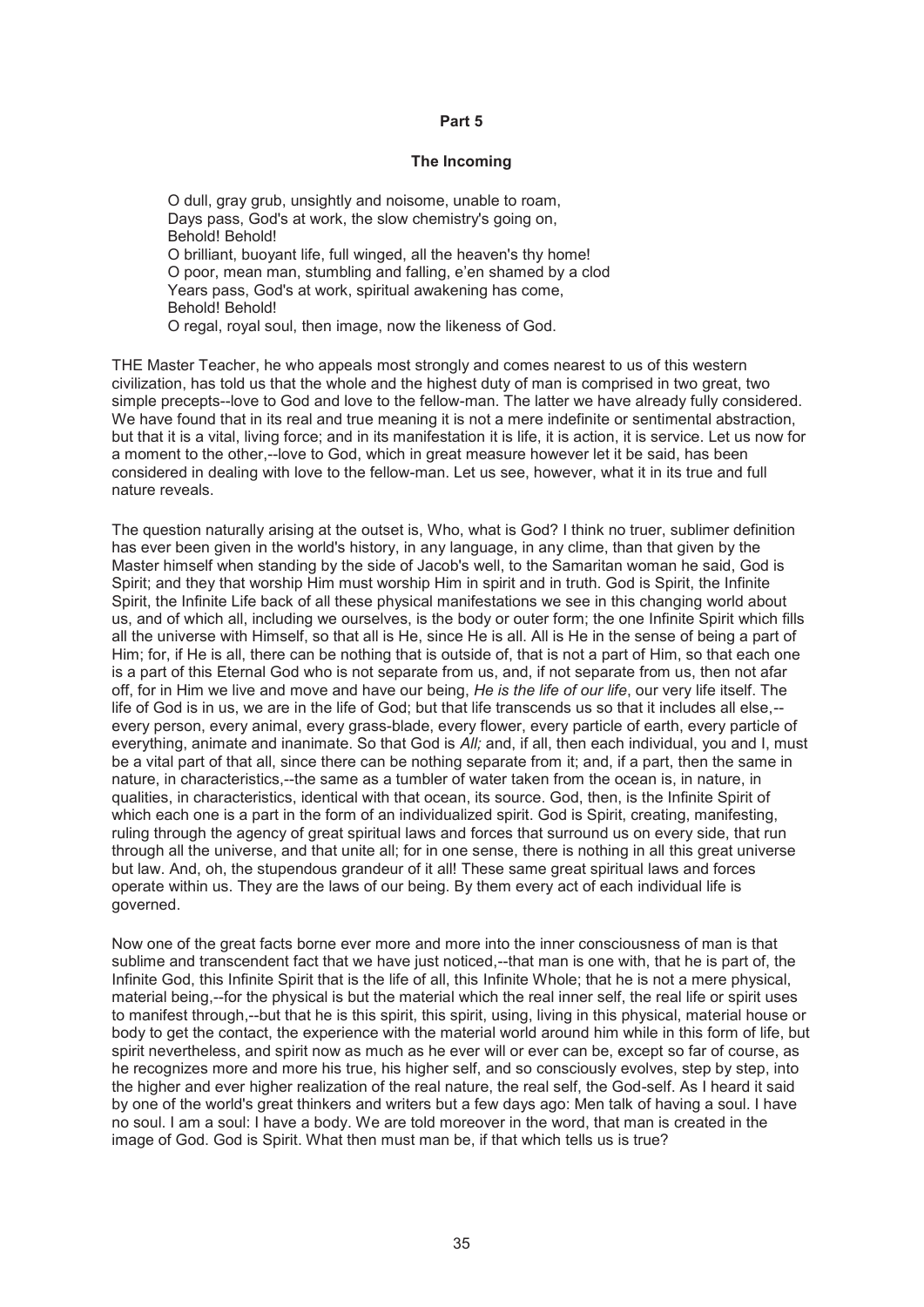Now one of the great errors all along in the past has been that we have mistaken the mere body, the mere house in which we live while in this form of life for a period,--that which comes from the earth and which, in a greater or less time, returns to the earth,--this we have mistaken for the real self. Either we have lost sight of or we have failed to recognize the true identity. The result is that we are at life from the wrong side, from the side of the external, while all true life is from within out.

We have taken our lives out of a conscious harmony with the higher laws of our being, with the result that we are going against the great current of the Divine Order of things. Is it any wonder, then, that we find the strugglings, the inharmonies, the sufferings, the fears, the forebodings, the fallings by the wayside, the "strange, inscrutable dispensations of Providence" that we behold on every side? The moment we bring our lives into harmony with the higher laws of our being, and, as a result, into harmony with the current of the Divine Order of things, we shall find that all these will have taken wings; for the cause will have been removed. And as we look down the long vista of such a life, we shall find that each thing fits into all others with a wonderful, a sublime, a perfect, a divine harmony.

This, it will seem to some,--and to many, no doubt,--is claiming a great deal. No more, however, than the Master Teacher warranted us in claiming when he said, and repeated it so often, Seek ye first the kingdom of heaven, and all these other things shall be added unto you; and he left us not in the dark as to exactly what he meant by the kingdom of heaven, for again he said: Say not, Lo here, nor to there. Know ye not that the kingdom of heaven is within you? *Within you*. The interior spiritual kingdom, the kingdom of the higher self, which is the kingdom of God; the kingdom of harmony,- harmony with the higher laws of your being.

The Master said what he said not for the sake merely of using a phrase of rhetoric, nor even to hear himself talk; for this he never did. But that great incarnation of spiritual insight and power knew of the great spiritual laws and forces under which we live, and also that supreme fact of the universe, that *man is a spiritual being, born to have dominion*, and that, by recognizing the true self and by bringing it into complete and perfect harmony with the higher spiritual laws and forces under which he lives, he can touch these laws and forces so that they will respond at every call and bring him whatsoever he wills,--one of the most stupendous scientific facts of the universe. When he has found and entered into the kingdom, then applies to him the truth of the great precept, Take ye no thought for the morrow; for the things of the morrow will take care of themselves.

Yes, we are at life from the wrong side. We have been giving all time and attention to the mere physical, the material, the external, the mere outward means of expression and the things that pertain thereto, thus missing the real life; and this we have called living, and seem, indeed, to be satisfied with the results. No wonder the cry has gone out again and again from many a human soul, Is life worth the living? But from one who has once commenced to *live*, this cry never has, nor can it ever come; for, *when the kingdom is once found, life then ceases to be a plodding, and becomes an exultation, an ecstasy, a joy*. Yes, you will find that all the evil, all the error, all the disease, all the suffering, all the fears, all the forebodings of life, are on the side of the physical, the material, the transient; while all the peace, all the joy, all the happiness, all the growth, all the life, all the rich, exulting, abounding life, is on the side of the spiritual, the ever-increasing, the eternal,--that that never changes, that has no end. Instead of crying out against the destiny of fate, let us cry out against the destiny of self, or rather against the destiny of the mistaken self; for everything that comes to us comes through causes which we ourselves or those before us have set into operation. Nothing comes by chance, for *in all the wide universe Mere is absolutely no such thing as chance*. We bring whatever comes. Are we not satisfied with the effects, the results? The thing then to do, is to change the causes; for we have everything in our own hands the moment we awake to a recognition of the true self.

We make our own heaven or our own hell, and the only heaven or hell that will ever be ours is that of our own making. The order of the universe is one thing: we take our lives out of harmony with and so pervert the laws under which we live, and make it another. The order is the all good. We pervert the laws, and what we call evil is the result,--simply the result of the violation of law; and we then wonder that a just and loving God could permit such and such things. We wonder at what we term the "strange, inscrutable dispensations of Providence," when all is of our own making. We can be our own best friends or we can be our own worst enemies; and the only real enemy one can ever have is the self, the very self.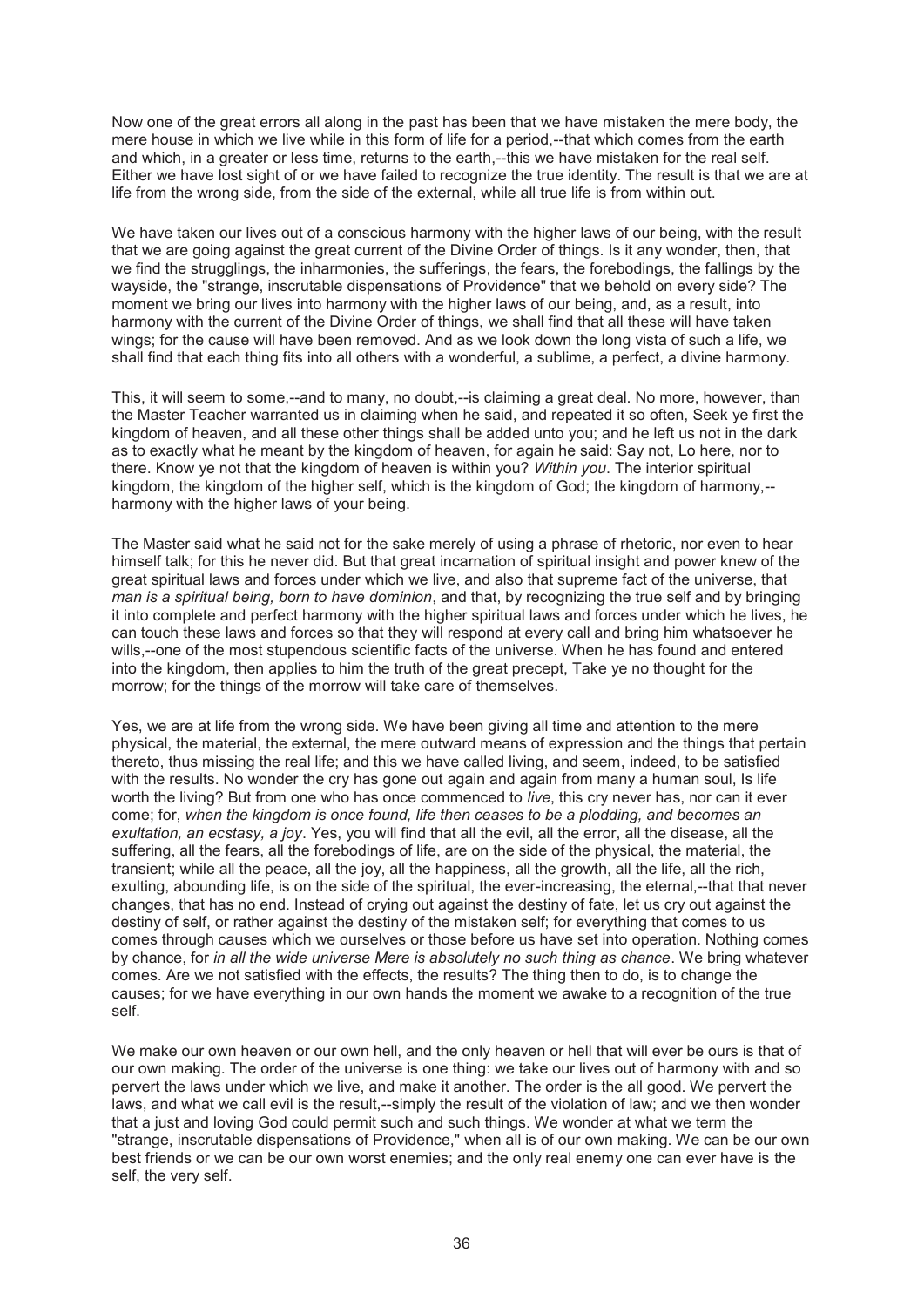It is a well-known fact in the scientific world that the great work in the process of evolution is the gradual advancing from the lower to the higher, from the coarser to the finer, or, in other words, from the coarser material to the finer spiritual; and this higher spiritualization of life is the great work before us all. All pass ultimately over the same road in general, some more rapidly, some more slowly. The ultimate destiny of all is the higher life, the finding of the higher self; and to this we are either led or we are pushed,--led, by recognizing and coming into harmony with the higher laws of our being, or pushed, through their violation, and hence through experience, through suffering, and at times through bitter suffering, until through this very agency we learn the laws and come into harmony with them, so that we thus see the economy, the blessedness of even error, shame, and suffering itself, in that, if we are not wise enough to go voluntarily and of our own accord, it all the more quickly brings us to our true, our higher selves.

Moreover, whatever is evolved must as surely first be involved. We cannot conceive even of an evolution without first an involution; and, if this is true, we cannot conclude otherwise than that all that will ever be brought forth through the process of evolution is already within, all the God possibilities of the human soul are now, at this very moment, latent within. This being true, the process of evolution need not, as is many times supposed, take æons or even ages for its accomplishment; for the process is wonderfully accelerated when we have grasped and when we have commenced to actualize the reality of that mighty precept, Know thyself.

It is possible, through an intelligent understanding of the laws of the higher life, to advance in the spiritual awakening and enfoldment even in a single year more than one otherwise would through a whole lifetime, or more in a single day or even hour than in an entire year or series of years otherwise.

This higher spiritualization of life is certainly what the Master had in mind when he said, It is as hard for a rich man to enter into the kingdom of heaven as it is for a camel to pass through the eye of a needle. For, if a man give all his days and his nights merely to the accumulation of outer material possessions, what time has he for the growing, the unfolding, of the interior, the spiritual, what time for finding that wonderful kingdom, the kingdom of heaven, the Christ within?

This certainly is also the significance of the temptation in the wilderness. The temptations were all, you will recall, in connection with the material, the physical, and the things that pertain thereto. Do so and so, said the physical: follow after me, and I will give you bread in abundance, I will give you great fame and notoriety. I will give you vast material possessions. All, you see, a calling away from the real, the interior, the spiritual, the eternal. Dominion over all the kingdoms of the world was promised. But what, what is dominion over all the world, with heaven left out?

All, however, was triumphed over. The physical was put into subjection by the spiritual, the victory was gained once for all and forever; and he became the supreme and royal Master, and by this complete and glorious mastery of self he gained the mastery over all else besides, even to material things and conditions.

And by this higher spiritual chemicalization of life thus set into operation the very thought forces of his mind became charged with a living, mighty, and omnipotent power, so as to effect a mastery over all exterior conditions: hence the numerous things called miracles by those who witnessed and who had not entered into a knowledge of the higher laws that can triumph over and master the lower, but which are just as real and as natural on their plane as the lower, and even more real and more natural, because higher and therefore more enduring. But this complete mastery over self during this period of temptation was just the beginning of the path that led from glory unto glory, the path that for you and for me will lead from glory unto glory the same as for him.

It was this new divine and spiritual chemistry of life thus set into operation that transformed the man Jesus, that royal-hearted elder brother, into the Christ Jesus, and forever blessed be his name; for he thus became our Saviour,--he became our Saviour by virtue of pointing out to us the way. This overcoming by the calling of the higher spiritual forces into operation is certainly what he meant when he said, I have overcome the world, and what he would have us understand when he says, Overcome the world, even as I have overcome it.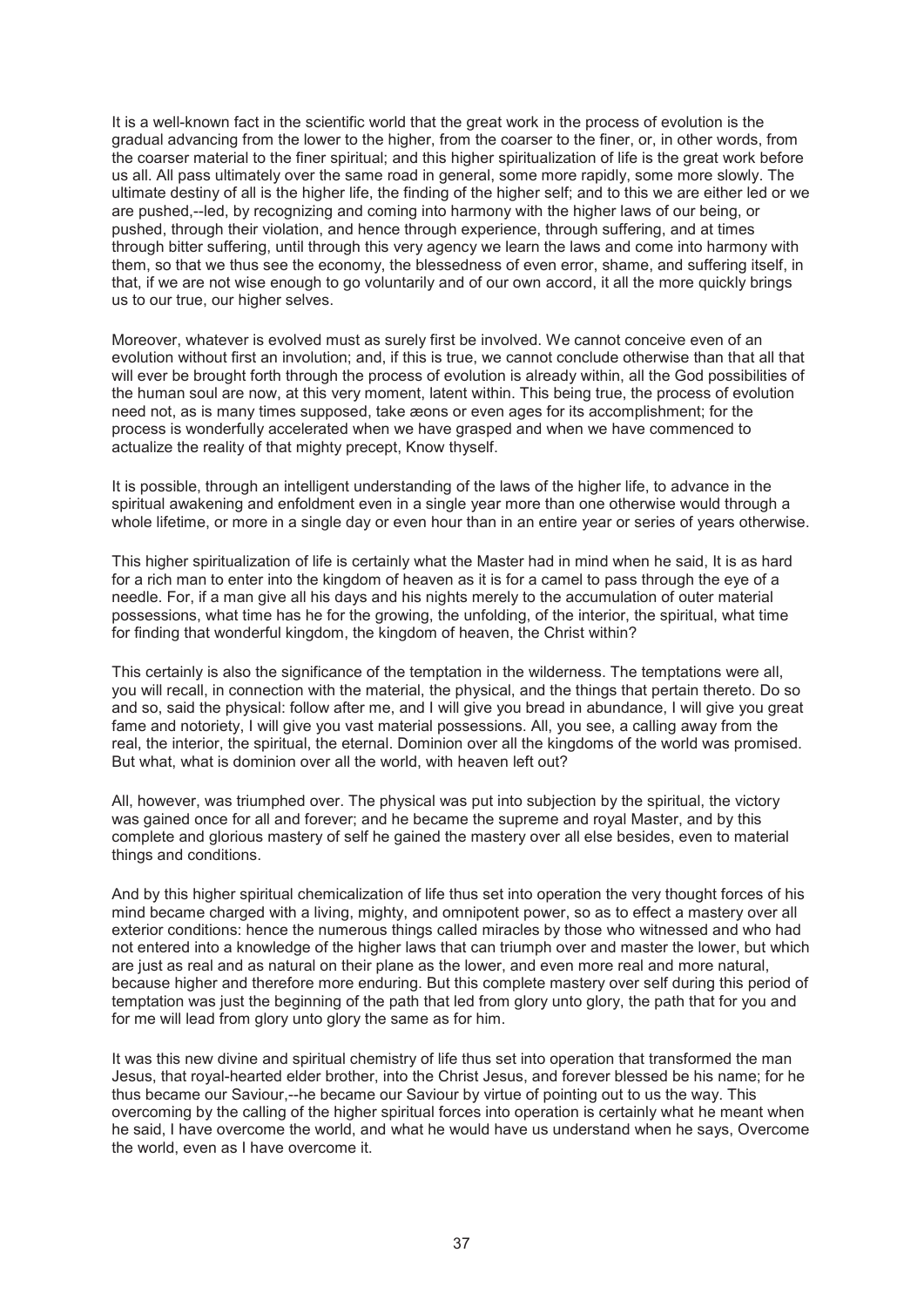And in the same sense we are all the saviors one of another, or may become so. A sudden emergency arises, and I stand faltering and weak with fear. My friend beside me is strong and fearless. He sees the emergency. He summons up all the latent powers within him, and springs forth to meet it. This sublime example arouses me, calls my latent powers into activity, when but for him I might not have known them there. I follow his example. I now know my powers, and know them forever after. Thus, in this, my friend has become my savior.

I am weak in some point of character,--vacillating, yielding, stumbling, falling, continually eating the bitter fruit of it all. My friend is strong, he has gained thorough self-mastery. The majesty and beauty of power are upon his brow. I see his example, I love his life, I am influenced by his power. My soul longs and cries out for the same. A supreme effort of will--that imperial master that will take one anywhere when rightly directed--arises within me, it is born at last, and it calls all the soul's latent powers into activity; and instead of stumbling I stand firm, instead of giving over in weakness I stand firm and master, I enter into the joys of full self-mastery, and through this into the mastery of all things besides. And thus my friend has again become my savior.

With the new power I have acquired through the example and influence of my savior-friend, I, in turn, stand before a friend who is struggling, who is stumbling and in despair. He sees, he feels, the power of my strength. He longs for, his soul cries out for the same. *His* interior forces are called into activity, he now knows his powers; and instead of the slave, he becomes the master, and thus I, in turn, have become his savior. Oh, the wonderful sense of sublimity, the mighty feelings of responsibility, the deep sense of power and peace the recognition of this fact should bring to each and all.

God works through the instrumentality of human agency. Then forever away with that old, shrivelling, weakening, dying, and devilish idea that we are poor worms of the dust! We may or we may not be: it all depends upon the self. The moment we believe we are we become such; and as long as we hold to the belief we will be held to this identity, and will act and live as such. The moment, however, we recognize our divinity, our higher, our God-selves, and the fact that we are the saviors of our fellowmen, we become saviors, and stand and move in the midst of a majesty and beauty and power that of itself proclaims us as such.

There is a prevalent idea to the effect that overcoming in this sense necessarily implies more or less of a giving up,--that it means something possibly on the order of asceticism. On the contrary, the highest, truest, keenest pleasures the human soul can know, it finds only after the higher is entered upon and has commenced its work of mastery; and, instead of there being a giving up of any kind, there is a great law which says that the lower always and of its own accord falls away before the higher. And the time soon comes when, as one stands and looks back, he wonders that this or that that he at one time called pleasure ever satisfied him; for what then satisfied him, compared to what now is his hourly peace, satisfaction, and joy, was but as poor brass compared to the finest, purest, and rarest of gold.

From what has been said let it not be inferred that the body, the physical, material life is to be despised or looked down upon. This, rather let it be said, is one of the crying errors of the times, and prolific of a vast amount of error, suffering, and shame. On the contrary, it should be thought all the more highly of: it should be loved and developed to its highest perfections, beauties, and powers. God gave us the body not in vain. It is just as holy and beautiful as the spirit itself. It is merely the outward material manifestation of the individualized spirit; and we by our hourly thoughts and emotions are building it, are determining its conditions, its structure, and appearance. And, if there are any conditions we are not satisfied with, we by an understanding of the laws, have it in our power to make it over and change these conditions. Flamarion, the eminent French scientist, member of the Royal Academy of Science, and recognized as one of the most eminent scientists living, tells us that the entire human structure can be made over within a period of less than one year, some eleven months being the length of time required for the more compact and more set portions to respond; while some portions respond much more readily, within a period of from two to three months, and some even within a month.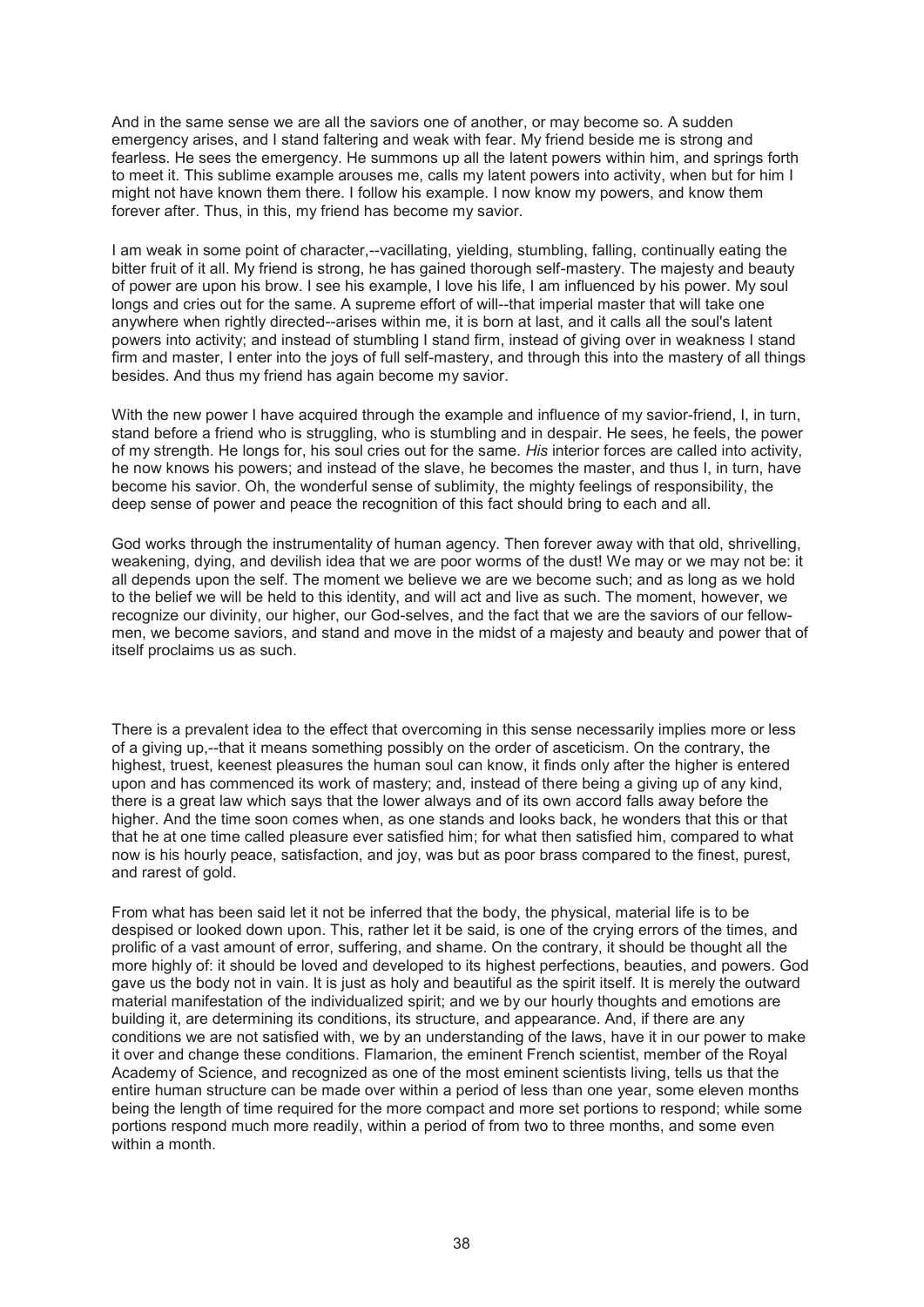Every part, every organ, every function of the body is just as clean, just as beautiful, just as sweet, and just as holy as every other part; and it is only by virtue of man's perverted ways of looking at some that they become otherwise, and the moment they so become, abuses, ill uses, suffering, and shame creep in.

*Not repression, but elevation*. Would that this could be repeated a thousand times over! Not repression, but elevation. Every part, every organ, every function of the body is given for use, but not for misuse or abuse; and the moment the latter takes place in connection with any function it loses its higher powers of use, and there goes with this the higher powers of true enjoyment. It is thus that we get that large class known as abnormals, resorting to the methods they resort to for enjoyment, but which, in its true sense, they always fail in finding, because law will admit of no violations; and, if violated, it takes away the very powers of enjoyment, it takes away the very things that through its violation they thought they had secured, or it turns them into ashes in their very hands. God, nature, law, the higher self, is not mocked.

Not repression, but elevation,--repression only in the sense of mastery; but this means--nay, this is- elevation. In other words, we should be the master, and not the body. We should dictate to the body, and should never, even for an instant, allow it to dictate to us.

Oh, the thousands, the hundreds of thousands of men and women who are everywhere being driven hither and thither, led into this and into that which their own better selves would not enter into, simply because they have allowed the body to assume the mastery; while they have taken the place of the weakling, the slave, and all on account of their own weakness,--weakness through ignorance, ignorance of the tremendous forces and powers within, the forces and powers of the mind and spirit.

It would be a right royal plan for those who are thus enslaved by the body,--and we all are more or less, each in his own particular way, and not one is absolutely free,--it would be a good plan to hold immediately, at this very hour, a conversation with the body somewhat after this fashion: Body, we have for some time been dwelling together. Life for neither has been in the highest degree satisfactory. The cause is now apparent to me. The mastery I have voluntarily handed over to you. You have not assumed it of your own accord; but I have given it over to you little by little, and just in the degree that you have appropriated it. Neither one is to blame. It has been by virtue of ignorance. But henceforth we will reverse positions. You shall become the servant, and I the master. From this time forth you shall no longer dictate to me, but I will dictate to you.

I, one with Infinite intelligence, wisdom, and power, longing for a fuller and ever fuller realization of this oneness, will assume control, and will call upon you to help in the fuller and ever fuller external manifestation of this realization. We will thus regain the ground both of us have lost. We will thus be truly married instead of farcically so. And thus we will help each the other to a realization of the highest, most satisfying and most enduring pleasures and joys, possibilities and powers, loves and realizations, that human life can know; and so, hand in hand, we will help each the other to the higher and ever-increasing life instead of degrading each the other to the lower and ever-decreasing. I will become the imperial master, and you the royal companion; and thus we will go forth to an ever larger life of love and service, and so of true enjoyment.

This conversation, if entered into in the spirit, accompanied by an earnest, sincere desire for its fulfilment, re-enforced by the thought forces, and continually attended by that absolute magnet of power, firm expectation, will, if all are firmly and persistently held to, bring the full realization of one's fondest desires with a certainty as absolute as that effect follows cause. The higher self will invariably master when it truly and firmly asserts itself. Much the same attitude can be assumed in connection with the body in disease or in suffering with the same results. Forces can be set into operation which will literally change and make over the diseased, the abnormal portions, and in time transform them into the healthy, the strong, the normal,--this when we once understand and vitally grasp the laws of these mighty forces, and are brought to the full recognition of the absolute control of mind, of spirit, over matter, and all, again let it be said, in accordance with natural spiritual law.

*No, a knowledge of the spiritual realities of life prohibits asceticism, repression, the same as it prohibits license and perverted use. To err on the one side is just as contrary to the ideal life as to err*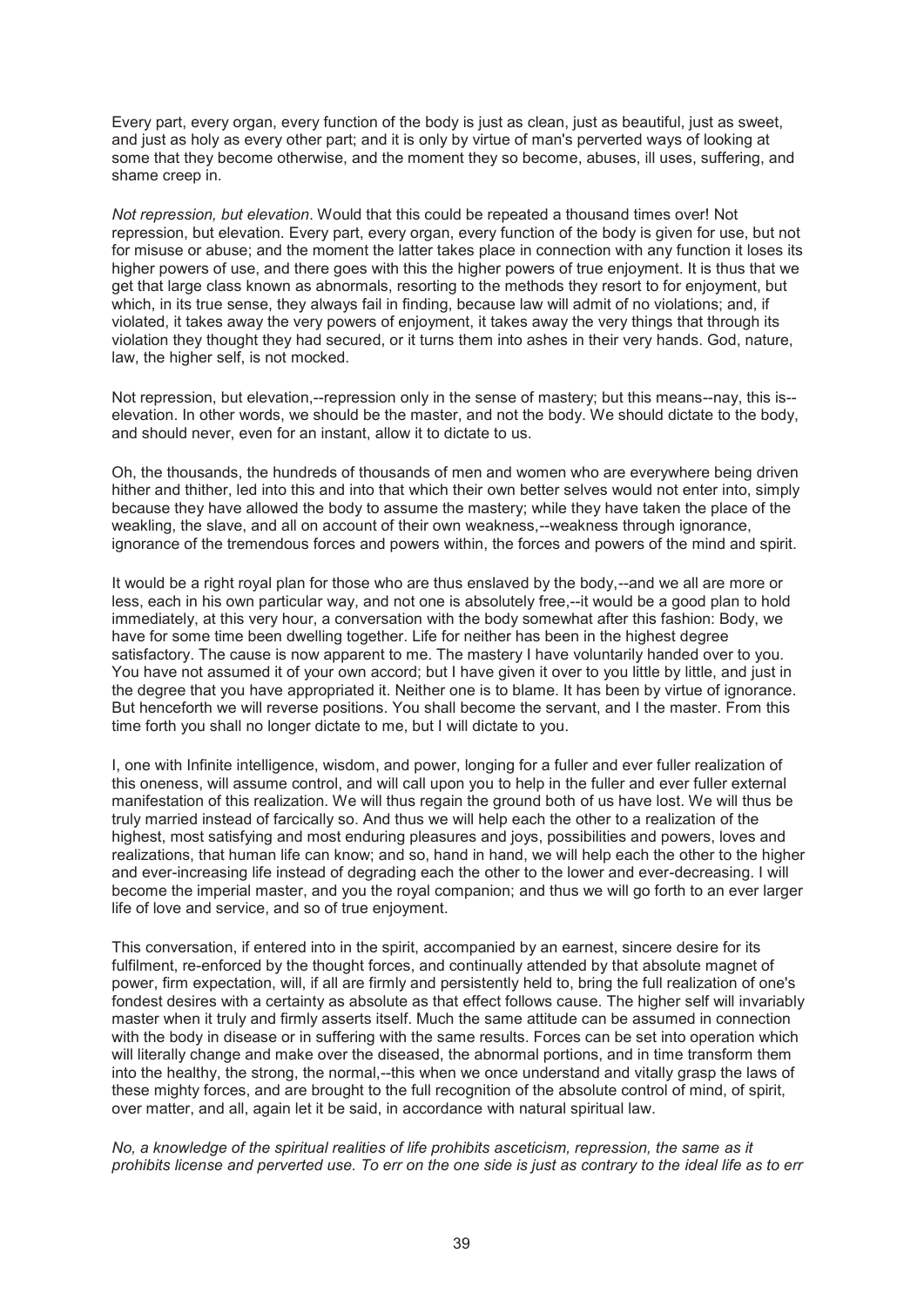*on the other*. All things are for a purpose, all should be used and enjoyed; but all should be rightly used, that they may be fully enjoyed.

It is the threefold life and development that is wanted,--physical, mental, spiritual. This gives the rounded life, and he or she who fails in any one comes short of the perfect whole. The physical has its uses just the same and is just as important as the others. The great secret of the highly successful life is, however, to infuse the mental and the physical with the spiritual; in other words, to spiritualize all, and so raise all to the highest possibilities and powers.

It is the all-round, fully developed we want,--not the ethereal, pale-blooded man and woman, but the man and woman of flesh and blood, for action and service here and now,--the man and woman strong and powerful, with all the faculties and functions fully unfolded and used, all in a royal and bounding condition, but all rightly subordinated. The man and the woman of this kind, with the imperial hand of mastery upon all,--standing, moving thus like a king, nay, like a very God,--such is the man and such is the woman of power. Such is the ideal life: anything else is one, sided, and falls short of it.

The most powerful agent in character-building is this awakening to the true self, to the fact that man is a spiritual being,--nay, more, that I, this very eternal I, am a spiritual being, right here and now, at this very moment, with the God-powers which can be quickly called forth. With this awakening, life in all its manifold relations becomes wonderfully simplified. And as to the powers, the full realization of the fact that man is a spiritual being and a living as such brings, they are absolutely without limit, increasing in direct proportion as the higher self, the God-self, assumes the mastery, and so as this higher spiritualization of life goes on.

With this awakening and realization one is brought at once *en rapport* with the universe. He feels the power and the thrill of the life universal. He goes out from his own little garden spot, and mingles with the great universe; and the little perplexities, trials, and difficulties of life that to-day so vex and annoy him, fall away of their own accord by reason of their very insignificance. The intuitions become keener and ever more keen and unerring in their guidance. There comes more and more the power of reading men, so that no harm can come from this source. There comes more and more the power of seeing into the future, so that more and more true becomes the old adage,--that coming events cast their shadows before. Health in time takes the place of disease; for all disease and its consequent suffering is merely the result of the violation of law, either consciously or unconsciously, either intentionally or unintentionally. There comes also a spiritual power which, as it is sent out, is adequate for the healing of others the same as in the days of old. The body becomes less gross and heavy, finer in its texture and form, so that it serves far better and responds far more readily to the higher impulses of the soul. Matter itself in time responds to the action of these higher forces; and many things that we are accustomed by reason of our limited vision to call miraculous or supernatural become the normal, the natural, the every-day.

For what, let us ask, is a miracle? Nothing more nor less than this: a highly illumined soul, one who has brought his life into thorough harmony with the higher spiritual laws and forces of his being, and therefore with those of the universe, thus making it possible for the highest things to come to him, has brought to him a law a little higher than the ordinary mind knows of as yet. This he touches, he operates. It responds. The people see the result, and cry out, Miracle! miracle! when it is just as natural, just as fully in accordance with the law on this higher plane, as is the common, the every-day on the ordinary. And let it be remembered that the miraculous, the supernatural of to-day becomes, as in the process of evolution we leave the lower for the higher, the commonplace, the natural, the everyday of to-morrow; and, truly, miracles are being performed in the world to-day just as much as they ever have been.

And why should we not to-day have the powers of the foremost in the days of old? The great universe in which we live is just the same, the great laws under which we live are identically the same, God the same and working in His world now just as then. The only difference we shall find is in ourselves, in that we have taken our lives out of harmony with the higher laws of our being, and consequently have lost the higher powers through not using them. Mighty men we are told they were, mighty men who walked with God,--and in the last clause lies the secret of the first,--men who lived in the spirit, men who followed after the real life instead of giving all time and attention to the mere external, men who lived in the higher stories of their being, and not continually in the basements.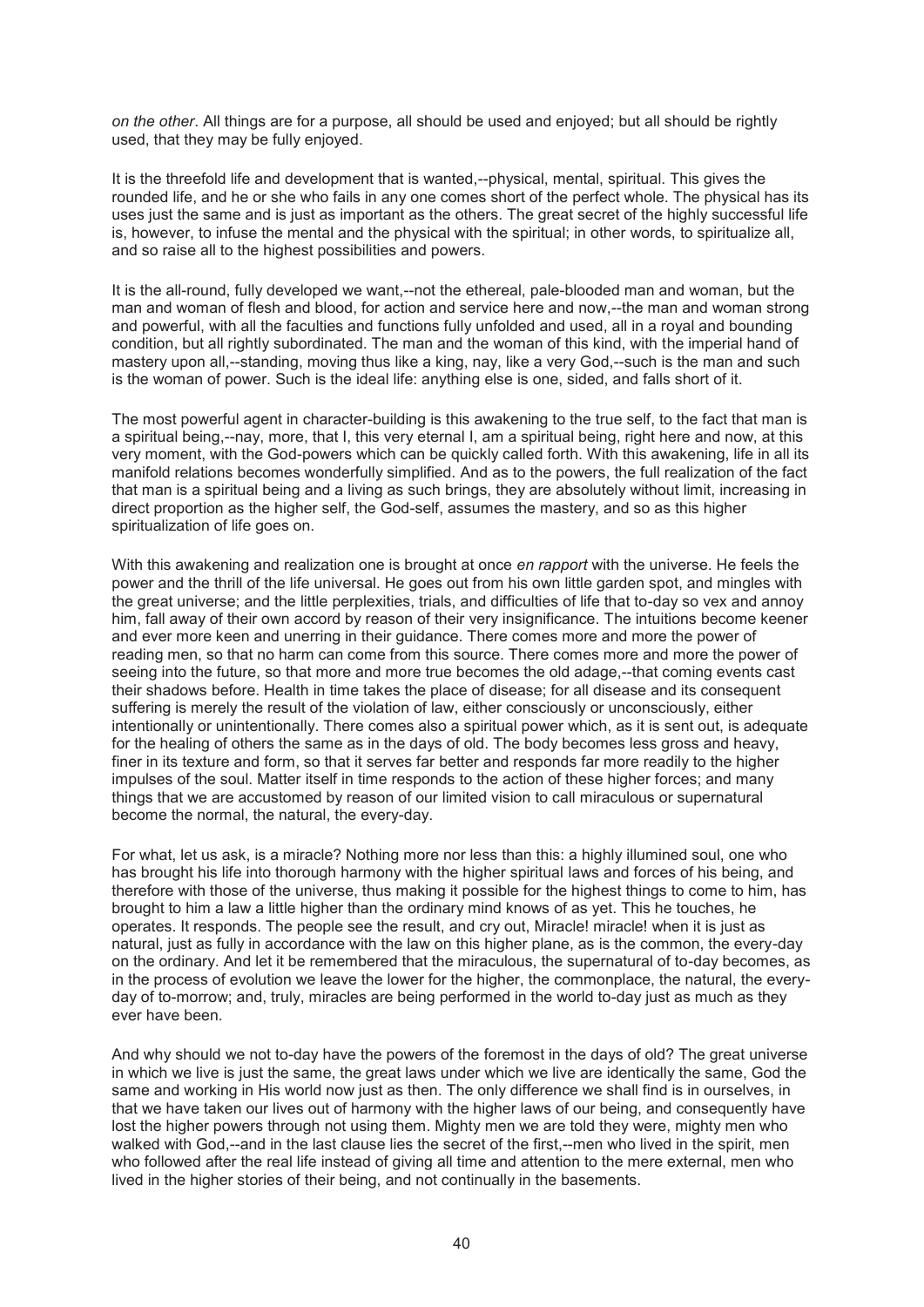With here and there an exception we reverse the process. We live in the valleys, so to speak, often disease-infected valleys, when we might mount up to the mountain-tops, and there dwell continually in the warm and mellow sunlight of God's, or if you please, of nature's great, unchangeable laws, and find ourselves rising ever higher and higher, and revelations coming new every day.

The Master never claimed for himself anything that he did not claim for all mankind; but, quite to the contrary, he said and continually repeated, Not only shall ye do these things, but greater than these shall ye do; for I have pointed out to you the way,--meaning, though strange as it evidently seems to many, *exactly* what he said.

Of the vital power of thought and the interior forces in moulding conditions, and more, of the supremacy of thought over all conditions, the world has scarcely the faintest grasp, not to say even idea, as yet. The fact that thoughts are forces, and that through them *we have creative power*, is one of the most vital facts of the universe, the most vital fact of man's being. And through this instrumentality we have in our grasp and as our rightful heritage, the power of making life and all its manifold conditions exactly what we will.

Through our thought-forces we have creative power, not in a figurative sense, but in reality. Everything in the material universe about us had its origin first in spirit, in thought, and from this it took its form. The very world in which we live, with all its manifold wonders and sublime manifestations, is the result of the energies of the divine intelligence or mind,--God, or whatever term it comes convenient for each one to use. And God said, Let there be, and there was,--the material world, at least the material manifestation of it, literally spoken into existence, the spoken word, however, but the outward manifestation of the interior forces of the Supreme Intelligence.

Every castle the world has ever seen was first an ideal in the architect's mind. Every statue was first an ideal in the sculptor's mind. Every piece of mechanism the world has ever known was first formed in the mind of the inventor. Here it was given birth to. These same mind-forces then dictated to and sent the energy into the hand that drew the model, and then again dictated to and sent the energy into the hands whereby the first instrument was clothed in the material form of metal or of wood. The lower negative always gives way to the higher when made positive. Mind is positive: matter is negative.

Each individual life is a part of, and hence is one with, the Infinite Life; and the highest intelligence and power belongs to each in just the degree that he recognizes his oneness and lays claim to and uses it. The power of the word is not merely an idle phrase or form of expression. It is a real mental, spiritual, scientific fact, and can become vital and powerful in your hands and in mine in just the degree that we understand the omnipotence of the thought forces and raise all to the higher planes.

The blind, the lame, the diseased, stood before the Christ, who said, Receive thy sight, rise up and walk, or, be thou healed; and lo! *it was so*. The spoken word, however, was but the outward expression and manifestation of his interior thought-forces, the power and potency of which he so thoroughly knew. But the laws governing them are the same to-day as they were then, and it lies in our power to use them the same as it lay in his.

Each individual life, after it has reached a certain age or degree of intelligence, lives in the midst of the surroundings or environments of its own creation; and this by reason of that wonderful power, *the drawing power of mind*, which is continually operating in every life, whether it is conscious of it or not.

We are all living, so to speak, in a vast ocean of thought. The very atmosphere about us is charged with the thought-forces that are being continually sent out. When the thought-forces leave the brain, they go out upon the atmosphere, the subtle conducting ether, much the same as sound-waves go out. It is by virtue of this law that thought transferences is possible, and has become an established scientific fact, by virtue of which a person can so direct his thought-forces that a person at a distance, and in a receptive attitude, can get the thought much the same as sound, for example, is conducted through the agency of a connecting medium.

Even though the thoughts as they leave a particular person, are not consciously directed, they go out; and all may be influenced by them in a greater or less degree, each one in proportion as he or she is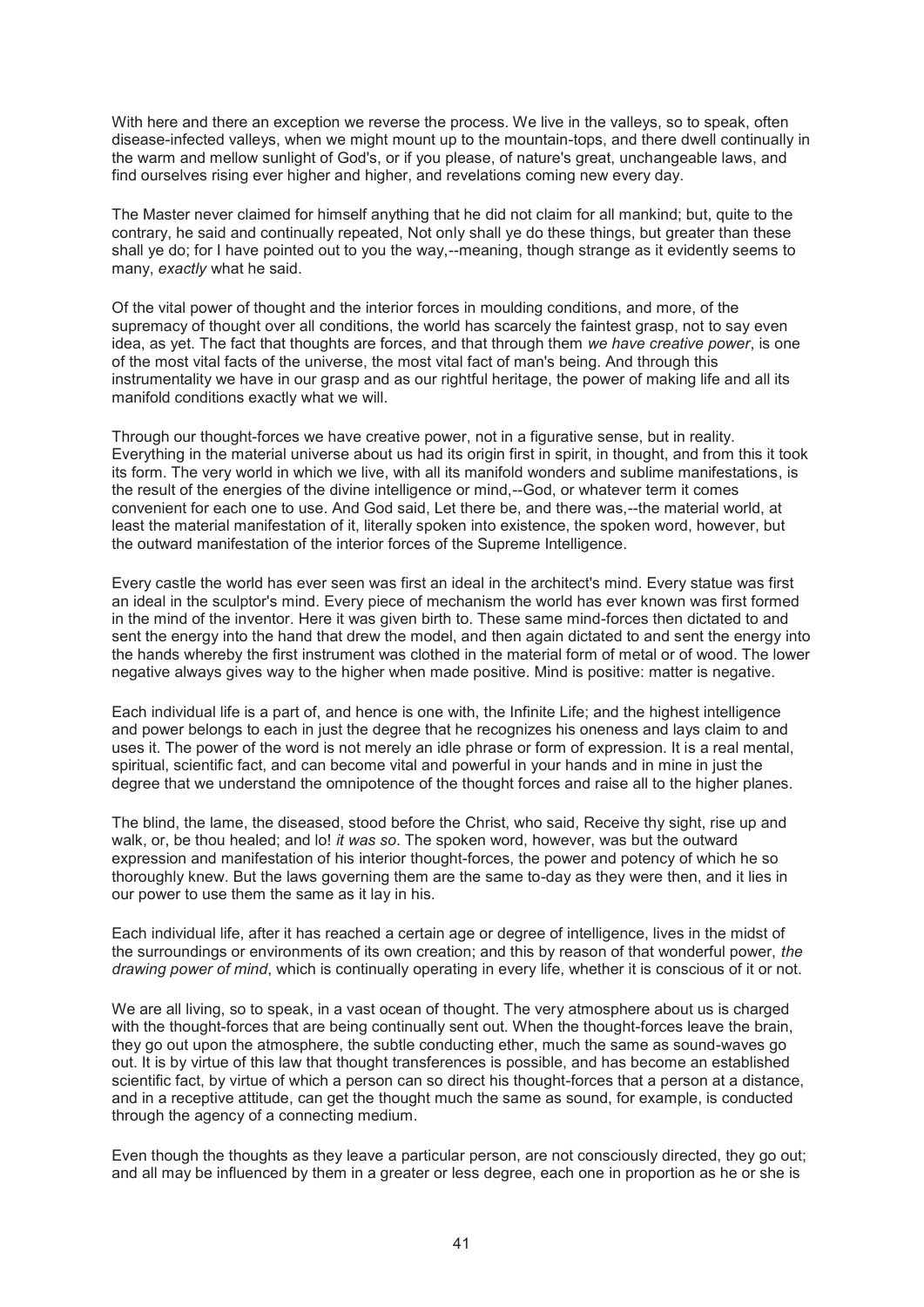more or less sensitively organized, or in proportion as he or she is negative, and so open to forces and influences from without. The law operating here is one with that great law of the universe,--that like attracts like, so that one continually attracts to himself forces and influences most akin to those of his own life. And his own life is determined by the thoughts and emotions he habitually entertains, for each is building his world from within. As within, so without; cause, effect.

A stalk of wheat and a stock of corn are growing side by side, within an inch of each other. The soil is the same for both; but the wheat converts the food it takes from the soil into wheat, the likeness of itself, while the corn converts the food it takes from the same soil into corn, the likeness of itself. What that which each has taken from the soil is converted into is determined by the soul, the interior life, the interior forces of each. This same grain taken as food by two persons will be converted into the body of a criminal in the one case, and into the body of a saint in the other, each after its kind; and its kind is determined by the inner life of each. And what again determines the inner life of each? The thoughts and emotions that are habitually entertained and that inevitably, sooner or later, manifest themselves in outer material form. Thought is the great builder in human life: it is the determining factor. Continually think thoughts that are good, and your life will show forth in goodness, and your body in health and beauty. Continually think evil thoughts, and your life will show forth in evil, and your body in weakness and repulsiveness. Think thoughts of love, and you will love and will be loved. Think thoughts of hatred, and you will hate and will be hated. Each follows its kind.

It is by virtue of this law that each person creates his own "atmosphere"; and this atmosphere is determined by the character of the thoughts he habitually entertains. It is, in fact, simply his thought atmosphere--the atmosphere which other people detect and are influenced by.

In this way each person creates the atmosphere of his own room; a family, the atmosphere of the house in which they live, so that the moment you enter the door you feel influences kindred to the thoughts and hence to the lives of those who dwell there. You get a feeling of peace and harmony or a feeling of disquietude and inharmony. You get a welcome, want-to-stay feeling or a cold, want-toget-away feeling, according to their thought attitude toward you, even though but few words be spoken. So the characteristic mental states of a congregation of people who assemble there determine the atmosphere of any given assembly-place, church, or cathedral. Its inhabitants so make, so determine the atmosphere of a particular village or city. The sympathetic thoughts sent out by a vast amphitheatre of people, as they cheer a contestant, carry him to goals he never could reach by his own efforts alone. The same is true in regard to an orator and his audience.

Napoleon's army is in the East. The plague is beginning to make inroads into its ranks. Long lines of men are lying on cots and on the ground in an open space adjoining the army. Fear has taken a vital hold of all, and the men are continually being stricken. Look yonder, contrary to the earnest entreaties of his officers, who tell him that such exposure will mean sure death, Napoleon with a calm and dauntless look upon his face, with a firm and defiant step, is coming through these plague-stricken ranks. He is going up to, talking with, touching the men; and, as they see him, there goes up a mighty shout,--The Emperor.! the Emperor! and from that hour the plague in its inroads is stopped. A marvellous example of the power of a man who, by his own dauntless courage, absolute fearlessness, and power of mind, could send out such forces that they in turn awakened kindred forces in the minds of thousands of others, which in turn dominate their very bodies, so that the plague, and even death itself, is driven from the field. One of the grandest examples of a man of the most mighty and tremendous mind and will power, and at the same time an example of one of the grandest failures, taking life in its totality, the world has ever seen.

Again, as has been said, the great law operating in connection with the thought-forces is one with that great law of the universe,--that like attracts like. We can, by virtue of our ignorance of the powers of the mind forces and the prevailing mental states,--we can take the passive, the negative, fearing, drifting attitude, and thus continually attract to us like influences and conditions from both the seen and the unseen side of life. Or, by a knowledge of the power and potency of these forces, we can take the positive, the active attitude, that of mastery, and so attract the higher and more valuable influences, exactly as we will to.

We are all much more influenced by the thought-forces and mental states of those around us and of the world at large than we have even the slightest conception of. If not self-hypnotized into certain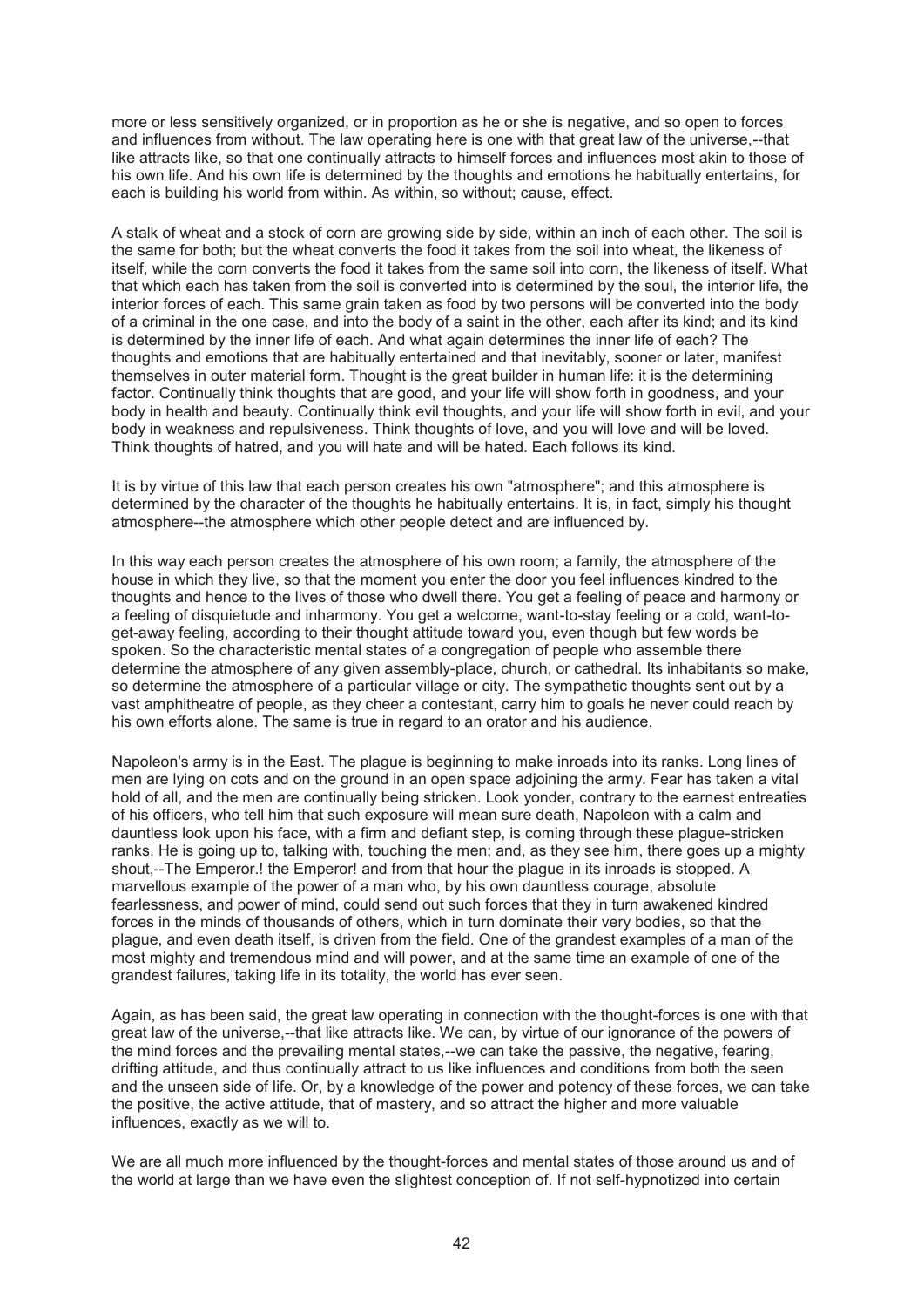beliefs and practices, we are, so to speak, semi-hypnotized through the influence of the thoughts of others, even though unconsciously both on their part and on ours. We are so influenced and enslaved in just the degree that we fail to recognize the power and omnipotence of our own forces, and so become slaves to custom, conventionality, the opinions of others, and so in like proportion lose our own individuality and powers. He who in his own mind takes the attitude of the slave, by the power of his own thoughts and the forces he thus attracts to him, becomes the slave. He who in his own mind takes the attitude of the master, by the same power of his own thoughts and the forces he thus attracts to him, becomes the master. Each is building his world from within, and, if outside forces play, it is because he allows them to play; and he has it in his own power to determine whether these shall be positive, uplifting, ennobling, strengthening, success-giving, or negative, degrading, weakening, failure-bringing.

Nothing is more subtle than thought, nothing more powerful, nothing more irresistible in its operations, when rightly applied and held to with a faith and fidelity that is unswerving,--a faith and fidelity that never knows the neutralizing effects of doubt and fear. If one have aspirations and a sincere desire for a higher and better condition, so far as advantages, facilities, associates, or any surroundings or environments are concerned, and if he continually send out his highest thought-forces for the realization of these desires, and continually water these forces with firm expectation as to their fulfilment, he will sooner or later find himself in the realization of these desires, and all in accordance with natural laws and forces.

Fear brings its own fulfilment the same as hope. The same law operates, and if, as our good and valued friend, Job, said when the darkest days were setting in upon him,--that which I feared has come upon me,--was true, how much more surely could he have brought about the opposite conditions, those he would have desired, had he have had even the slightest realization of his own powers, and had he acted the part of the master instead of that of the servant, had he have dictated terms instead of being dictated to, and thus suffering the consequences.

If one finds himself in any particular condition, in the midst of any surroundings or environments that are not desirable, that have nothing--at least for any length of time--that is of value to him, for his highest life and unfoldment, he has the remedy entirely within his own grasp the moment he realizes the power and supremacy of the forces of the mind and spirit; and, unless he intelligently use these forces, he drifts. Unless through them he becomes master and dictates, he becomes the slave and is dictated to, and so is driven hither and thither.

Earnest, sincere desire, sincere aspiration for higher and better conditions or means to realize them, the thought-forces actively sent out for their realization, these continually watered by firm expectation without allowing the contrary, neutralizing force of fear ever to enter in,--this, accompanied by rightly directed work and activity, will bring about the fullest realization of one's highest desires and aspirations with a certainty as absolute as that effect follows cause. Each and every one of us can thus make for himself ever higher and higher conditions, can attract ever and ever higher influences, can realize an ever higher and higher ideal in life. These are the forces that are within us, simply waiting to be recognized and used,--the forces that we should infuse into and mould every-day life with. The moment we vitally recognize them, they become our servants and wait upon our bidding.

Are you, for example, a young man or a young woman desiring a college, a university education, or have you certain literary or artistic instincts your soul longs the more fully to realize and actualize, and seems there no way open for you to realize the fulfilment of your desires? But the power is in your hands the moment you recognize it there. Begin at once to set the right forces into operation. Put forth your ideal, which will begin to clothe itself in material form, send out your thought-forces for its realization, continually hold and add to them, always strongly but always calmly, never allow the element of fear, which will keep the realization just so much farther away, to enter in; but, on the contrary, continually water with firm expectation all the forces thus set into operation. Do not then sit and idly fold the hands, expecting to see all things drop into the lap,--God feeds the sparrow, but he does not throw the food into its nest,--but take hold of the first thing that offers itself for you to do,- work in the fields, at the desk, saw wood, wash dishes, tend behind the counter, or whatever it may be,--be faithful to the thing in hand, always expecting something better, and know that this in hand is the thing that will open to you the next higher, and this the next and the next; and so realize that each thing thus taken hold of is but the agency that takes you each time a step nearer the realization of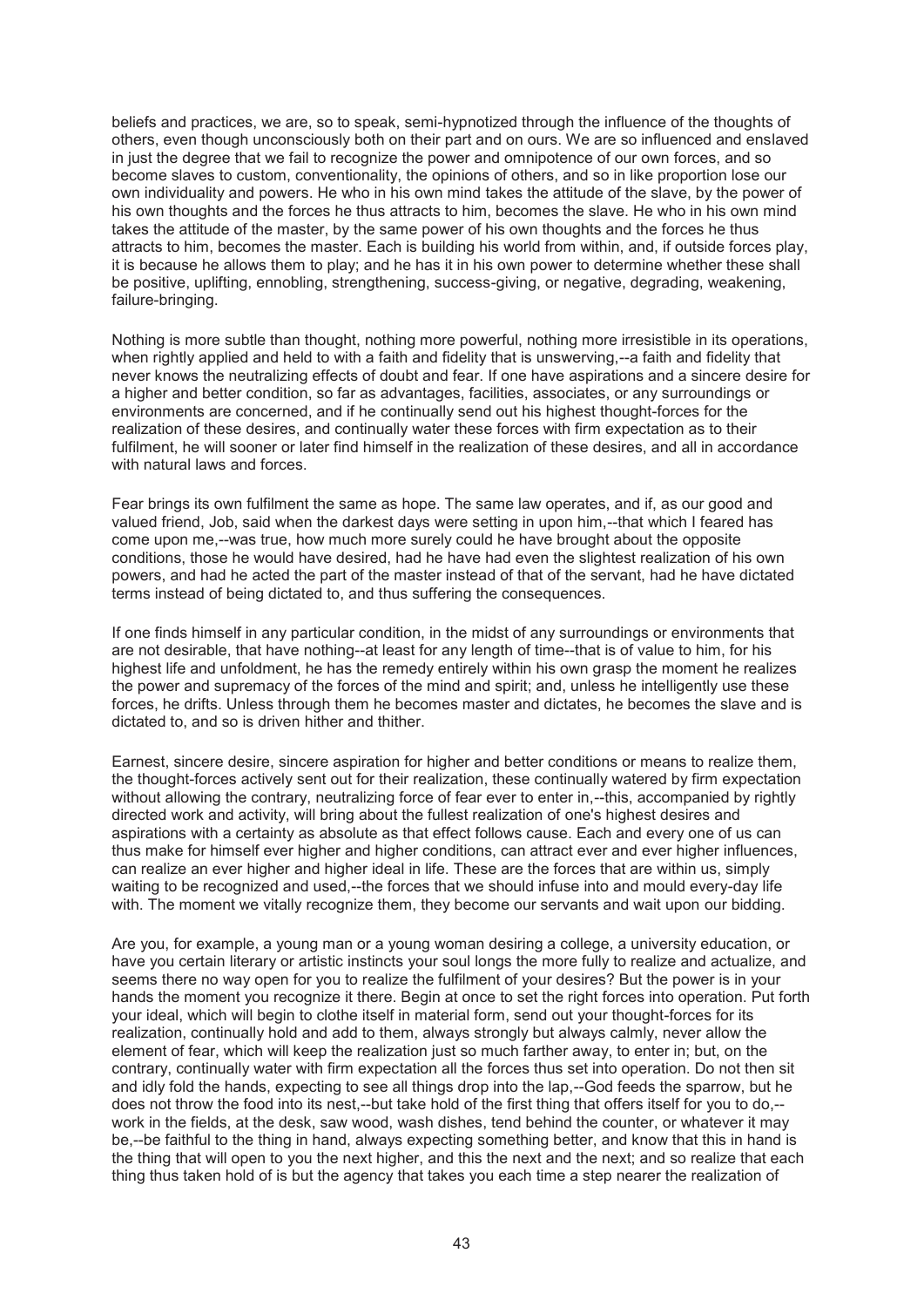your fondest ideals. You then hold the key; and bolts that otherwise would remain immovable, by this mighty force, will be thrown before you.

We are born to be neither slaves nor beggars, but to dominion and to plenty. This is our rightful heritage, if we will but recognize and lay claim to it. Many a man and many a woman is to-day longing for conditions better and higher than he or she is in, who might be using the same time now spent in vain, indefinite, spasmodic longings, in putting into operation forces which, accompanied by the right personal activity, would speedily bring the fullest realization of his or her fondest dreams. The great universe is filled with an abundance of all things, filled to overflowing. All there is, is in her, waiting only for the touch of the right forces to cast them forth. She is no respecter of persons outside of the fact that she always responds to the demands of the man or the woman who knows and uses the forces and powers he or she is endowed with. And to the demands of such she always opens her treasure-house, for the supply is always equal to the demand. All things are in the hands of him who knows they are there.

Of all known forms of energy, thought is the most subtle, the most irresistible force. It has always been operating; but, so far as the great masses of the people are concerned, it has been operating blindly, or, rather, they have been blind to its mighty power, except in the cases of a few here and there. And these, as a consequence, have been our prophets, our seers, our sages, our saviors, our men of great and mighty power. We are just beginning to grasp the tremendous truth that there is a *science of thought*, and that the laws governing it can be known and scientifically applied. The man who understands and who appropriates this fact has literally all things under his control. Heredity and its attendant circumstances and influences? you ask. Most surely. The barriers which heredity builds, the same as those environment erects, when the awakened interior forces are considered, are as mud walls standing within the range of a Krupp gun: shattered and crumbled they are when the tremendous force is applied.

Thought needs direction to be effective, and upon this effective results depend as much as upon the force itself. This brings us to the will. Will is not as is so often thought, a force in itself; will is the directing power. Thought is the force. Will gives direction. Thought scattered gives the weak, the uncertain, the vacillating, the aspiring, but the never-doing, the I-would-like-to, but the get-no-where, the attain-to-nothing man or woman. Thought steadily directed by the will, gives the strong, the firm, the never-yielding, the never-know-defeat man or woman, the man or woman who uses the very difficulties and hindrances that would dishearten the ordinary person, as stones with which he paves a way over which he triumphantly walks, who, by the very force he carries with him, so neutralizes and transmutes the very obstacles that would bar his way that they fall before him, and in turn aid him on his way; the man or woman who, like the eagle, uses the very contrary wind that would thwart his flight, that would turn him and carry him in the opposite direction, as the very agency upon which he mounts and mounts and mounts, until actually lost to the human eye, and which, in addition to thus aiding him, brings to him an ever fuller realization of his own powers, in other words, an ever greater power.

It is this that gives the man or the woman who in storm or in sunny weather, rides over every obstacle, throws before him every barrier, and, as Browning has said, finally "arrives." Take, for example, the successful business man,--for it is all one, the law is the same in all cases,--the man who started with nothing except his own interior equipments. He has made up his mind to *one* thing,--success. This is his ideal. He thinks success, he sees success. He refuses to see anything else. He expects success: he thus attracts it to him, his thought-forces continually attract to him every agency that makes for success. He has set up the current, so that every wind that blows brings him success. He doesn't expect failure, and so he doesn't invite it. He has no time, no energies, to waste in fears or forebodings. He is dauntless, untiring, in his efforts. Let disaster come to-day, and tomorrow--ay, even yet to-day--he is getting his bearings, he is setting forces anew into operation; and these very forces are of more value to him than the half million dollars of his neighbor who has suffered from the same disaster. We speak of a man's failing in business, little thinking that cue real failure came long before, and that the final crash is but the culmination, the outward visible manifestation, of the real failure that occurred within possibly long ago. *A man carries his success or his failure with him: it is not dependent upon outside conditions*.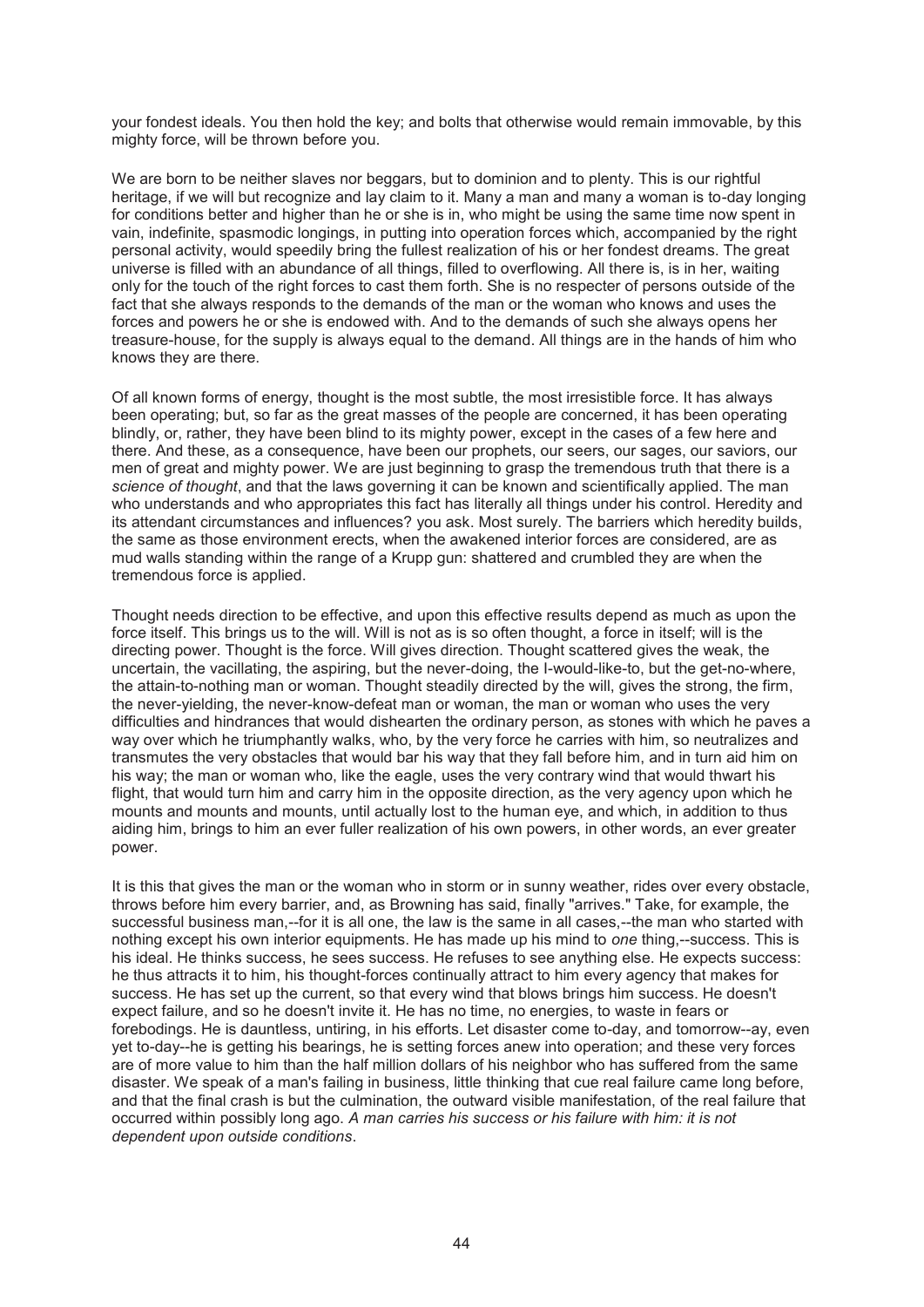Will is the steady directing power: it is concentration. It is the pilot which, after the vessel is started by the mighty force within, puts it on its right course and keeps it true to that course, the pilot under whose control the rudder is which brings the great ocean liner, even through storms and gales, to an exact spot in the Liverpool port within a few minutes of its scheduled time, and at times even upon the very minute. Will is the sun-glass which so concentrates and so focuses the sun's rays that they quickly burn a hole through the paper that is held before it. The same rays, not thus concentrated, not thus focused, would fall upon the paper for days without any effect whatever. Will is the means for the directing, the concentrating, the focusing, of the thought-forces. Thought under wise direction,--this it is that does the work, that brings results, that makes the successful career. One object in mind which we never lose sight of; an ideal steadily held before the mind, never lost sight of, never lowered, never swerved from,--this, with persistence, determines all. Nothing can resist the power of thought, when thus directed by will.

May not this power, then, be used for base as well as for good purposes, for selfish as well as for unselfish ends? The same with this modification,--the more highly thought is spiritualized, the more subtle and powerful it becomes; and the more highly spiritualized the life, the farther is it removed from base, ignoble, selfish ends. But, even if it can be thus used, let him who would so use it be careful, let him never forget that that mighty, searching, omnipotent law of the right, of truth, of justice, that runs through all the universe and that can never be annulled or even for a moment set aside, will drive him to the wall, will crush him with a terrific force if he so use it.

Let him never forget that whatever he may get for self at the expense of some one else, through deception, through misrepresentation, through the exercise of the lower functions and powers, will by a law equally subtle, equally powerful, be turned into ashes in his very hands. The honey he thinks he has secured will be turned into bitterness as he attempts to eat it; the beautiful fruit he thinks is his will be as wormwood as he tries to enjoy it; the rose he has plucked will vanish, and he will find himself clutching a handful of thorns, which will penetrate to the very quick and which will flow the very lifeblood from his hands. For through the violation of a higher, an immutable law, though he may get this or that, the power of true enjoyment will be taken away, and what he gets will become as a thorn in his side: either this or it will sooner or later escape from his hands. God's triumphal-car moves in a direction and at a rate that is certain and absolute, and he who would oppose it or go contrary to it must fall and be crushed beneath its wheels; and for him this crushing is necessary, in order that it may bring him the more quickly to a knowledge of the higher laws, to a realization of the higher self.

This brings to our notice two orders of will, which we may term, for convenience' sake, the human and the divine. The human will is the one just noticed, the sense will, the will of the lower self, that which seeks its own ends regardless of its connection with the greater whole. The divine will is the will of the higher self, the god-self, that that never makes an error, that never leads into difficulties. How attain to its realization? How call it into a dominating activity? Through an awakening to and a living in the higher, the god-self, thus making it one with God's will, one with the will of infinite intelligence, infinite love, infinite wisdom, infinite power; and when this is done, no mistakes can be made, any more than limits can be set.

It is thus that the Infinite Power works through and for us--true inspiration--while our part is simply to see that our connection with this power is consciously and perfectly kept. And, when we come to a knowledge of the true nature, a knowledge of the true self, when we come to a conscious realization of the fact that we are one with, a part of, this spirit of infinite life, infinite love, infinite wisdom, infinite power, and infinite plenty, do we not see that we lack for nothing, that all things are ours? It is then ours to speak the word: desire induces and gives place to realization. If you are intelligence, if you are power, if you are that all-seeing, all-knowing, all-doing, all-loving, all-having, that eternal self, that eternal one without beginning and without end, the same yesterday, to-day, and forever, then all things *are* yours, and you lack for nothing; and, when you come consciously to know and to live this truth, then the whole of life for you is summed up in the one word *realization*. The striving, the pulling, the running hither and thither to accomplish this or that, that takes place on all planes of life below this highest plane, gives place to this *realization;* and you and your desire become one.

And what does this mean? Simply this: that you have found and have literally entered into the kingdom of heaven, and heaven means harmony, so that you have entered into the kingdom of harmony,--harmony or oneness with the Infinite Life, the Infinite God. And do we not, then, clearly see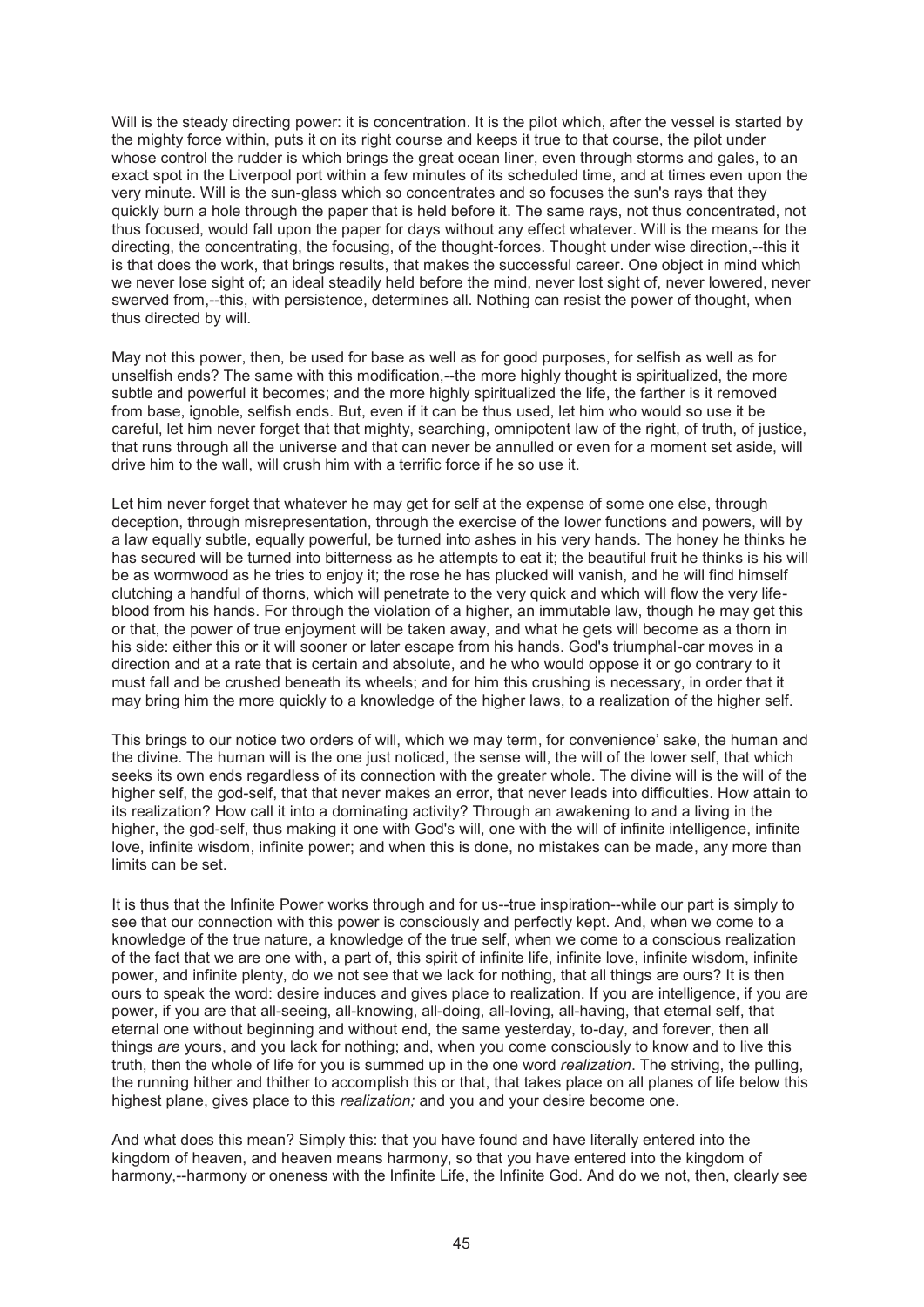the rational and scientific basis for the injunction--Seek ye first the kingdom of heaven, and all these other things shall be added unto you? Than this there is nothing in all the wide universe more scientific, nothing more practical; and in the light of this can we not also see how readily follows the injunction--Take ye no thought for the things of the morrow, for the things of the morrow will take care of themselves? This realization gives you that care-less attitude, free from care. The Infinite Power does the work for you, and you are relieved of the responsibility. Your responsibility lies in keeping yourself in a faithful and a never-failing connection with this Infinite Source. Why, I know a few lives that have come into such a conscious oneness with the Infinite Life, and who so continually live in its realization, that all things that have just been said are *absolutely* true in their cases. The solution of all things they thus put into the law, so that, when the time comes, the difficulty is solved, the course is clear, the way is opened, or the means are at hand. When one knows whereof he speaks, of this he can speak with authority.

When this realization comes, fear goes, hope attends, faith dominates,--the faith of to-day which gives place to the realization of tomorrow. We then have nothing to do with the past, nothing to do with the future; for the whole of life is determined by the ever-present to-day. As my life to-day has been determined by the way I lived my yesterday, so my tomorrow is being determined by the way I live my today. Let me then live in this eternal now, and realize that I am at this very moment living the eternal life as much as I ever shall or can live it. I will then waste no time with the past, except perhaps occasionally to give thanks that its then seeming trials, sorrows, errors, and stumblings have brought me all the sooner into harmony with the laws of the higher life. Let me waste no time with the future, no time in idle dreaming, neither in fears nor forebodings, thus inviting and opening the door for the entrance of their actualizations; but rather let me, by the thoughts and so by the deeds of to-day, make the future exactly what I will.

Every act is preceded and given birth to by a thought, the act repeated forms the habit, the habit determines the character, and character determines the life, the destiny,--a most significant, a most tremendous truth: thought on the one hand, life, destiny, on the other. And how simplified, when we realize that it is merely the thought of the present hour, and the next when it comes, and the next, and the next! so life, destiny, on the one hand, the thoughts of the present hour, on the other. This is the secret of character-building. How wonderfully simple, though what vigilance it demands!

What, shall we ask, is the place, what the value, of prayer? Prayer, as every act of devotion, brings us into an ever greater conscious harmony with the Infinite, the one pearl of great price; for it is this harmony which brings all other things. Prayer is the soul's sincere desire, and thus is its own answer, as the sincere desire made active and accompanied by faith sooner or later gives place to realization; *for faith is an invisible and invincible magnet, and attracts to itself whatever it fervently desires and calmly and persistently expects*. This is absolute, and the results will be absolute in exact proportion as this operation of the thought forces, as this faith is absolute, and relative in exact proportion as it is relative. The Master said, What things soever ye desire, when ye pray, *believe* that ye receive them and ye shall have them. Can any law be more clearly enunciated, can anything be more definite and more absolute than this? According to thy faith be it unto thee. Do we at times fail in obtaining the results we desire? The fault, the failure, lies not in the law but in ourselves. Regarded in its right and true light, than prayer there is nothing more scientific, nothing more valuable, nothing more effective.

This conscious realization of oneness with the Infinite Life is of all things the one thing to be desired; for, when this oneness is realized and lived in, all other things follow in its train, there are no desires that shall not be realized, for God has planted in the human breast no desire without its corresponding means of realization. No harm can come nigh, nothing can touch us, there will be nothing to fear; for we shall thus attract only the good. And whatever changes time may bring, understanding the law, we shall always expect something better, and thus set into operation the forces that will attract that something, realizing that many times angels go out that archangels may enter in; and this is always true in the case of the life of this higher realization. And why should we have any fear whatever,--fear even for the nation, as is many times expressed? God is behind His world, in love and with infinite care and watchfulness working out his great and almighty plans; and whatever plans men may devise, He will when the time is ripe either frustrate and shatter, or aid and push through to their most perfect culmination,--frustrate and shatter if contrary to, aid and actualize if in harmony with His.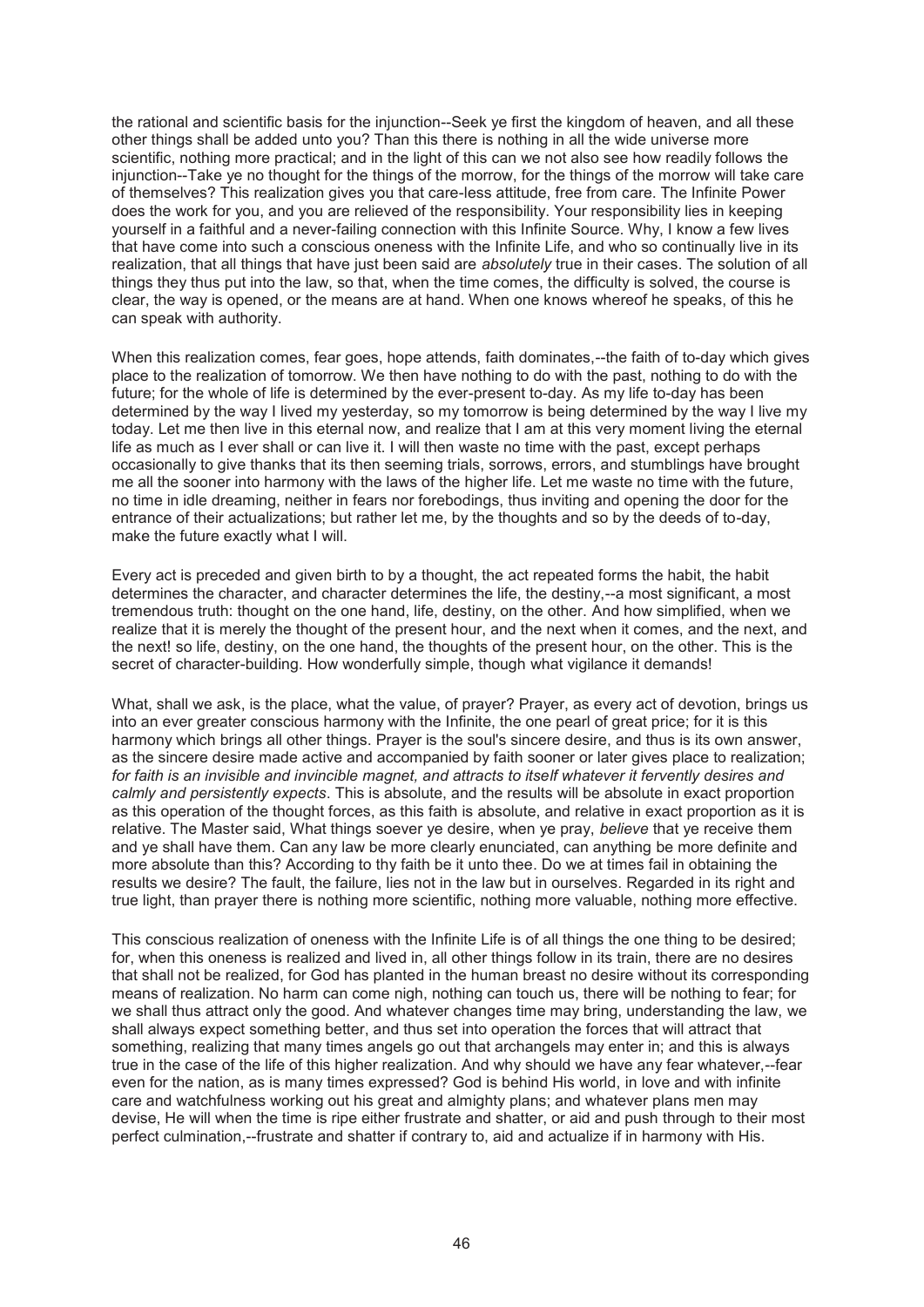It will readily be seen what a power the life that is fully awake, that fully grasps and uses the great forces of its own interior self, can be in the service of mankind. One with these forces highly spiritualized will not have to go here and there to do the greatest service for mankind. Such a one can sit in his cabin, in his tent, in his own home, or, as he goes here and there, he can continually send out influences of the most potent and powerful nature,--influences that will have their effect, that will do their work, and that will reach to the uttermost parts of the world. Than this there can be no more valuable, more vital service, nor one of a higher nature.

These facts, the facts relating to the powers that come with the higher awakening, have been dealt with somewhat fully, to show that the matters along the lines of man's interior, intuitive, spiritual, thought, soul life, instead of being, as they are so many times regarded, merely indefinite, sentimental, or impractical, are, on the contrary, powerfully, omnipotently real, and are of all practical things in the world the most practical, and, in the truest and deepest sense, the only truly practical things there are. And pre-eminently is this true when we look with a long range of vision, past the mere to-day, to the final outcome, to the time when that transition we are accustomed to call death takes place, and all accumulations and possessions material are left behind, and the soul takes with it only the unfoldment and growth of the real life; and unless it has this, when all else must be left behind, it goes out poor indeed. And a most wonderful and beautiful fact of it all is this: that all growth, all advancement, all attainment made along the lines of the spiritual, the soul, the real life, is so much made forever, and can never be lost. Hence the great fact in the admonition, Lay not up for yourselves treasures on earth, where moth doth corrupt and where thieves break through and steal; but lay up for yourselves treasures in heaven,--the interior, spiritual kingdom,--where neither moth doth corrupt nor where thieves break through and steal.

What then, again let us ask, is love to God? It is far more, we have found, than a mere sentimental abstraction. It is this awakening to the higher, the god-self, a coming into the conscious realization of the fact that your life is one with, is a part of, the Infinite Life, the full realization of the fact that you are a spiritual being here and now, at this very moment, and a living as such. It is being true to the light that lighteth every man that cometh into the world, and so a finding of the Christ within; a realization of the fact that God is the life of your life, and so not afar off; a realization of a oneness so perfect that you are able to say, as did His other son, "I and my Father are one"--the ultimate destiny of each human soul, each of the Father's children, for all, no matter what differences man may see, are equal in His sight; and He created not one in vain. So love to God in its true expression is not a mere sentimentality, a mere abstraction: it is life, it is growth, it is spiritual awakening and unfoldment, it is realization. Again, it is life: it is the more abundant life.

Then recognize this fact, and so fill your life with an intense, a passionate love for God. Then take this life, so rich, so abundant, and so powerful, and lose it in the love and service of your fellow-men, the Father's other children. Fill it with an intense, a passionate love for service; and when this shall have been done, your life is in complete harmony with all the law and the prophets, in complete harmony with the two great and determining facts of human life and destiny,--love to God and love to one's fellow-men,--the two eternal principles upon which the great universal religion, which is slowly and gradually evolving out an almost endless variety and form, is to rest. Do this, and feel once for all the power and the thrill of the life universal. Do this, and find yourself coming into the full realization of such splendors and beauties as all the royal courts of this world combined have never been able even to dream of.

When the step from the personal to the impersonal, from the personal, the individual, to the universal, is once made, the great solution of life has come; and by this same step one enters at once into the realm of all power. When this is done, and one fully realizes the fact that the greatest life is the life spent in the service of all mankind, and then when he vitally grasps that great eternal principle of right, of truth, of justice, that runs through all the universe, and which, though temporarily it may seem to be perverted, always and with never an exception eventually prevails, and that with an omnipotent power,--he then holds the key to all situations.

A king of this nature goes about his work absolutely regardless of what men may say or hear or think or do; for he himself has absolutely nothing to gain or nothing to lose, and nothing of this nature can come near him or touch him, for he is standing not in the personal, but in the universal. He is then in God's work, and the very God-powers are his, and it seems as if the very angels of heaven come to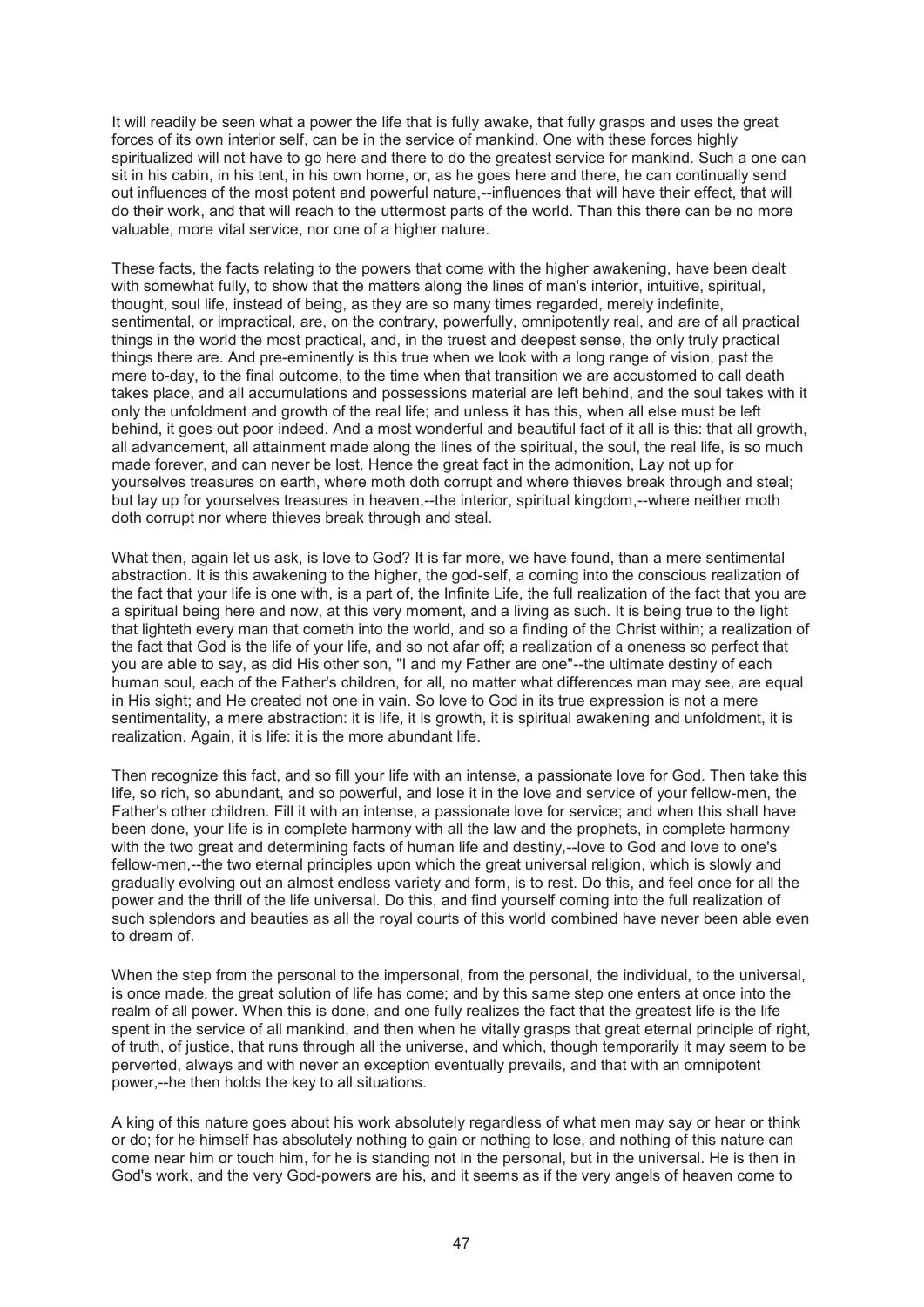minister unto him and to move things his way; and this is true, very true, for he himself is simply moving God's way, and when this is so, the certainty of the outcome is absolute.

How often did the Master say, "I seek not to do mine own will, but the will of the Father who sent me"! Here is the world's great example of the life out of the personal and in the universal, hence his great power. The same has been true of all the saviors, the prophets, the seers, the sages, and the leaders in the world's history, of all of truly great and lasting power.

He who would then come into the secret of cower must come from the personal into the universal, and with this comes not only great power, but also freedom from the vexations and perplexities that rise from the misconstruing of motives, the opinions of others; for such a one cares nothing as to what men may say, or hear, or think, or do, so long as he is true to the great principles of right and truth before him. And, if we will search carefully, we shall find that practically all the perplexities and difficulties of life have their origin on the side of the personal.

Much is said to young men to-day about success in life,--success generally though, as the world calls success. It is well, however, always to bear in mind the fact that there is a success which is a miserable, a deplorable failure; while, on the other hand, there is a failure which is a grand, a noble, a God-like success. And one crying need of the age is that young men be taught the true dignity, nobility, and power of such a failure,--such a failure in the eyes of the world to-day, but such a success in the eyes of God and the coming ages. When this is done, there will be among us more prophets, more saviors, more men of grand and noble stature, who with a firm and steady hand will hold the lighted torch of true advancement high up among the people; and they will be those whom the people will gladly follow, for they will be those who will speak and move with authority, true sons of God, true brothers of men. A man may make his millions and his life be a failure still.

--()--

The promise was given that our conversation should not be extended; and unless we conclude it now, the promise will not be kept. Our aim at the outset, you will remember, was to find answer to the question--How can I make life yield its fullest and best? how can I know the true secret of power? how can I attain to true greatness? how can I fill the whole of life with a happiness, a peace, a joy, a satisfaction, that is ever rich and abiding, that ever increases, never diminishes?

Two great laws come forward: the one, that we find our own lives in losing them in the service of others,--love to the fellowman; the other, that all life is one with, is part of, the Infinite Life, that we are not material, but spiritual beings,--spiritual beings here and now, and a living as such, which brings us in turn to a realization of the higher, the god-self, thus bringing us into the realm of all peace, all power, and all plenty,--this is love to God.

And I wonder now if we have found the answer true and satisfactory. We have sat at the feet of the Master Teacher, and he has told us that we have. We have found that through them, and through them alone, true greatness, power, and success can come; that through them comes the richest joy, the greatest peace and satisfaction this world can know. We have also found that, if one's desire is to make life narrow, pinched, and of little value, to rob it of its chief charms, the only requirement necessary is to become self-centred, to live continually with the little, stunted self, which will inevitably grow more and more diminutive and shrivelled as time passes, instead of reaching out and having a part in the great life of humanity, thus illimitably intensifying and multiplying his own. For each act of humble service is that divine touching of the ground which enables one to get the spring whereby he leaps to ever greater heights. We have found that a recognition of these two laws enables one to grow and develop the fullest and richest life here, and that they are the two gates whereby all who would must enter the kingdom of heaven.

Around this great and sweet-incensed altar of love, service, and self-devotion to God and the fellowman, can and do all mankind bow and worship. To it can all religions and creeds subscribe: it is the universal religion.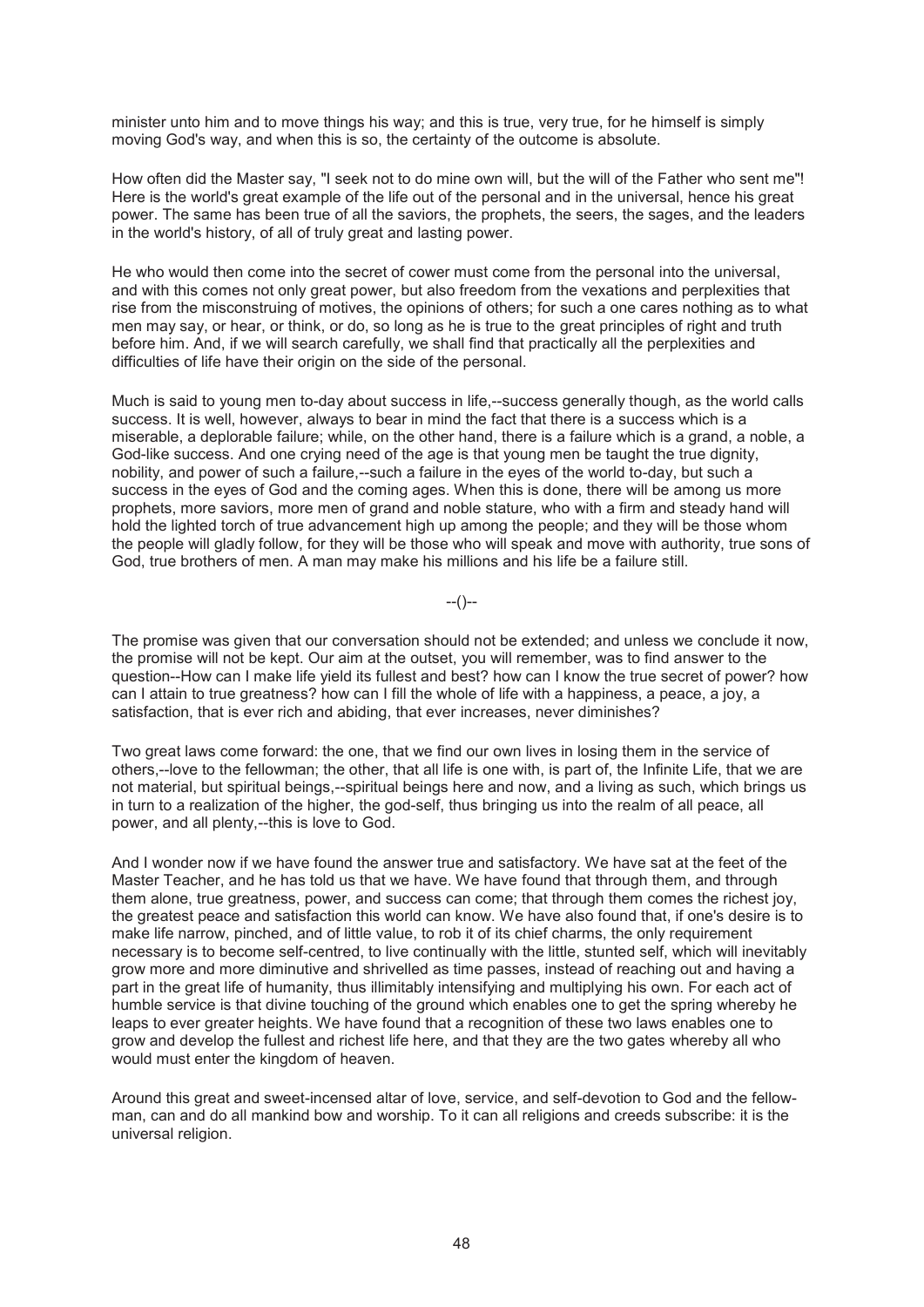Then become at one with God, as did His other son, through the awakening to the real self and by living continually in this the higher, the god-self. Become at one with humanity, as did His other son, by bringing your life into harmony with this great, immutable law of love and service and self-devotion, and so feel once for all the power and the thrill of the life universal.

Yours will then be a life the greatest, the grandest, the most joyous this world can know; for you will indeed be living the Christ-life, the life that is beyond compare, the life to which all the world stretches out its eager palms, and innumerable companies will rise up and call you blessed, and give thanks that such a life is the rich heritage of the world. The song continually arising from your lips will then be, There is joy, only joy; for we are all one with the Infinite Life, all parts of the one great whole, and the Spirit of Infinite Goodness and Love is ever ruling over all.

--()--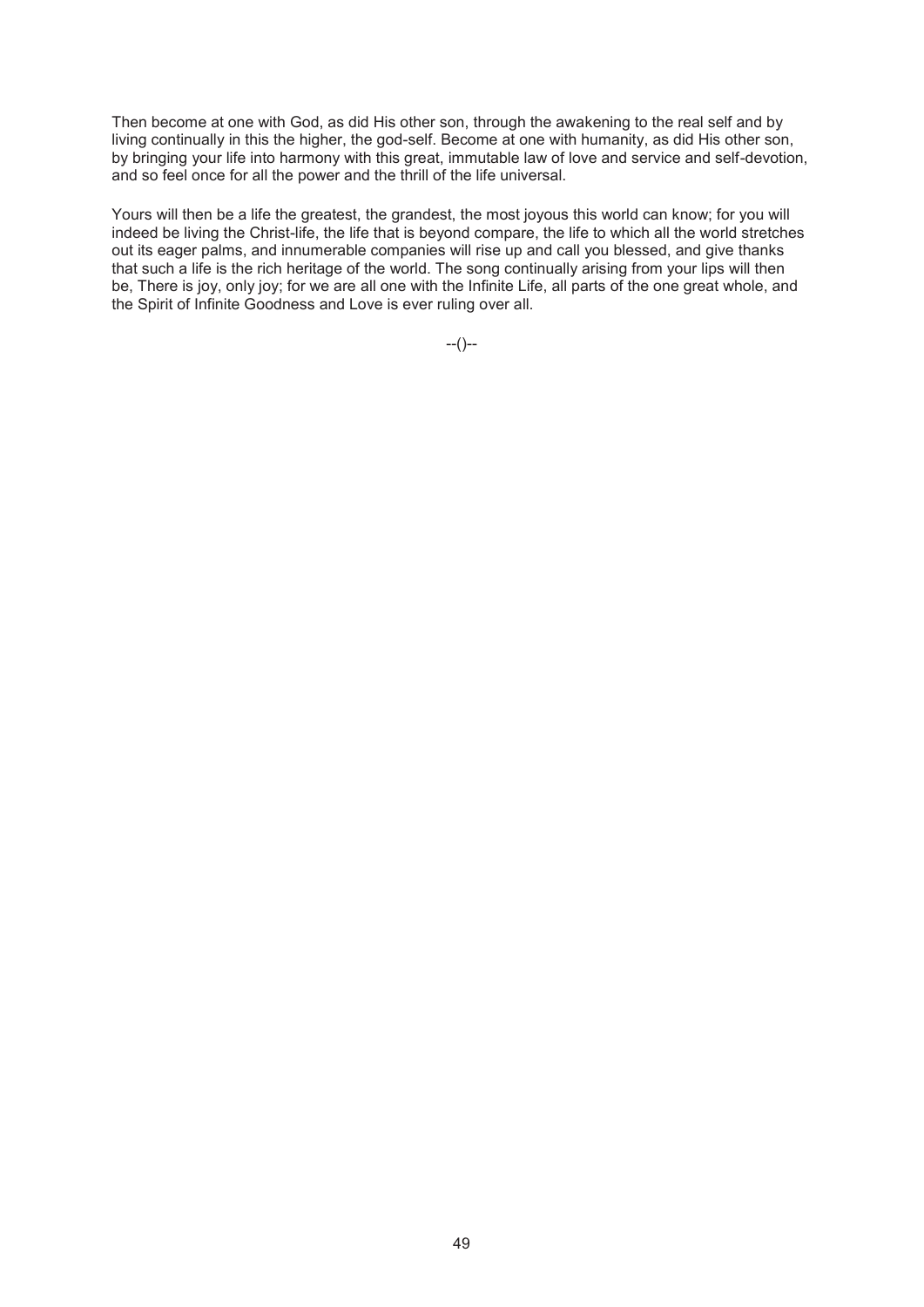### **Part 6**

### **Character-Building Thought Power**

*A thought,--good or evil,--an act, in time a habit,--so runs life's law: what you live in your thoughtworld, that, sooner or later, you will find objectified in your life*.

UNCONSCIOUSLY we are forming habits every moment of our lives. Some are habits of a desirable nature; some are those of a most undesirable nature. Some, though not so bad in themselves, are exceedingly bad in their cumulative effects, and cause us at times much loss, much pain and anguish, while their opposites would, on the contrary, bring us much peace and joy, as well as a continually increasing power.

Have we it within our power to determine at all times what types of habits shall take form in our lives? In other words, is habit-forming, character-building, a matter of mere chance, or have we it within our own control? We have, entirely and absolutely. "I will be what I will to be," can be said and should be said by every human soul.

After this has been bravely and determinedly said, and not only said, but fully inwardly realized, something yet remains. Something remains to be said regarding the great law underlying habitforming, character-building; for there is a simple, natural, and thoroughly scientific method that all should know. A method whereby old, undesirable, earth-binding habits can be broken, and new, desirable, heaven-lifting habits can be acquired,--a method whereby life in part or in its totality can be changed, provided one is sufficiently in earnest to know, and, knowing it, to apply the law.

Thought is the force underlying all. And what do we mean by this? Simply this: Your every act--every conscious act--is preceded by a thought. Your dominating thoughts determine your dominating actions. The acts repeated crystallize themselves into the habit. The aggregate of your habits is your character. Whatever, then, you would have your acts, you must look well to the character of the thought you entertain. Whatever act you would not do,--habit you would not acquire,--you must look well to it that you do not entertain the type of thought that will give birth to this act, this habit.

It is a simple psychological law that any type of thought, if entertained for a sufficient length of time, will, by and by, reach the motor tracks of the brain, and finally burst forth into action. Murder can be and many times is committed in this way, the same as all undesirable things are done. On the other hand, the greatest powers are grown, the most God-like characteristics are engendered, the most heroic acts are performed in the same way.

The thing clearly to understand is this: That the thought is always parent to the act. Now, we have it entirely in our own hands to determine exactly what thoughts we entertain. In the realm of our own minds we have absolute control, or we should have, and if at any time we have not, then there is a method by which we can gain control, and in the realm of the mind become thorough masters. In order to get to the very foundation of the matter, let us look to this for a moment. For if thought is always parent to our acts, habits, character, life, then it is first necessary that we know fully how to control our thoughts.

Here let us refer to that law of the mind which is the same as is the law in connection with the reflex nerve system of the body, the law which says that whenever one does a certain thing in a certain way it is easier to do the same thing in the same way the next time, and still easier the next, and the next, and the next, until in time it comes to pass that no effort is required, or no effort worth speaking of; but on the contrary, to do the opposite would re-. quire the effort. The mind carries with it the power that perpetuates its own type of thought, the same as the body carries with it through the reflex nerve system the power which perpetuates and makes continually easier its own particular acts. Thus a simple effort to control one's thoughts, a simple setting about it, even if at first failure is the result, and even if for a time failure seems to be about the only result, will in time, sooner or later, bring him to the point of easy, fill, and complete control.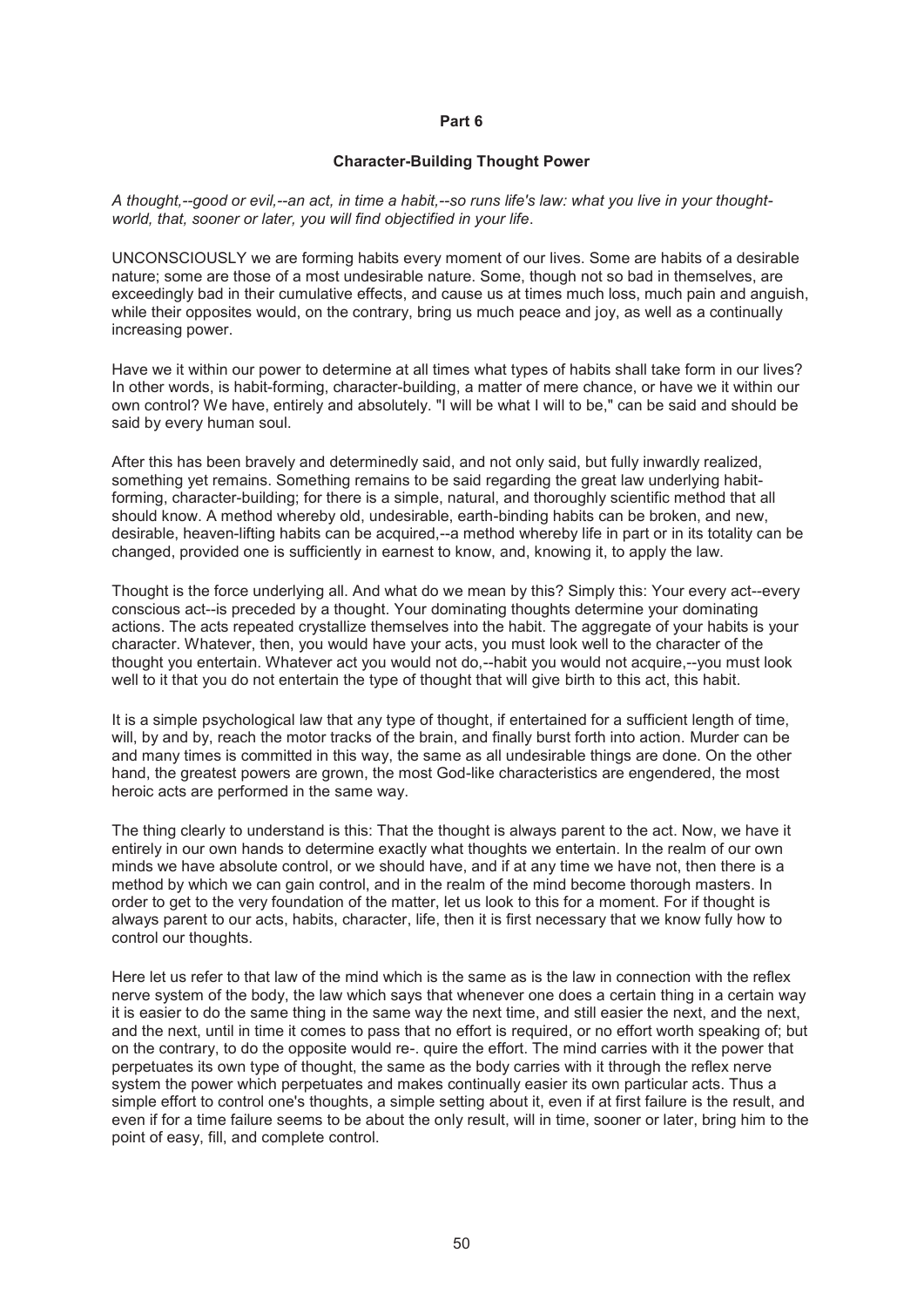Each one, then, can grow the power of determining, controlling his thought, the power of determining what types of thought he shall and what types he shall not entertain. For let us never part in mind with this fact, that every earnest *effort* along any line makes the end aimed at just a little easier for each succeeding effort, even if, as has been said, apparent failure is the result of the earlier efforts. This is a case where even failure is success, for the failure is not in the effort, and every earnest effort adds an increment of power that will eventually accomplish the end aimed at. We *can*, then, gain the full and complete power of determining what character, what type of thoughts we entertain Shall we now give attention to some two or three concrete cases? Here is a man, the cashier of a large mercantile establishment, or cashier of a bank. In his morning paper he reads of a man who has become suddenly rich, has made a fortune of half a million or a million dollars in a few hours through speculation on the stock market. Perhaps he has seen an account of another man who has done practically the same thing lately. He is not quite wise enough, however, to comprehend the fact that when he reads of one or two cases of this kind he could find, were he to look into the matter carefully, one or two hundred cases of men who have lost all they had in the same way. He thinks, however, that he will be one of the fortunate ones. He does not fully realize that there are no short cuts to wealth honestly made. He takes a part of his savings, and as is true in practically all cases of this kind, he loses all that he has put in. Thinking now that he sees why he lost, and that had he more money he would be able to get back what he has lost, and perhaps make a handsome sum in addition, and make it quickly, the thought comes to him to use some of the funds he has charge of. In nine cases out of ten, if not in ten cases in every ten, the results that inevitably follow this are known sufficiently well to make it unnecessary to follow him farther. Where is the man's safety in the light of what we have been considering? Simply this: the moment the thought of using for his own purpose funds belonging to others enters his mind, if he is wise he will *instantly* put the thought from his mind. If he is a fool he will entertain it. In the degree in which he entertains it, it will grow upon him; it will become the absorbing thought in his mind; it will finally become master of his will power, and through rapidly succeeding steps, dishonor, shame, degradation, penitentiary, remorse will be his. It is easy for him to put the thought from his mind when it first enters; but as he entertains it, it grows into such proportions that it becomes more and more difficult for him to put it from his mind; and by and by it becomes practically *impossible* for him to do it. The light of the match, which but a little effort of the breath would have extinguished at first, has imparted a flame that is raging through the entire building, and now it is almost, if not quite impossible to conquer it.

Shall we notice another concrete case? a trite case, perhaps, but one in which we can see how habit is formed, and also how the same habit can be unformed. Here is a young man, he may be the son of poor parents, or he may be the son of rich parents; one in the ordinary ranks of life, or one of high social standing, whatever that means. He is good-hearted, one of good impulses, generally speaking,- -a good fellow. He is out with some companions, companions of the same general type. They are out for a pleasant evening, out for a good time. They are apt at times to be thoughtless, even careless. The suggestion is made by one of the company, not that they get drunk, no, not at all; but merely that they go and have something to drink together. The young man whom we first mentioned, wanting to be genial, scarcely listens to the suggestion that comes to his inner consciousness--that it will be better for him not to fall in with the others in this. He does not stop long enough to realize the fact that the greatest strength and nobility of character lies always in taking a firm stand on the side of the right, and allow himself to be influenced by nothing that will weaken this stand. He goes, therefore, with his companions to the drinking place. With the same or with other companions this is repeated now and then; and each time it is repeated his power of saying "No" is gradually decreasing. In this way he has grown a little liking for intoxicants, and takes them perhaps now and then by himself. He does not dream, or in the slightest degree realize, what way he is tending, until there comes a day when he wakens to the consciousness of the fact that he hasn't the power nor even the impulse to resist the taste which has gradually grown into a minor form of craving for intoxicants. Thinking, however, that he will be able to stop when he is really in danger of getting into the drink habit, he goes thoughtlessly and carelessly on. We will pass over the various intervening steps and come to the time when we find him a confirmed drunkard. It is simply the same old story told a thousand or even a million times over.

He finally awakens to his true condition; and through the shame, the anguish, the degradation, and the want that comes upon him he longs for a return of the days when he was a free man. But hope has almost gone from his life. It would have been easier for him never to have begun, and easier for him to have stopped before he reached his present condition, but even in his present condition, be it the lowest and the most helpless and hopeless that can be imagined, he has the power to get out of it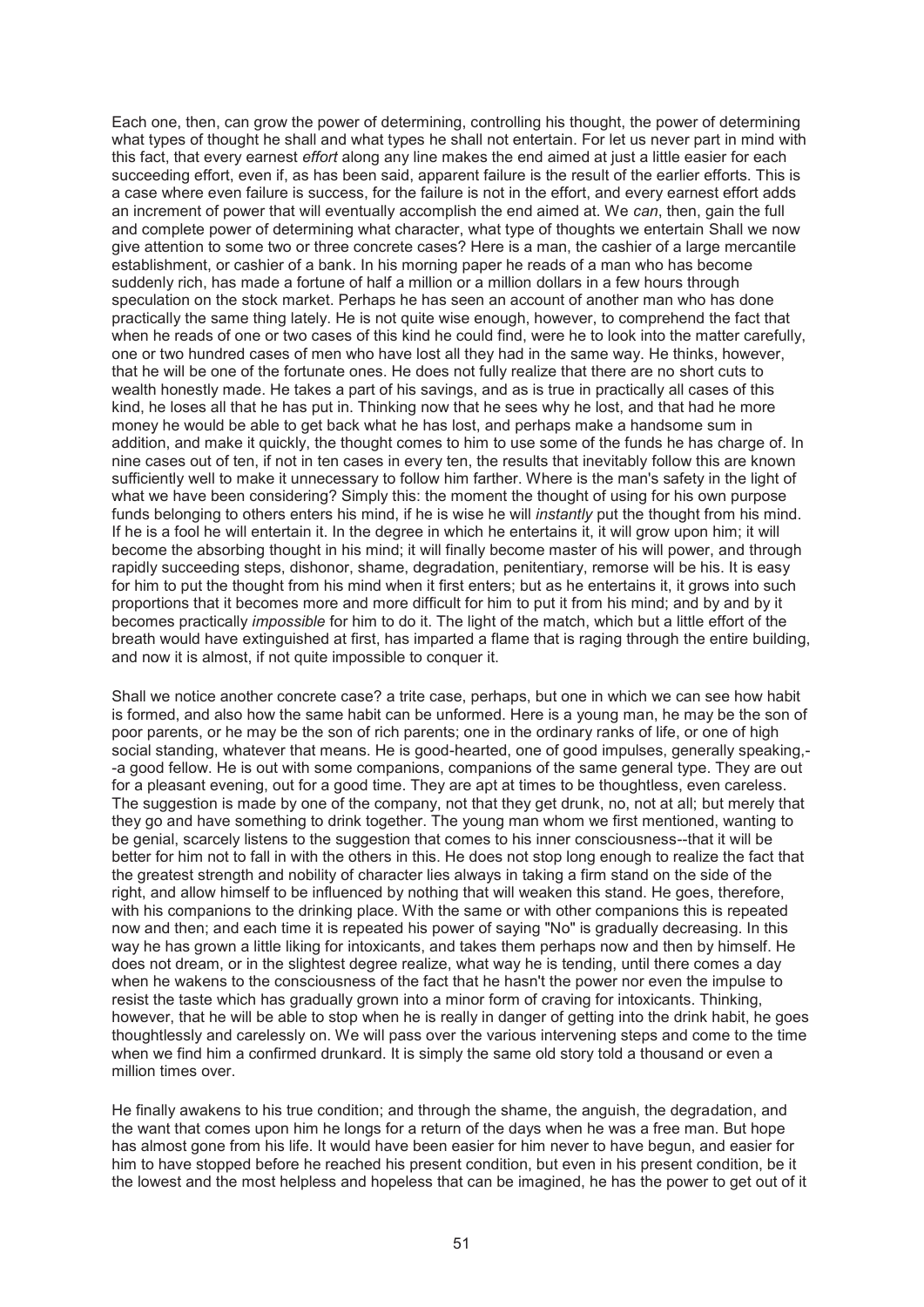and be a free man once again. Let us see. The desire for drink comes upon him again. If he entertain the thought, the desire, he is lost again. His only hope, his only means of escape is this: the moment, aye, *the very instant* the thought comes to him, if he will put it out of his mind he will thereby put out the little flame of the match. If he entertain the thought the little flame will communicate itself until almost before he is aware of it a consuming fire is raging, and then effort is almost useless. The thought must be banished from the mind the instant it enters; dalliance with it means failure and defeat, or a fight that will be indescribably fiercer than it would be if the thought is ejected at the beginning.

And here we must say a word regarding a certain great law that we may call the "law of indirectness." A thought can be put out of the mind easier and more successfully, not by dwelling upon it, not by attempting to put it out *directly*, but by throwing the mind on to some other object, by putting some other object of thought into the mind. This may be, for example, the ideal of full and perfect selfmastery, or it may be something of a nature entirely distinct from the thought which presents itself, something to which the mind goes easily and naturally. This will in time become the absorbing thought in the mind, and the danger is past. This same course of action repeated, will gradually grow the power of putting more readily out of mind the thought of drink as it presents itself, and will gradually grow the power of putting into the mind those objects of thought one most desires. The result will be that as time passes the thought of drink will present itself less and less, and when it does present itself it can be put out of the mind more easily . each succeeding time, until the time comes when it can be put out without difficulty, and eventually the time will come when the thought will enter the mind no more at all.

Still another case. You may be more or less of an irritable nature--naturally, perhaps, provoked easily to anger. Some one says something or does something that you dislike, and your first impulse is to show resentment and possibly to give way to anger. In the degree that you allow this resentment to display itself, that you allow yourself to give way to anger, in that degree will it become easier to do the same thing when any cause, even a very slight cause, presents itself. It will, moreover, become continually harder for you to refrain from it, until resentment, anger, and possibly even hatred and revenge become characteristics of your nature, robbing it of its sunniness, its charm, and its brightness for all with whom you come in contact. If, however, the instant the impulse to resentment and anger arises, you check it *then and there*, and throw the mind on to some other object of thought, the power will gradually grow itself of doing this same thing more readily, more easily, as succeeding like causes present themselves, until by and by the time will come when there will be scarcely anything that can irritate you, and nothing that can impel you to anger; until by and by a matchless brightness and charm of nature and disposition will become habitually yours, a brightness and charm you would scarcely think possible to-day. And so we might take up case after case, characteristic after characteristic, habit after habit. The habit of fault-finding and its opposite are grown in identically the same way; the characteristic of jealousy and its opposite; the characteristic of fear and its opposite. In this same way we grow either love or hatred; in this way we come to take a gloomy, pessimistic view of life, which objectifies itself in a nature, a disposition of this type, or we grow that sunny, hopeful, cheerful, buoyant nature that brings with it so much joy and beauty and power for ourselves, as well as so much hope and inspiration and joy for all the world.

There is nothing more true in connection with human life than that we grow into the likeness of those things we contemplate. Literally and scientifically and necessarily true is it that, "as a man thinketh in his heart, so is he." The "is" part is his character. His character is the sum total of his habits. His habits have been formed by his conscious acts; but every conscious act is, as we have found, preceded by a thought. And so we have it--thought on the one hand, character, life, destiny on the other. And simple it becomes when we bear in mind that it is simply the thought of the present moment, and the next moment when it is upon us, and then the next, and so on through all time.

One can in this way attain to whatever ideals he would attain to. Two steps are necessary: first, as the days pass, to form one's ideals; and second, to follow them continually whatever may arise, wherever they may lead him. Always remember that the great and strong character is the one who is ever ready to sacrifice the present pleasure for the future good. He who will thus follow his highest ideals as they present themselves to him day after day, year after year, will find that as Dante, following his beloved from world to world, finally found her at the gates of Paradise, so he will find himself eventually at the same gates. Life is not, we may say, for mere passing pleasure, but for the highest unfoldment that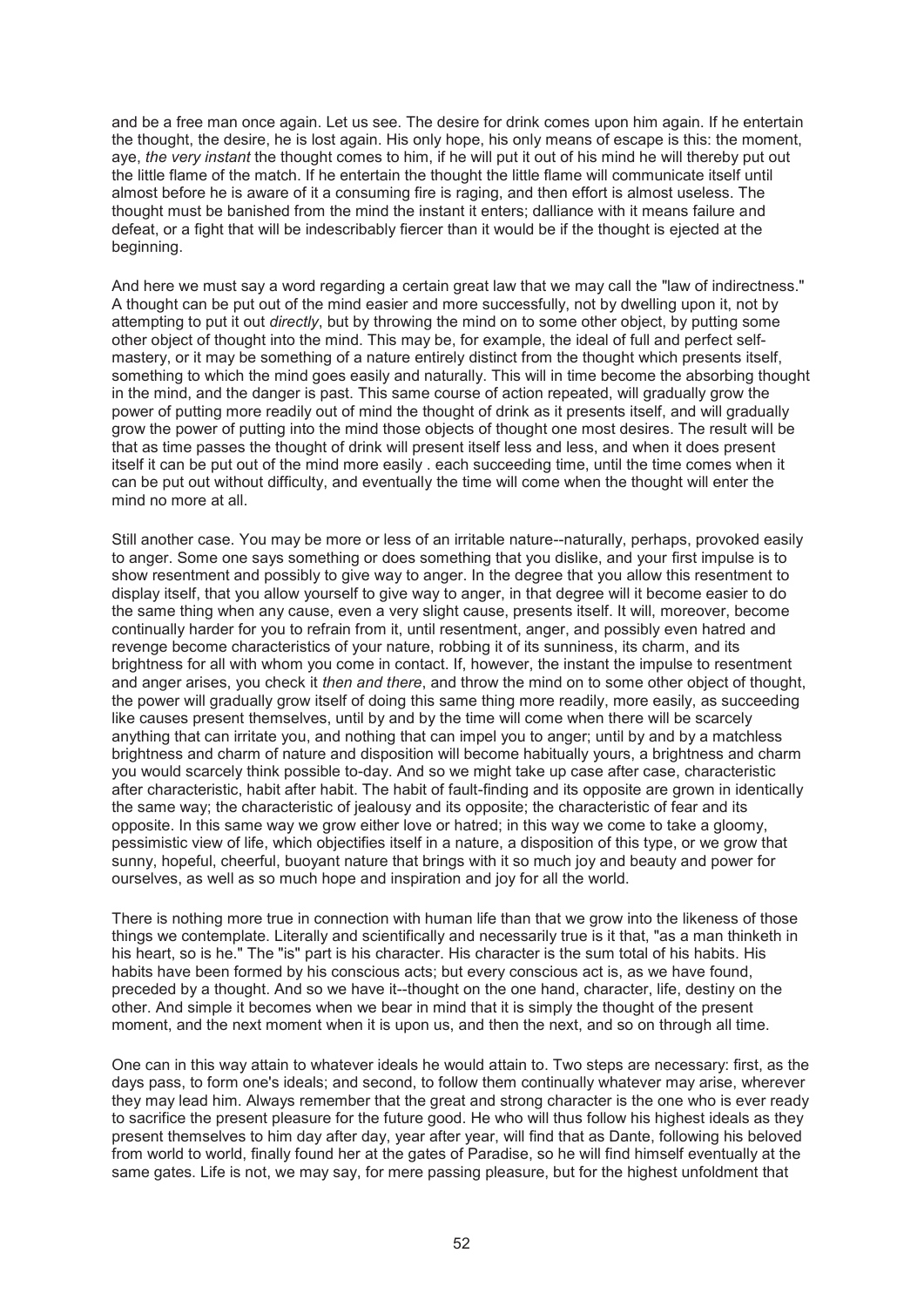one can attain to, the noblest character that one can grow, and for the greatest service that one can render to all mankind. In this, however, we will find the highest pleasure, for in this the only real pleasure lies. He who would find it by any short cuts, or by entering upon any other paths, will inevitably find that his last state is always worse than his first; and if he proceed upon paths other than these he will find that he will never find real and lasting pleasure at all. The question is not, What are the conditions in our lives? but, How do we meet the conditions that we find there? And whatever the conditions are, it is unwise and profitless to look upon them, even if they are conditions that we would have otherwise, in the attitude of complaint, for complaint will bring depression, and depression will weaken and possibly even kill the spirit that would engender the power that would enable us to bring into our lives an entirely new set of conditions.

In order to be concrete, even at the risk of being personal, I will say that in my own experience there have come at various times into my life circumstances and conditions that I gladly would have run from at the time--conditions that caused at the time humiliation and shame and anguish of spirit. But invariably, as sufficient time has passed, I have been able to look back and see clearly the part which every experience of the type just mentioned had to play in my life. I have seen the lessons it was essential for me to learn; and the result is that now I would not drop a single one of these experiences from my life, humiliating and hard to bear as they were at the time; no, not for the world. And here is also a lesson I have learned: whatever conditions are in my life to-day that are not the easiest and most agreeable, and whatever conditions of this type all coming time may bring, I will take them just as they come, without complaint, without depression, and meet them in the wisest possible way; knowing that they are the best possible conditions that could be in my life at the time, or otherwise they would not be there; realizing the fact that, although I may not at the time see why they are in my life, although I may not see just what part they have to play, the time will Come, and when it comes I will see it all, and thank God for every condition just as it came.

Each one is so apt to think that his own conditions, his own trials or troubles or sorrows, or his own struggles, as the case may be, are greater than those of the great mass of mankind, or possibly greater than those of any one else in the world. He forgets that each one has his own peculiar trials or troubles or sorrows to bear, or struggles in habits to overcome, and that his is but the common lot of all the human race. We are apt to make the mistake in this--in that we see and feel keenly our own trials, or adverse conditions, or characteristics to be overcome, while those of others we do not see so clearly, and hence we are apt to think that they are not at all equal to our own. Each has his own problems to work out. Each must work out his own problems. Each must grow the insight that will enable him to see what the causes are that have brought the unfavorable conditions into his life; each must grow the strength that will enable him to face these conditions, and to set into operation forces that will bring about a different set of conditions. We may be of aid to one another by way of suggestion, by way of bringing to one another a knowledge of certain higher laws and forces,--laws and forces that will make it easier to do that which we would do. The doing, however, must be done by each one for himself.

And so the way to get out of any conditions we have gotten into, either knowingly or inadvertently, either intentionally or unintentionally, is to take time to look the conditions squarely in the face, and to find the law whereby they have come about. And when we have discovered the law, the thing to do is not to rebel against it, not to resist it, but to go with it by working in harmony with it. If we work in harmony with it, it will work for our highest good, and will take us wheresoever we desire. If we oppose it, if we resist it, if we fail to work in harmony with it, it will eventually break us to pieces. The law is immutable in its workings. Go with it, and it brings all things our way; resist it, and it brings suffering, pain, loss, and desolation.

But a few days ago I was talking with a lady; a most estimable lady living on a little New England farm of some five or six acres. Her husband died a few years ago, a good-hearted, industrious man, but one who spent practically all of his earnings in drink. When he died the little farm was unpaid for, and the wife found herself without any visible means of support, with a family of several to care for. Instead of being discouraged with what many would have called her hard lot, instead of rebelling against the circumstances in which she found herself, she faced the matter bravely, firmly believing that there were ways by which she could manage, though she could not see them clearly at the time. She took up her burden where she found it, and went bravely forward. For several years she has been taking care of summer boarders who come to that part of the country, getting up regularly, she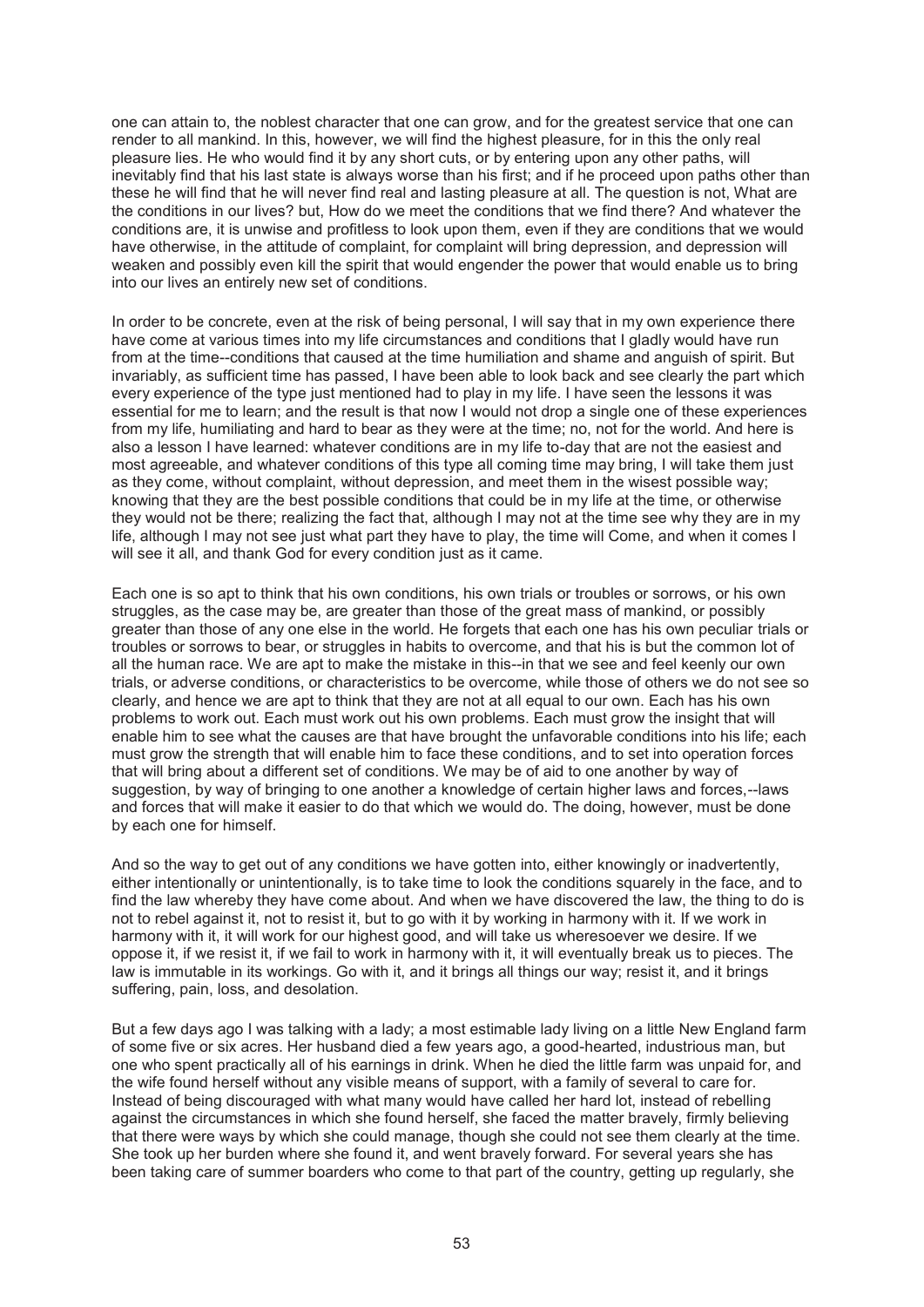told me, at from half-past three to four o'clock in the morning, and working until ten o'clock each night. In the wintertime, when this means of revenue is cut off, she has gone out to do nursing in the country round about. In this way the little farm is now almost paid for; her children have been kept in school, and they are now able to aid her to a greater or less extent. Through it all she has entertained no fears nor forebodings; she has shown no rebellion of any kind. She has not kicked against the circumstances which brought about the conditions in which she found herself, but she has put herself into harmony with the law that would bring her into another set of conditions. And through it all, she told me, she had been continually grateful that she has been able to work, and that whatever her own circumstances have been, she has never yet failed to find some one whose circumstances were still a little worse than hers, and for whom it was not possible for her to render some little service.

Most heartily she appreciates the fact, and most grateful is she for it, that the little home is now almost paid for, and soon no more of her earnings will have to go out in that channel. The dear little home, she said, would be all the more precious to her by virtue of the fact that it was finally hers through her own efforts. The strength and nobility of character that have come to her during these years, the sweetness of disposition, the sympathy and care for others, her faith in the final triumph of all that is honest and true and pure and good, are qualities that thousands and hundreds of thousands of women, yes, of both men and women, who are apparently in better circumstances in life can justly envy. And should the little farm home be taken away to-morrow, she has gained something that a farm of a thousand acres could not buy. By going about her work in the way she has gone about it the burden of it all has been lightened, and her work has been made truly enjoyable.

Let us take a moment to see how these same conditions would have been met by a person of less wisdom, one not so far-sighted as this dear, good woman has been. For a time possibly her spirit would have been crushed. Fears and forebodings of all kinds would probably have taken hold of her, and she would have felt that nothing that she could do would be of any avail. Or, she might have rebelled against the agencies, against the law which brought about the conditions in which she found herself, and she might have become embittered against the world, and gradually also against the various people with whom she came in contact. Or again, she might have thought that her efforts would be unable to meet the circumstances, and that it was the duty of some one to lift her out of her difficulties. In this way no progress at all would have been made towards the accomplishment of the desired results, and continually she would have felt more keenly the circumstances in which she found herself, because there was nothing else to occupy her mind. In this way the little farm would not have become hers, she would not have been able to do anything for others, and her nature would have become embittered against everything and everybody.

True it is, then, not, What are the conditions in one's life? but, How does he meet the conditions that he finds there? This will determine all. And if at any time we are apt to think that our own lot is about the hardest there is, and if we are able at any time to persuade ourselves that we can find no one whose lot is just a little harder than ours, let us then study for a little while the character Pompilia, in Browning's poem, [^1] and after studying it, thank God that the conditions in our life are so favorable; and then set about with a trusting and intrepid spirit to actualize the conditions that we most desire.

Thought is at the bottom of all progress or retrogression, of all success or failure, of all that is desirable or undesirable in human life. The type of thought we entertain both creates and draws conditions that crystallize about it, conditions exactly the same in nature as is the thought that gives them form. Thoughts are forces, and each creates of its kind, whether we realize it or not. The great law of the drawing power of the mind, which says that like creates like, and that like attracts like, is continually working in every human life, for it is one of the great immutable laws of the universe. For one to take time to see clearly the things he would attain to, and then to hold that ideal steadily and continually before his mind, never allowing faith--his positive thought-forces--to give way to or to be neutralized by doubts and fears, and then to set about doing each day what his hands find to do, never complaining, but spending the time that he would otherwise spend in complaint in focusing his thought-forces upon the ideal that his mind has built, will sooner or later bring about the full materialization of that for which he sets out.

There are those who, when they begin to grasp the fact that there is what we may term a "science of thought," who, when they begin to realize that through the instrumentality of our interior, spiritual thought-forces we have the power of gradually moulding the every-day conditions of life as we would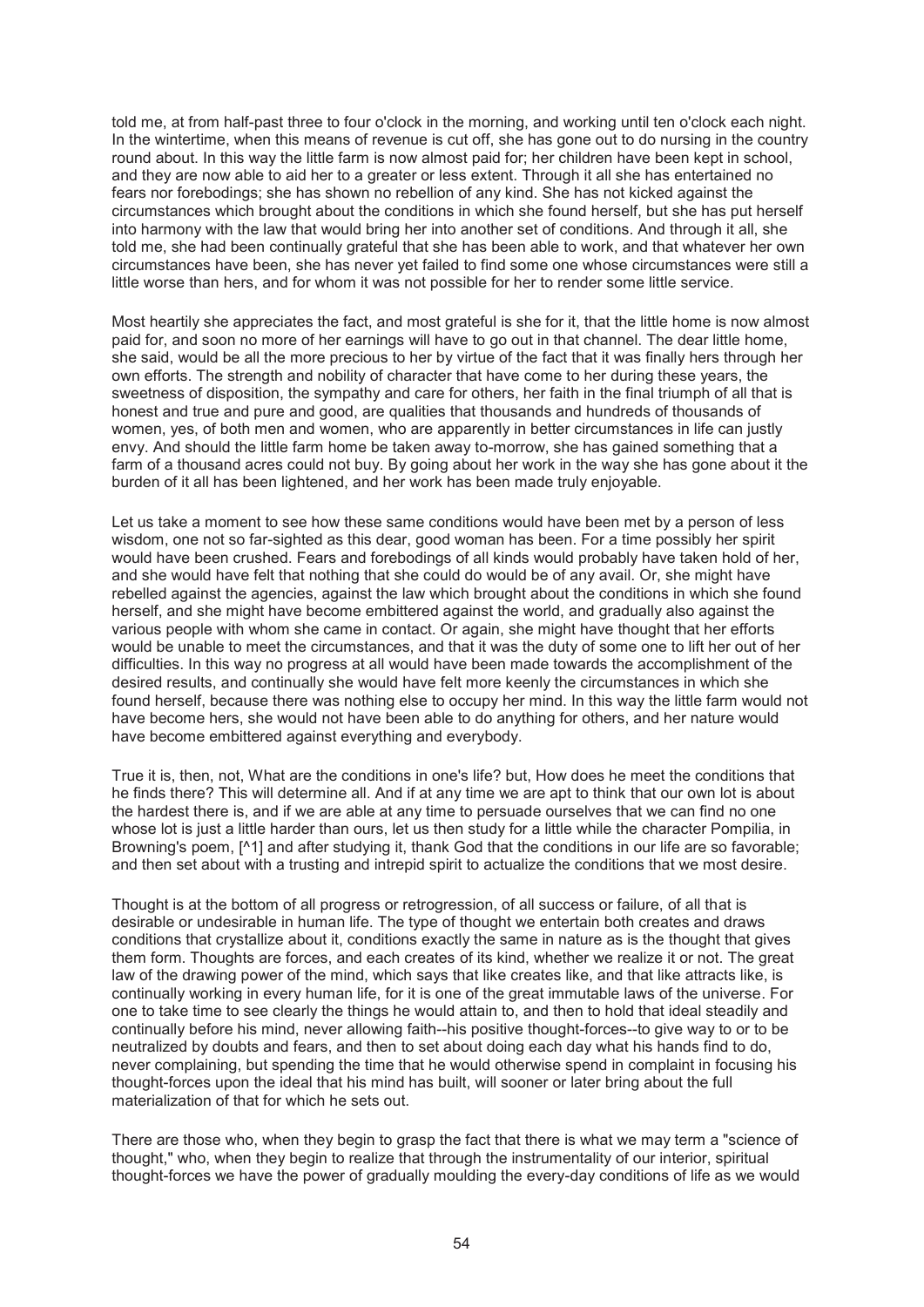have them, in their early enthusiasm are not able to see results as quickly as they expect, and are apt to think, therefore, that after all there is not very much in that which has but newly come to their knowledge. They must remember, however, that in endeavoring to overcome an old or to grow a new habit, everything cannot be done *all at once*.

In the degree that we attempt to use the thought-forces do we continually become able to use them more effectively. Progress is slow at first, more rapid as we proceed. Power grows by using, or, in other words, using brings a continually increasing power. This is governed by law the same as are all things in our lives, and all things in the universe about us. Every act and advancement made by the musician is in full accordance with law. No one commencing the study of music can, for example, sit down to the piano and play the piece of a master at the first effort. He must not conclude, however, nor does he conclude, that the piece of the master *cannot be* played by him, or, for that matter, by any one. He begins to practise the piece. The law of the mind that we have already noticed comes to his aid, whereby his mind follows the music more readily, more rapidly, and more surely each succeeding time, and there also comes into operation and to his aid the law underlying the action of the reflex nerve system of the body, which we have also noticed, whereby his fingers coordinate their movements with the movements of his mind, more readily, more rapidly, and more accurately each succeeding time; until by and by the time comes when that which he stumbles through at first, that in which there is no harmony, nothing but discord, finally reveals itself as the music of the master, the music that thrills and moves masses of men and women. So it is in the use of the thought-forces. It is the reiteration, the constant reiteration of the thought that grows the power of continually stronger thought-focusing, and that finally brings manifestation.

All life is from within out. This is something that cannot be reiterated too often. The springs of life are all from within. This being true, it would be well for us to give more time to the inner life than we are accustomed to give to it, especially in this Western world.

There is nothing that will bring us such abundant returns as to take a little time in the quiet each day of our lives. We need this to get the kinks out of our minds and hence out of our lives. We need this to form better the higher ideals of life. We need this in order to see clearly in mind the things upon which we would concentrate and focus the thought-forces. We need this in order to make continually anew and to keep our conscious connection with the Infinite. We need this in order that the rush and hurry of our every-day life does not keep us away from the conscious realization of the fact that the spirit of Infinite life and power that is back of all, working in and through all, the life of all, is the life of our life, and the source of our power; and that outside of this we have no life and we have no power. To realize this fact fully, and to live in it consciously at all times, is to find the kingdom of God, which is essentially an inner kingdom, and can never be anything else. The kingdom of heaven is to be found only within, and this is done once for all, and in a manner in which it cannot otherwise be done, when we come into the conscious, living realization of the fact that in our real selves we are essentially one with the Divine life, and open ourselves continually so that this Divine life can speak to and manifest through us. In this way we come into the condition where we are continually walking with God. In this way the consciousness of God becomes a living reality in our lives; and in the degree in which it becomes a reality does it bring us into the realization of continually increasing wisdom, insight, and power. *This consciousness of God in the soul of man is the essence, indeed the sum and substance of all religion*. This identifies religion with every act and every moment of every-day life. That which does not identify itself with every moment of every day and with every act of life is religion in name only and not in reality. This consciousness of God in the soul of man. is the one thing uniformly taught by all the prophets, by all the inspired ones, by all the seers and mystics in the world's history, what. ever the time, wherever the country, whatever the religion, whatever minor differences we may find in their lives and teachings. In regard to this they all agree; indeed, this is the essence of their teaching, as it has also been the secret of their power and the secret of their lasting influence.

It is the attitude of the child that is necessary before we can enter into the kingdom of heaven. As it was said, "Except ye become as little children, ye cannot enter into the kingdom of heaven." For we then realize that of ourselves we can do nothing, but that it is only as we realize that it is the Divine life and power working within us, and it is only as we open ourselves that it may work through us, that we are or can do anything. It is thus that the simple life, which is essentially the life of the greatest enjoyment and the greatest attainment, is entered upon.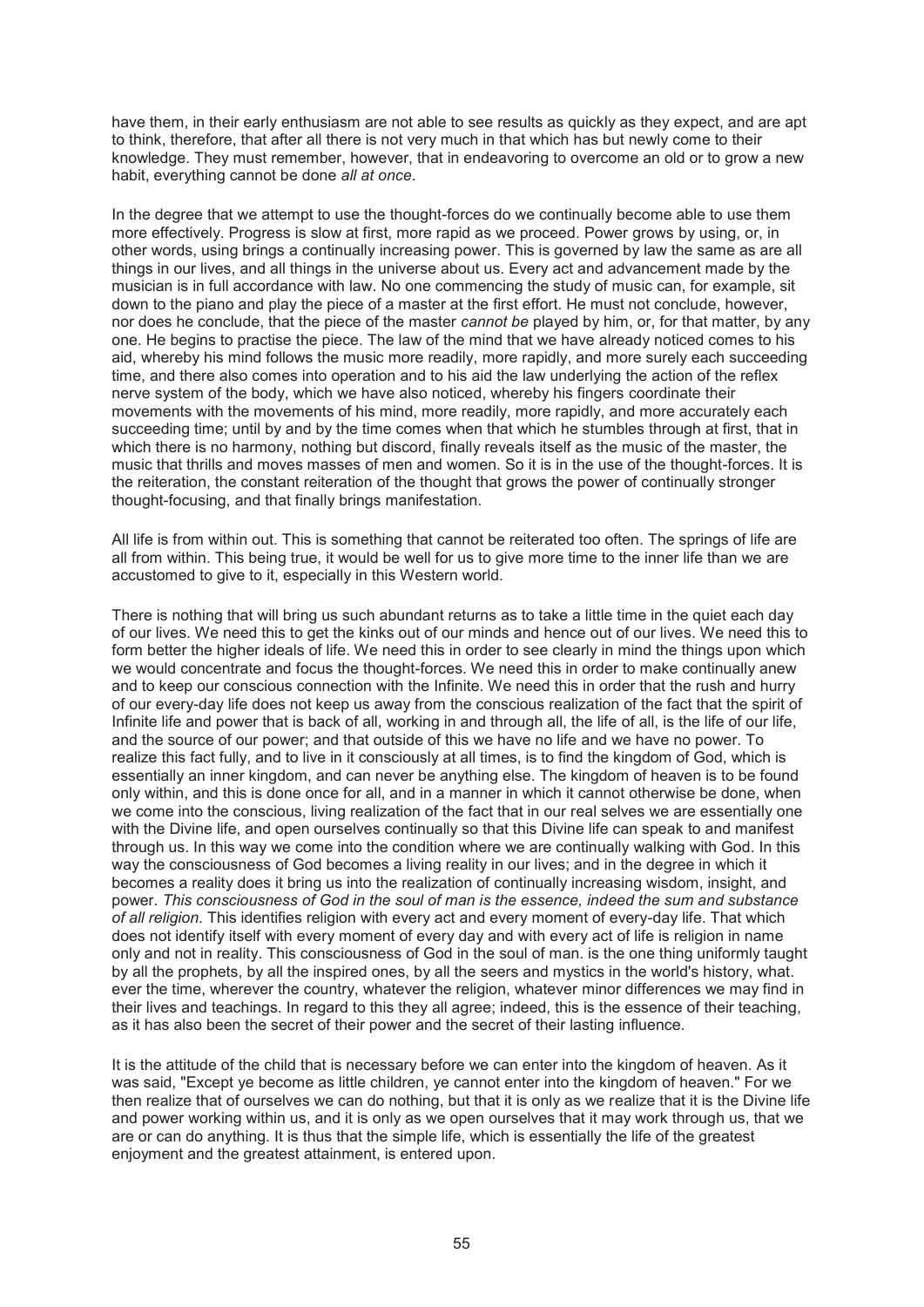In the Orient the people as a class take far more time in the quiet, in the silence, than we take. Some of them carry this possibly to as great an extreme as we carry the opposite, with the result that they do not actualize and objectify in the outer life the things they dream in the inner life. We give so much time to the activities of the outer life that we do not take sufficient time in the quiet to form in the inner, spiritual thought-life the ideals and the conditions that we would have actualized and manifested in the outer life, The result is that we take life in a kind of haphazard way, taking it as it comes, thinking not very much about it until, perhaps, pushed by some bitter experiences, instead of moulding it, through the agency of the inner forces, exactly as we would have it. We need to strike the happy balance between the custom in this respect of the Eastern and Western worlds, and go to the extreme of neither the one nor the other. This alone will give the ideal life; and it is the ideal life only that is the thoroughly satisfactory life. In the Orient there are many who are day after day sitting in the quiet, meditating, contemplating, idealizing, with their eyes focused on their stomach in spiritual revery, while through lack of outer activities, in their stomachs they are actually starving. In this Western world, men and women, in the rush and activity of our accustomed life, are running hither and thither, with no centre, no foundation upon which to stand, nothing to which they can anchor their lives, because they do not take sufficient time to come into the realization of what the centre, of what the reality of their lives is.

If the Oriental would do his contemplating, and then get up and do his work, he would be in a better condition; he would be living a more normal and satisfactory life. If we in the Occident would take more time from the rush and activity of life for contemplation, for meditation, for idealization, for becoming acquainted with our real selves, and then go about our work manifesting the powers of our real selves, we would be far better off, because we would be living a more natural, a more normal life. To find one's centre, to become centred in the Infinite, is the first great essential of every satisfactory life; and then to go out, thinking, speaking, working, loving, living, from this centre.

In the highest character-building, such as we have been considering, there are those who feel they are handicapped by what we term *heredity*. In a sense they are right; in another sense they are totally wrong. It is along the same lines as the thought which many before us had inculcated in them through the couplet in the New England Primer: "In Adam's fall, we sinnèd all." Now, in the first place, it is rather hard to understand the justice of this if it is true. In the second place, it is rather hard to understand why it is true. And in the third place there is no truth in it at all. We are now dealing with the real essential self, and, however old Adam is, God is eternal. This means you; it means me; it means every human soul. When we fully realize this fact we see that heredity is a reed that is easily broken. The life of every one is in his own hands and he can make it in character, in attainment, in power, in divine self-realization, and hence in influence, exactly what he wills to make it. All things that he most fondly dreams of are his, or may become so if he is truly in earnest; and as he rises more and more to his ideal, and grows in the strength and influence of his character, he becomes an example and an inspiration to all with whom he comes in contact; so that through him the weak and faltering are encouraged and strengthened; so that those of low ideals and of a low type of life instinctively and inevitably have their ideals raised, and the ideals of no one can be raised without its showing forth in his outer life. As he advances in his grasp upon and understanding of the power and potency of the thought-forces, he finds that many times through the process of mental suggestion he can be of tremendous aid to one who is weak and struggling, by sending to him now and then, and by continually holding him in the highest thought, in the thought of the highest strength, wisdom, and love.

The one who takes sufficient time in the quiet mentally to form his ideals, sufficient time to make and to keep continually his conscious connection with the Infinite, with the Divine life and forces, is the one who is best adapted to the strenuous life. He it is who can go out and deal with sagacity and power with whatever issues may arise in the affairs of everyday life. He it is who is building not for the years, but for the centuries; not for time, but for the eternities. And he can go out knowing not whither he goes, knowing that the Divine life within him will never fail him, but will lead him on until he beholds the Father face to face.

He is building for the centuries because only that which is the highest, the truest, the noblest, and best will abide the test of the centuries. He is building for eternity because when the transition we call death takes place, life, character, self-mastery, divine self-realization,--the only things that the soul when stripped of everything else takes with it,--he has in abundance. In life, or when the time of the